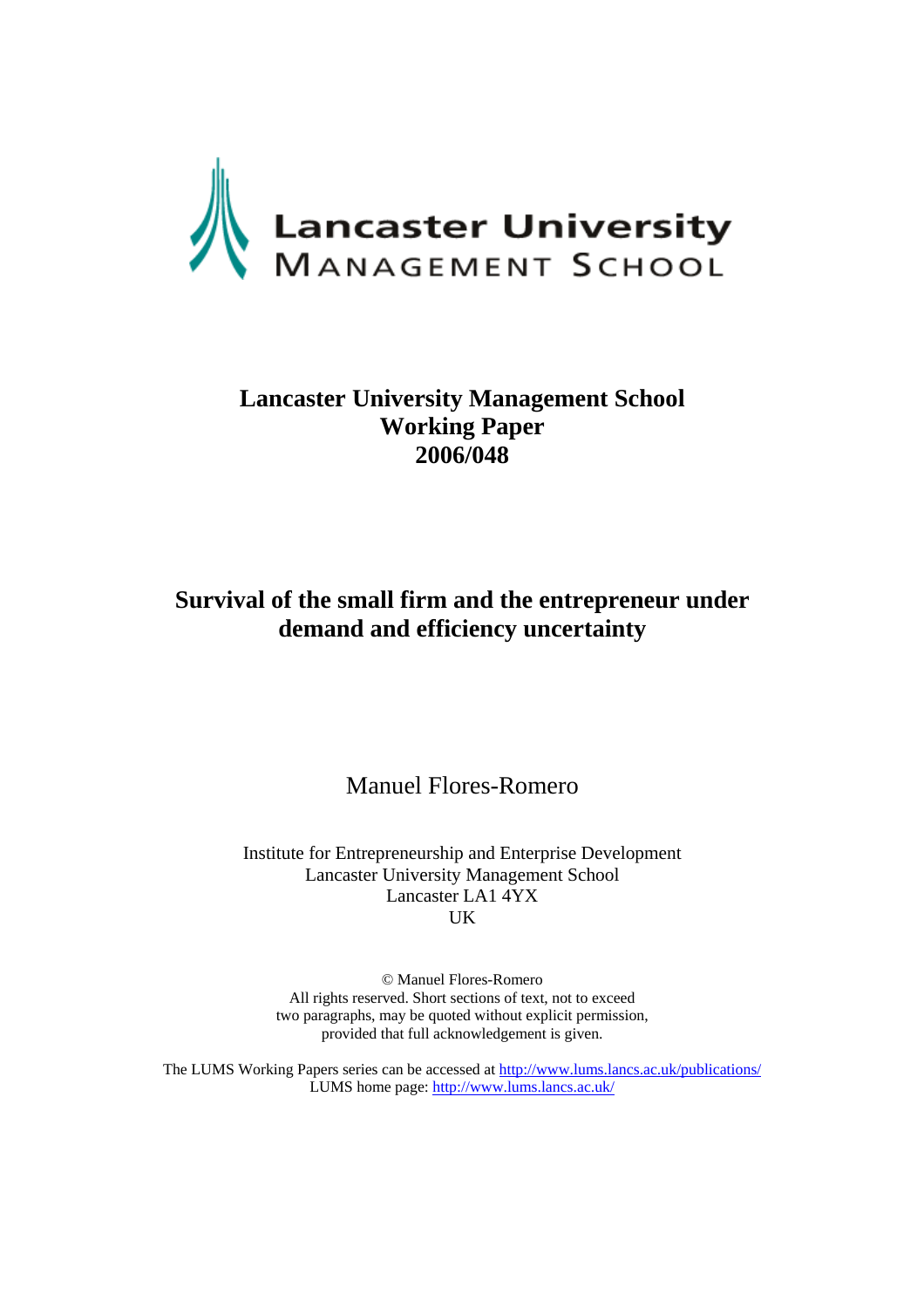# Survival of the Small Firm and the Entrepreneur under Demand and Efficiency Uncertainty\*

Manuel Flores<sup>†</sup>

September 2006

### Abstract

The objective of this paper is to offer an answer to the question: why do some entrepreneurs own another firm after having closed an unsuccessful one? We present evidence that in the UK almost 44% of entrepreneurs own another firm, despite a previous unsuccessful experience. We develop an model to answer our question which predicts the existence of a mechanism of entrepreneurial selection in which entrepreneurs with talent above a individual-specific threshold are the only ones who own another firm in the future after having closed one, regardless of the degree of success in their previous venture, whereas unskilful entrepreneurs switch to waged work. We find that the lower the skills threshold is, the larger the probability of survival of the entrepreneur is. Moreover, low opportunities in the labour market, larger intrinsic tastes for entrepreneurship, longer periods in self-employment, over optimism, and a less risk averse attitude affect negatively the skills threshold and hence have a positive effect on the entrepreneur's survival.

Keywords: Small Firm, Entrepreneur, Survival, Entrepreneurial Skills

JEL Classification: L26, M13, J24, L25

<sup>†</sup>Institute for Entrepreneurship and Enterprise Development, Lancaster University Management School, LA1 4YW, Lancaster, UK. Tel: +44 1524 594860 E-mail: m.flores-romero@lancaster.ac.uk

<sup>\*</sup>I want to thank Michael Waterson and Keith Cowling for their guidance and help, and to seminar participants at the University of Warwick, the 2004 Royal Economic Society conference, and the 2004 European Association for Research in Industrial Economics conference for their comments. I am also grateful to David Storey for his help. The data was kindly provided by Robert Blackburn from Kingston University to whom I am indebted. Funding from CONACYT Mexico is also acknowledged. Errors in this document are my exclusive responsibility.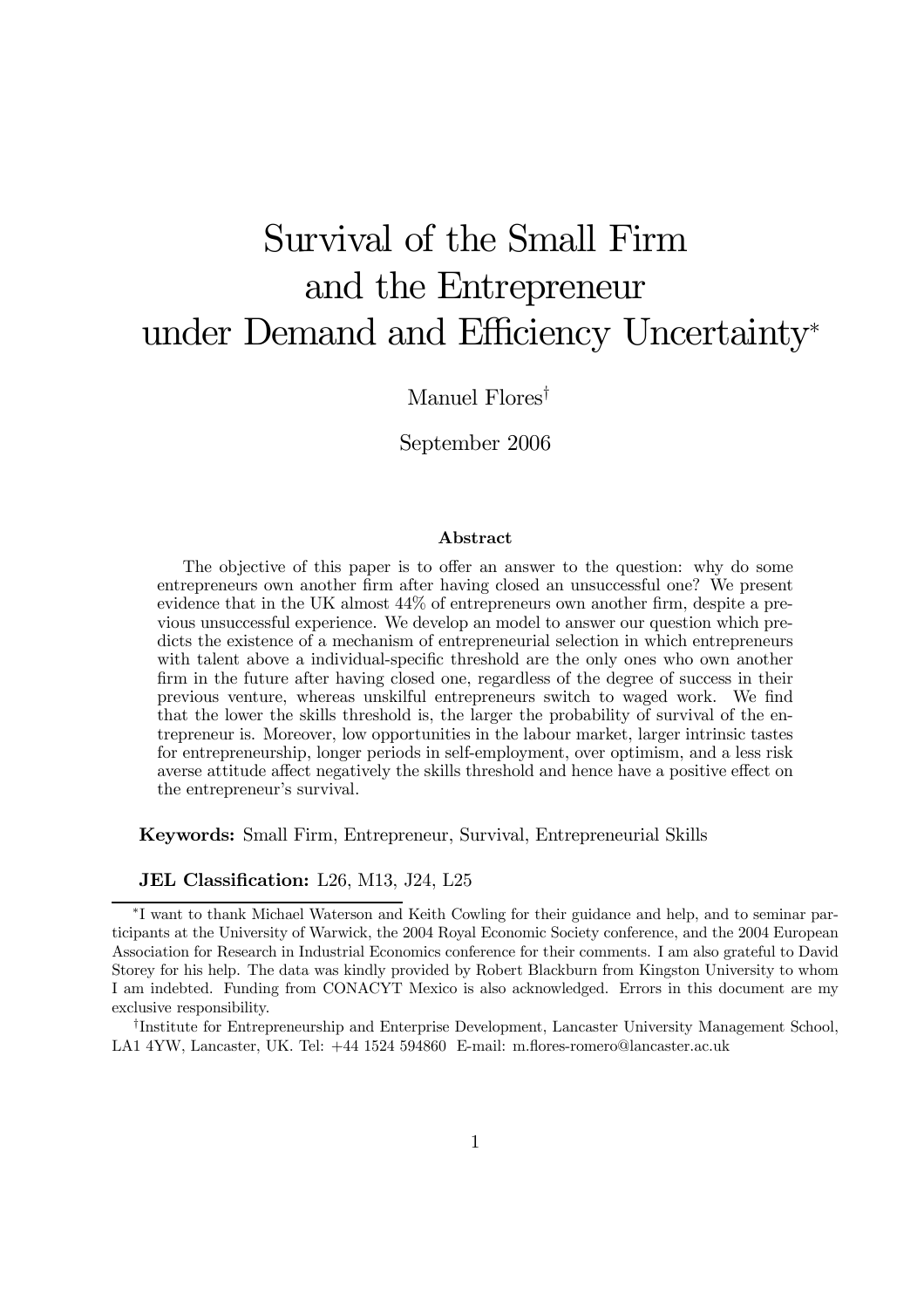#### Introduction  $\mathbf{1}$

Why do some small firm owners start or buy a new firm after having closed one that was not successful? In this paper we try to answer this question. Why is this question relevant? Firstly, because straightforward intuition provides two conflicting hypotheses as answers. On one hand, we can argue that the small firm owner has learned from his mistakes and believes that in the following venture he can do better. This suggests the entrepreneur believes he has the potential talent to run successful firms, he was just unlucky in his previous venture. On the other hand, we can argue that the lack of success in his previous venture is a reflection on his lack skills to run a successful firm. If he does not have what it takes, why would be want to start a new firm? Secondly, the question is pertinent because we show that the decision to create a new firm following the closure of an unsuccessful one is a rather common occurrence amongst entrepreneurs. Utilising a survey of entrepreneurs in the United Kingdom who have recently experienced business closure, we show that almost 44\% of these entrepreneurs start or buy a new firm, despite the failure of their previous venture. Do these entrepreneurs have the talent to run successful firms? Are they being irrational by hoping they will do better the next time? Neither questions cannot be answered affirmatively, but we believe answers one way or another will constitute findings which should be considered by policy makers interested in the encouragement of start-ups and promotion of entrepreneurial activity. Hence, the importance of tackling our initial question.

Our question is also relevant in the context of research on small firms. In the Economics literature, interest in research on small firms has been increasing in recent years. This can be regarded as a consequence of the recognition during the 80's and onwards that small firms account for a considerable share of economic activity (Acs and Audretsch 1990). In spite of the growing importance of small firms in the economy, it has been found that they consistently have a lower likelihood of survival than larger firms do, a finding which is now regarded as a stylised result in small firm research (Geroski 1995, Storey and Wynarczyk 1996). In the light of these results, efforts have been directed to unraveling the determinants of small firm survival (Bates 1990, Audretsch 1991, Kalleberg and Leicht 1991, Mata and Portugal 1994, Storey and Wynarczyk 1996). Despite the fact that in some of this research the role the entrepreneur plays as owner and manager has been acknowledged to some degree, the survival of the entrepreneur has been ignored. In other words, no research has examined the outcome of the decision between remaining in entrepreneurship by starting another firm after closure of the previous one, or starting work as an employee. Gladstone and Lee (1995, p. 27) on discussing the impact of the insolvency system in the UK on entrepreneurialism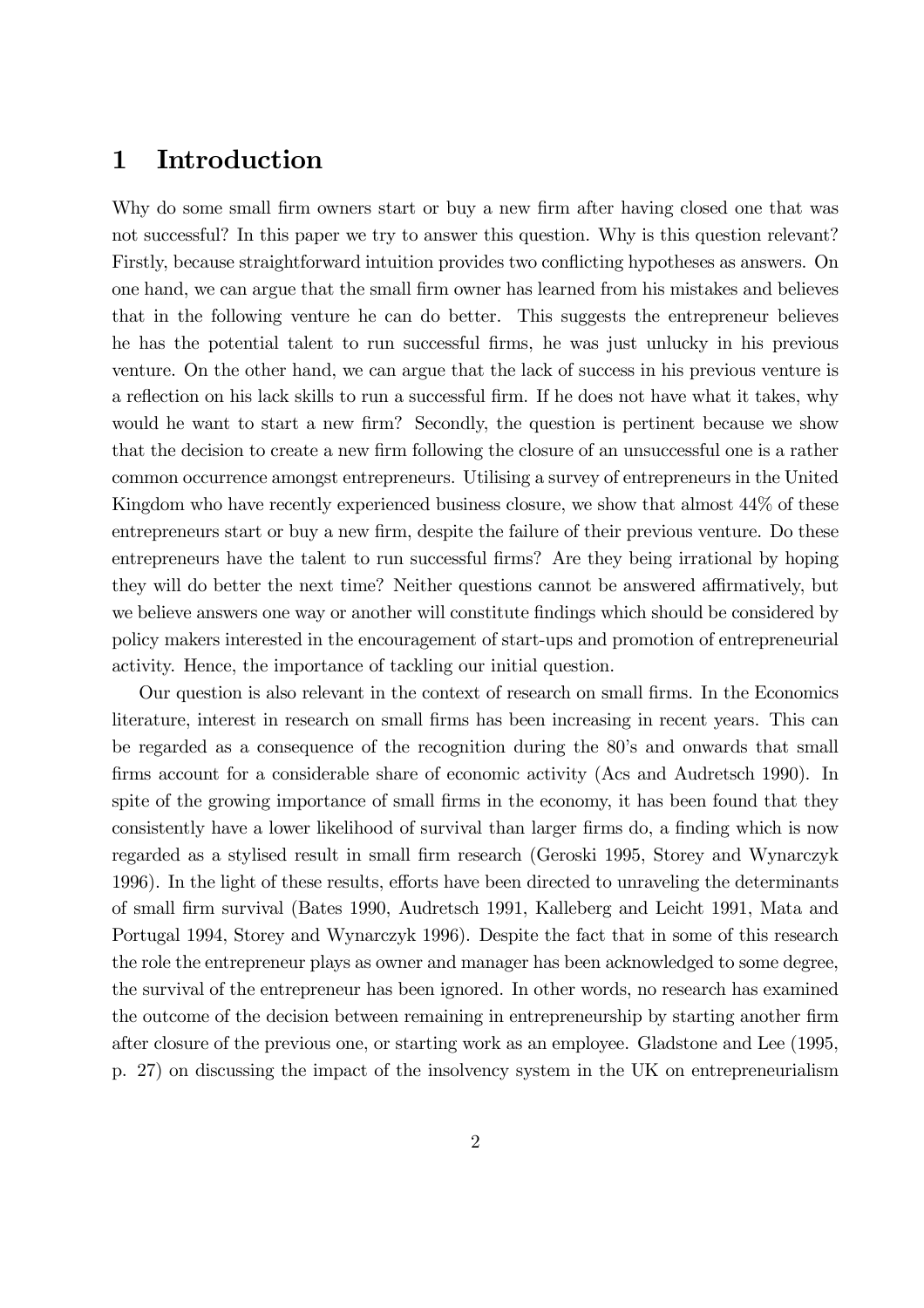assert that '...there is still little or no concomitant recognition of, or accompanying policy, to rehabilitate entrepreneurs forced out of entrepreneurialism, even though they are a vital part of the competitive cycle. The impact of failure on the individual entrepreneur has been of minimal interest to most theorists...' Therefore, by trying to answer why some small firm owners wish to start a new firm after having closed an unsuccessful one, we also contribute to the efforts aimed at understanding the processes which determine the survival of small firms, and we also attempt to reduce the gap in the study of the forces which influence the survival of the entrepreneur.

The paper has the following structure. In the next section we present empirical evidence on entrepreneurial survival which shows the relevance of our initial question. Section 3 discusses some of the most influential theoretical models of firm survival and what they tell us about the survival of the entrepreneur. In Section 4 the model and assumptions we use to try to answer our initial question are introduced. In Section 5 we introduce an alternative model whose purpose is to provide a benchmark case for the predictions obtained by our general model. In this section we also present the predictions offered by our general model and by the alternative one, and we discuss the answers both models offer to our initial question. We found that our general model is successful in this task, whilst the alternative model fails. In Section 6 we extend our model to acknowledge the influence that opportunity costs in the labour market, intrinsic tastes for entrepreneurship, time-spent in self-employment, optimism, and risk aversion have on the survival of the entrepreneur. Finally, Section 7 summarises our findings.

#### Empirical evidence on the survival of the entrepreneur  $\boldsymbol{2}$

We employ the database Business Closures assembled by Kingston University to provide empirical evidence on the survival of the entrepreneur. This database is the result of a study carried out in the United Kingdom in 2000 with the objective of gathering information from a sample of owner-managers who had recently closed their businesses. The results of the study are impressive inasmuch as they provide evidence of the entrepreneurs' decision either to stick with entrepreneurship or adopt other alternatives, once the experience of business closure has occurred. Stokes and Blackburn (2001) explain that the research project comprised, as a first stage, the elaboration of the questionnaire to be used to interview the small firm owners. This questionnaire was built from interviews with 20 organisations of different types, including private organisations (e.g. banks, accountants), non-profit organisations, and government consultants, who had experience in advising small business. In a second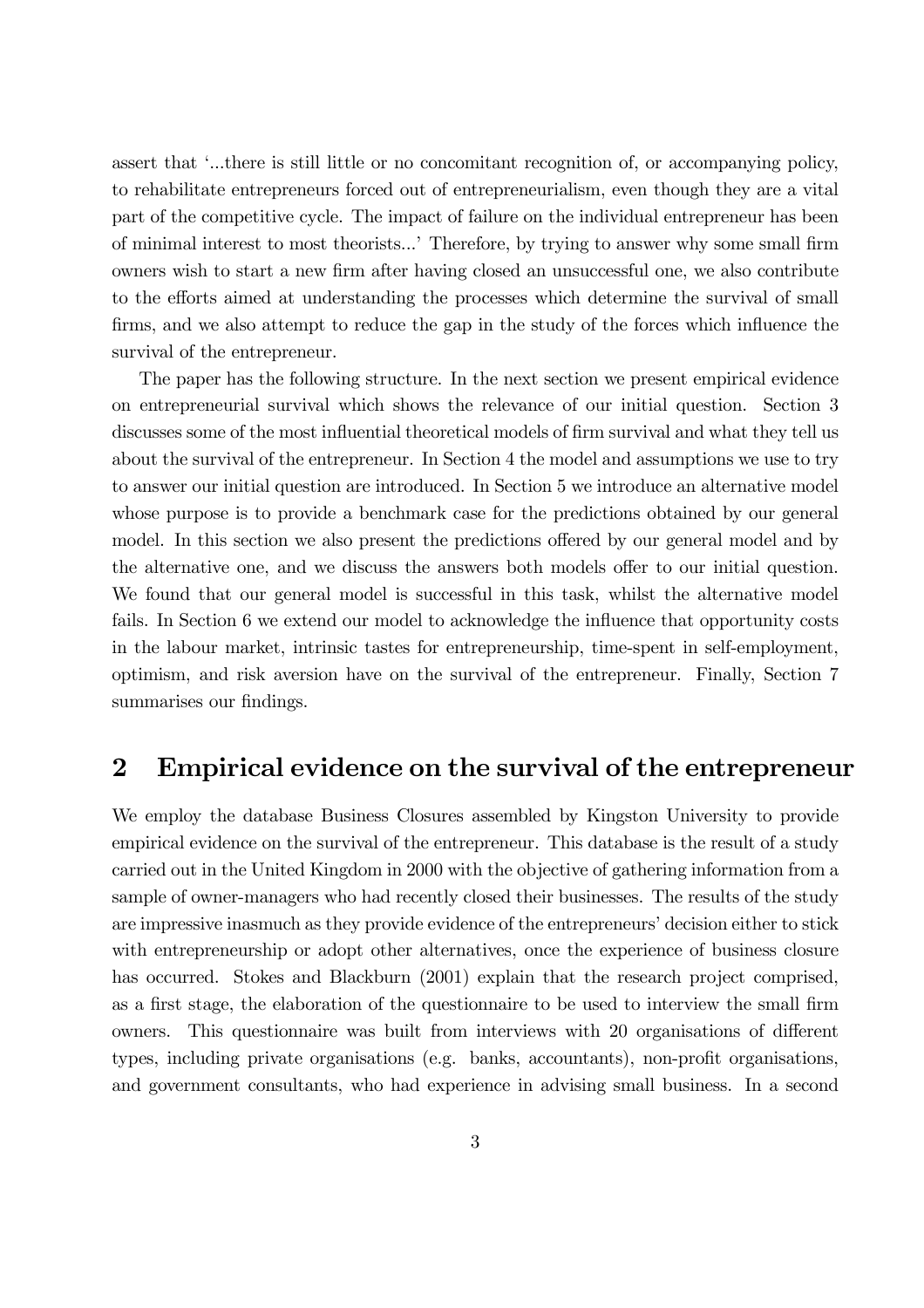stage, the questionnaire was sent to a sample of 2719 owner-managers who had recently closed their businesses, from which 380 usable observations were obtained. According to Stokes and Blackburn (2001), the sampling frame draws on a variety of sources which 'sought to be as representative as possible of the range of business closures and exit types, rather than for example, relying on official receivers of data'  $(p, 6)$ . The usable responses were obtained from customers of the HSBC bank who closed a business account  $(36\%)$ , from Dun and Bradstreet lists of existing business  $(5\%)$ , and from closures identified during research on other projects by the Small Business Research Centre of Kingston University (59%).

An initial analysis of the data shows that  $61\%$  of the entrepreneurs in the sample remained in entrepreneurship after having experienced business closure, as opposed to 26% who opted for paid employment,  $9\%$  who retired, and  $4\%$  who joined other activities such as full-time education or travelling. Those who stayed in entrepreneurship are classified into those who started or bought a business again,  $44\%$ , and those who continued in an existing business, 17%. The latter category refers to the entrepreneurs, defined in the specialised literature as *portfolio entrepreneurs*, who were running several firms at the same time, and who after the closure of one business continued in entrepreneurial activities by running their other firms. However, given our initial question we are interested in the 44% share of entrepreneurs who started a new business after the closure of a previous one. In the specialised literature they are called *serial entrepreneurs*, and are defined as entrepreneur who run a succession of firms, one at a time. The relevance of this finding is that, to the best of my knowledge, serious research on the fate of the entrepreneur after a business closure had not been undertaken until the study on Business Closures by Kingston University. Similarly, these figures contribute to the growing body of evidence which rejects the idea that entrepreneurship is a one time event, with reference to the characteristic behaviour of serial and portfolio entrepreneurs who run several firms in succession or simultaneously (Macmillan 1986, Birley and Westhead 1993, Rosa 1998, Westhead and Wright 1998, Westhead et al 2003, Ucbasaran 2004).

However, this evidence does not offer any information on whether the closed business was successful or not. To amend this situation Figure 1 is adapted from Stokes and Blackburn's figure "A matrix of owners' responses to business closure" (2001, p. 17). It classifies the entrepreneurs into four quadrants, depending on the owner's view of whether the business was financially ailing or stagnant as opposed to thriving at the time of closure<sup>1</sup>, and on whether the owner survived in entrepreneurship or not. Here we define survival of the entrepreneur,

 $1$ Information taken from the question: "How would you describe the financial situation of the business at the time you left or the business was closed?" where the option for answer was a scale from 1 (most ailing) to  $5 \text{ (most throwing)}$ . We defined answers  $4 \text{ and } 5 \text{ as "Thriving".}$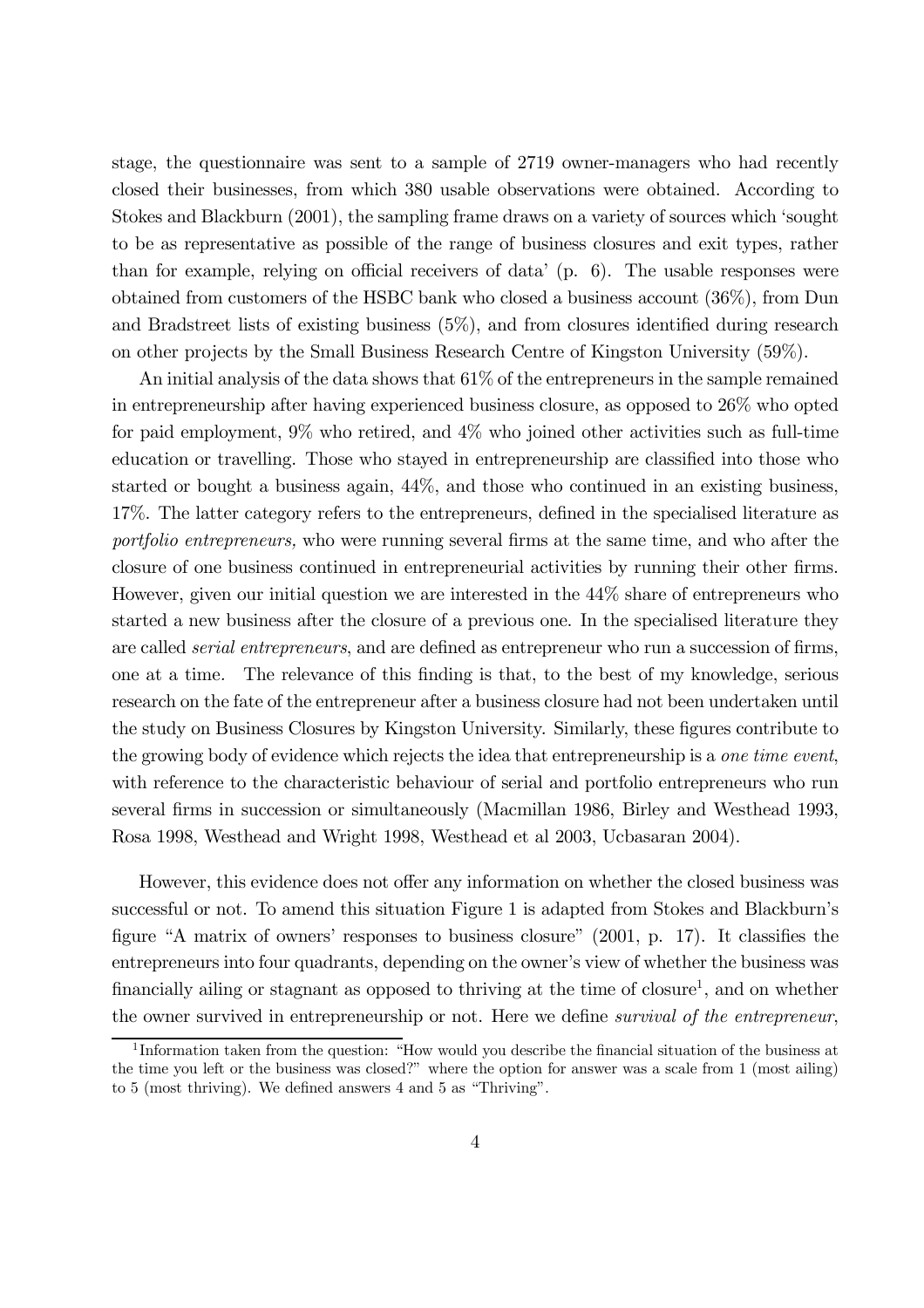| <b>Financial conditions of the closed business</b> |                                        |                                                      |                     |
|----------------------------------------------------|----------------------------------------|------------------------------------------------------|---------------------|
| <b>Ailing or Stagnant</b>                          | <b>Thriving</b>                        |                                                      |                     |
| <b>Determined entrepreneur</b>                     | Prosperous entrepreneur                |                                                      |                     |
| Despite problem in previous                        | Having succeeded in previous           | <b>Started or</b><br>bought a new<br><b>business</b> |                     |
| venture, they return to business                   | venture, they return with resources to |                                                      | Survival            |
| ownership determined to do better.                 | invest in new business.                |                                                      | of the              |
| 43.5%                                              | 18.7%                                  |                                                      |                     |
| <b>Failed entrepreneur</b>                         | Discouraged entrepreneur               |                                                      |                     |
| The problems of previous ventures                  | Although their previous business       | Went to<br>employment or<br>unemployment             |                     |
| discourage them from re-entering                   | venture succeeded, they do not wish    |                                                      | <b>Entrepreneur</b> |
| into business ownership.                           | to repeat the experience.              |                                                      |                     |
| 29.8%                                              | 8.0%                                   |                                                      |                     |

Figure 1: A matrix of owners' responses to business closure

as the situation in which the entrepreneur, in the face of a business closure, remains in entrepreneurship by starting or buying a new firm instead of selecting waged employment<sup>2</sup>. Each quadrant also shows the percentage of owners who fit into each category. The top row of Figure 1 includes those entrepreneurs who started a new firm or bought an existing one, that is, those individuals who continued as serial entrepreneurs, as opposed to those in the bottom row who left entrepreneurship. The left column comprises those entrepreneurs who saw their firms as financially ailing or stagnant at the time of closure. Common sense would suggest that a firm's success is related to its financial performance. We can argue then that the left column shows those entrepreneurs who were running unsuccessful firms, contrary to those in the left column who regarded their firms as successful<sup>3</sup>. The top-left quadrant therefore represents those entrepreneurs who started a new firm, even though their previous

<sup>&</sup>lt;sup>2</sup>Given our definition of *survival of the entrepreneur*, in this figure we leave out the share of entrepreneurs who continued other existing firms, went to retirement after the business closure, or engaged in other activities. The final sample comprises 262 observations.

 ${}^{3}$ It has been widely documented that entrepreneurs are overly optimistic (Cooper et al 1988, Parker 2006). Furthermore, in the face of a business closure, the entrepreneur might be inclined to be even more upbeat about the performance of the closed firm. This would suggest that the share of entrepreneurs who regard their ventures as thriving in Figure ?? may be biased upwards. In any case, our interest, as explained later on, focuses on the *Determined entrepreneurs*, who had ailing or stagnant businesses. If anything, their share would be under represented, which would lend more support for the relevance of this study.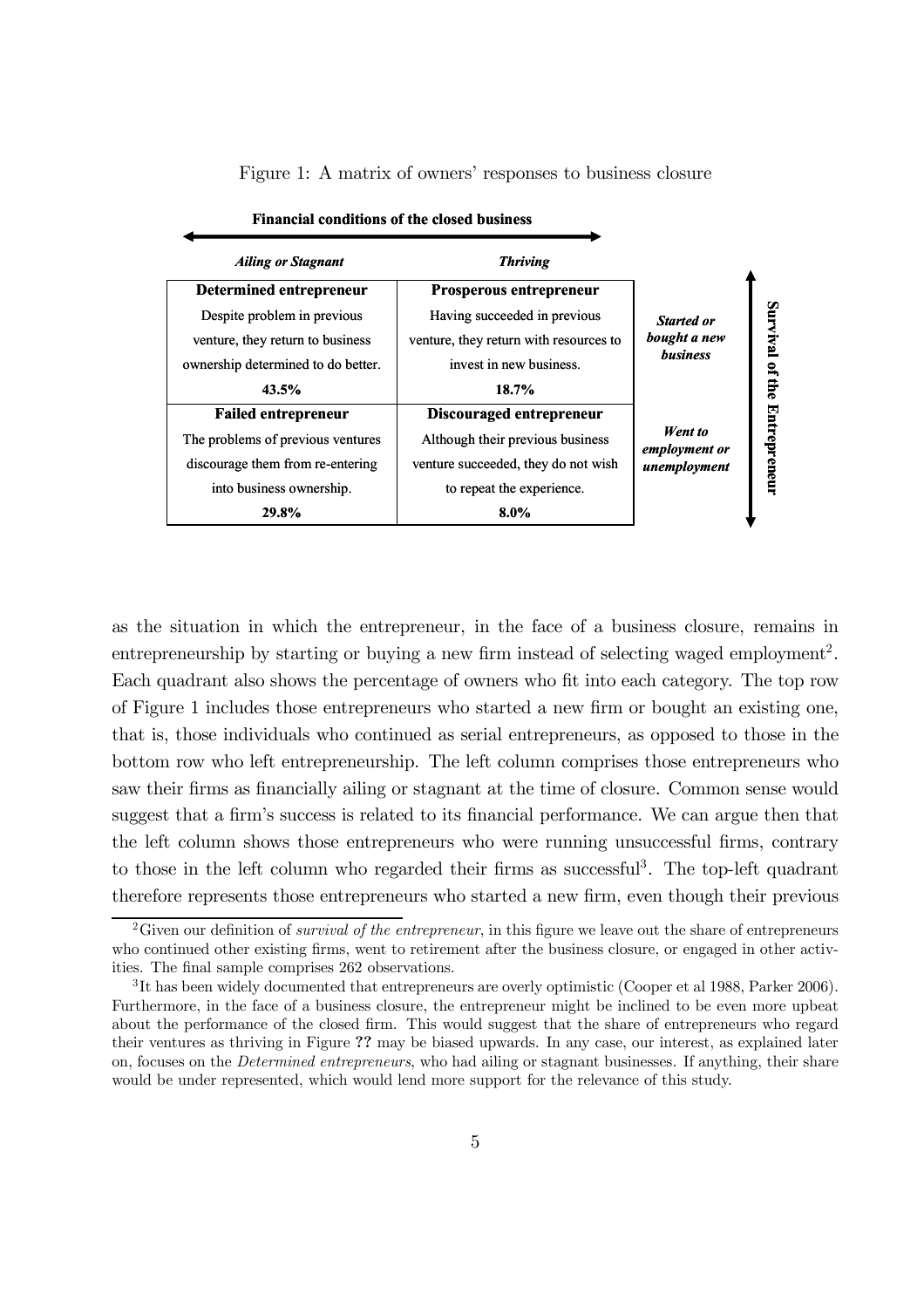venture was unsuccessful. These are the *determined entrepreneurs* who represent 43.5% of the sample, and in fact they are the largest group of the four. Figure 1 also shows the other three possibilities: those who had successful firms and started or bought a new firm, the *prosperous entrepreneurs*; those who despite having successful firms did not want to remain in entrepreneurship, the *discouraged entrepreneurs*; those who were running unsuccessful firms, and changed to employment or unemployment afterwards, the *failed entrepreneurs*. Interestingly, the group of discouraged entrepreneurs represents the antagonistic case to the one we try to explain. Why did these individuals leave entrepreneurship if they had the experience of running a successful business? Is not this proof enough that they are skilful entrepreneurs? As will be shown, in our attempt to explain the reasons which drive the determined entrepreneurs to start a new firm despite not being successful in the previous one, we also try to explain the other three possibilities included in Figure 1.

#### Previous work  $\bf{3}$

One of our interests is to present a case in favour of separating and differentiating between the small firm and the entrepreneur. In particular, we stress the fact that the survival of the small firm is different from the survival of the entrepreneur. The latter is defined as the outcome of starting a new firm after a business closure instead of switching to employment. Small firms are run by entrepreneurs. A small firm does not survive when it stops trading. However, this does not necessarily mean that the entrepreneur does not survive, as he can stay in entrepreneurship by starting or buying other firms. The issue is not trivial: as we have shown, evidence for the UK suggest that a significant amount of entrepreneurs return to entrepreneurship by starting a new firm or buying an existing one. Moreover, most of them engage in the new venture despite having an unsuccessful experience in the previous one. However, theoretical and empirical research in the Economics discipline has tended to focus on the one hand on investigating the small firm and the determinants of its survival, and on the other on the self-employed individual, i.e. the entrepreneur, and the factors associated with his decision to exit self-employment. Moreover, sometimes the firm and the entrepreneur have been used interchangeably, with the inaccurate implication that the survival of the small firm and the survival of the individual in self-employment are one and the same thing. No study has encompassed an integrated approach fully recognising the differences: to study the entrepreneur's decision to stay with or close his firm  $-$  the survival of the small firm  $-$  and if the firm closes down to investigate his decision to start a new firm or join employment  $-$  the survival of the entrepreneur.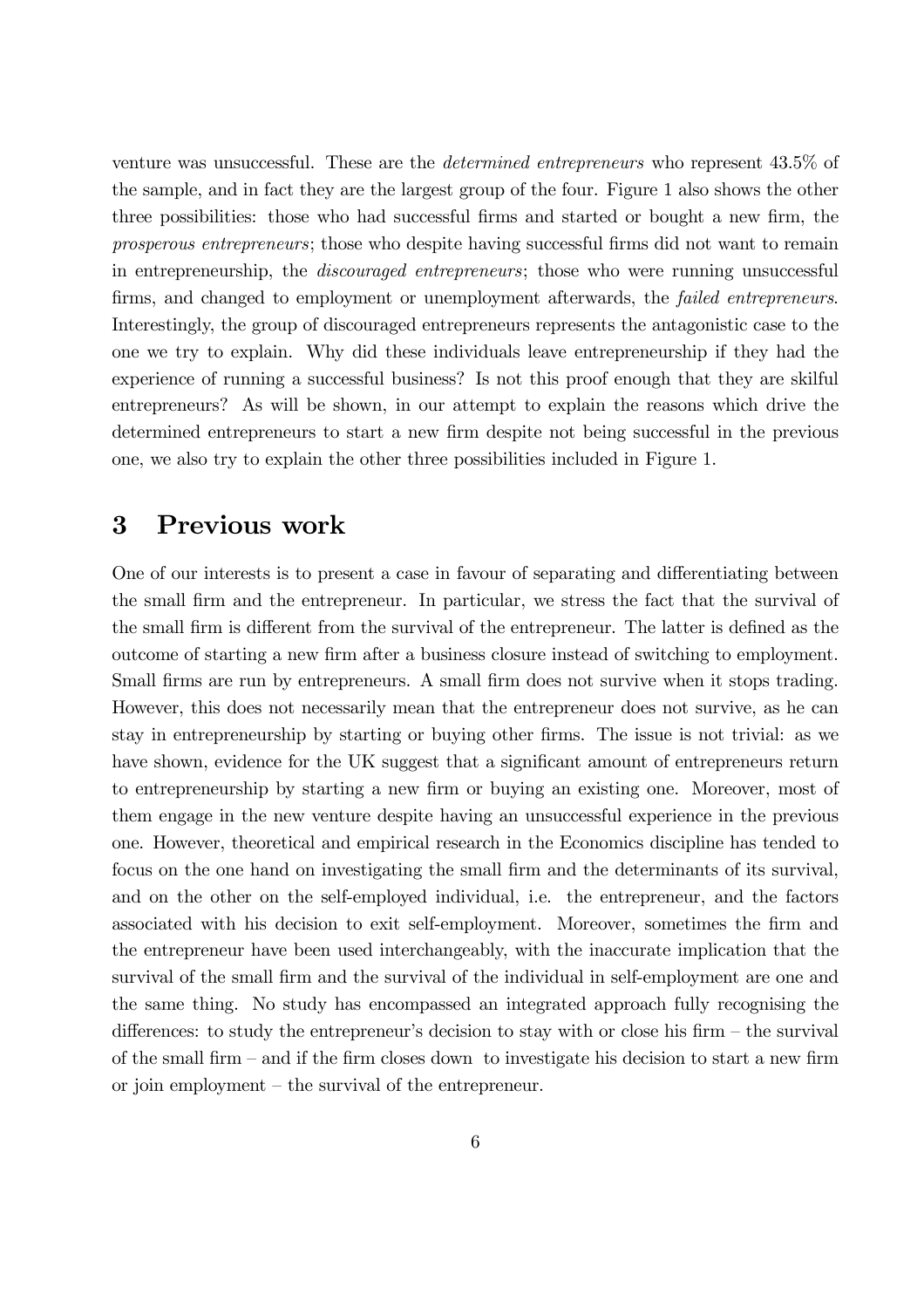With respect to theoretical studies on the survival of small firms, probably one of the earliest and most influential works is Jovanovic's (1982). He proposes a model in which firms start small and do not know their true level of efficiency, but learn about it as they age. As a result, efficient firms grow and survive while inefficient firms exit the market. Parker (2004, p. 211-212) enumerates eight implications which can be derived from this model for entrepreneurial ability, firm growth and survival, industry concentration, profits and output. One of the predictions of this model which has received some of the strongest empirical support is on survival rates with relation to firm size and firm age: young and small firms are less likely to survive compared to old and large firms, respectively. In Jovanovic (1982) the efficiency levels of the small firm can be thought of as representing the skills of the entrepreneur, which ultimately determine the survival and growth of the firm. This has had a significant influence on subsequent work which has modelled the entry and exit of small firms or entrepreneurs, as it became customary to assume that the profits of the small firm depended on the ability of the owner-manager, i.e., the entrepreneur (Frank 1988, Evans and Jovanovic 1989, Holmes and Schmitz 1990 1996, Cressy 1996).

Frank (1988) was the first one to explicitly model the profits of the small firm as a function of the entrepreneur's ability. In an analogous way to Jovanovic (1982), Frank assumes that entrepreneurs do not know their endowment of skills before entering with a firm, and as the firm spends more periods in the market, the entrepreneur learns about his skills. He also includes effort as a determinant of the firms profits, and as a determinant of the entrepreneur's own utility function: more effort leads to higher firm revenue thereby increasing the entrepreneur's utility, but it also increases dissatisfaction, affecting the entrepreneur's utility. One predictions of Frank's model stands out. The interplay between the entrepreneur's expected ability, the learning process of his true ability, and entry sunk costs provide an explanation for the *liability of adolescence* (Fichman and Levinthal 1991), in which exit rates by new firms are initially low in the few periods after entry, then are followed by a steep increase, and finally falter as time goes by. Given the level on the prior expectation of ability, larger sunk costs imply that the entrepreneur will wait longer for sufficiently bad results from the learning process before exiting. This can explain the low exit rates following entry. However, after this period is over exit rates peak drawing all inefficient entrepreneurs out of the market, which implies a subsequent reduction in the exit rates as only the skilful entrepreneurs remain.

Cressy (1996) proposes a model in which the human capital of the individual, that is his ability and skills, determines utility in self-employment and waged employment. He assumes that human capital is a positive concave function of the individuals age, and based on empir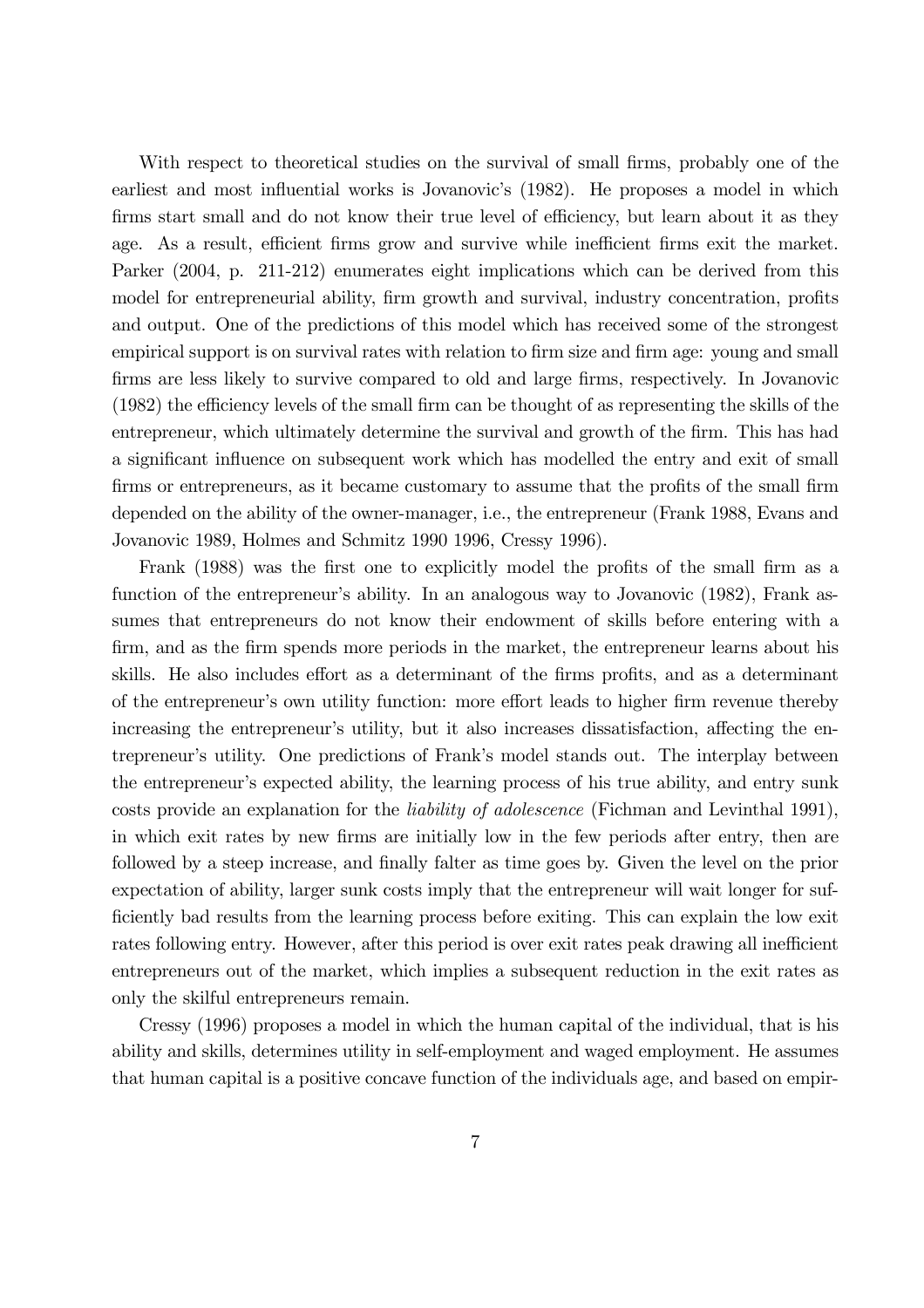ical evidence which suggests that self-employed individuals receive higher satisfaction from their jobs than wage workers do (Blanchflower and Oswald 1998), the model predicts that older entrepreneurs are more likely to stay in business compared to younger entrepreneurs. Despite the fact that in Cressy's model the subject of study is the entrepreneur not the firm, based on the latter prediction he builds and tests the hypothesis that there is a positive concave relationship between the entrepreneur's age and the survival of the small firm, overlooking the fact that even in the face of a firm's closure the individual can stay in business by starting or buying a new firm<sup>4</sup>. In fact, if in the models of Jovanovic  $(1982)$ , Frank  $(1998)$ , and Cressy (1996) firms are equated to entrepreneurs, one prediction that can be derived from them is that if the firm does not survive, the entrepreneur does not survive either, that is, he exits the market and never returns to entrepreneurship. By proposing a generalisation of such models in the Section 5 we formally demonstrate this<sup>5</sup>. This is completely at odds with the previously mentioned evidence that  $62\%$  of entrepreneurs who face a business closure return to entrepreneurship. Therefore, although models such as the ones in Jovanovic (1982) and Frank (1989) have shed light and improved our understanding on the survival of small firms, they are less effective when it comes to the survival of the entrepreneur.

#### $\boldsymbol{4}$ The model

Individuals maximise their utility by choosing between working in a paid job or setting up and running a firm. The individual obtains utility  $U = W$  when he is an employee and  $U = \Pi + \xi$  when he is running his own firm, where W is the wage from the paid job and  $\Pi$  are the profits from running the firm. Following Blanchflower and Oswald (1998)  $\xi \geq 0$ denotes the extra satisfaction to the individual for being his own boss. The individual knows his own  $\xi$ , which is constant over time, and has perfect foresight on future values of W. For the sake of simplicity we assume  $W$  remains constant. If the individual decides to run a firm, he will enter an industry characterised by monopolistic competition where the technological conditions of such industry and the phase of the product life cycle suggest incumbent firms are not affected by economies of scale, and as a result they do not need to grow to survive. The purpose of these assumptions is to simplify the analysis by allowing the firm to ignore

 $4$ Actually, the empirical evidence shows that age is positively related to both survival of the small firm (Bates 1990, Holmes and Schmitz 1996, Storey and Wynarczyck 1996, Gimeno et al 1997, Headd 2003) and survival in self-employment (Blanchflower and Mever 1994, Holtz-Eakin et al 1994, Taylor 1999, van Praag  $2003$ ).

 ${}^{5}$ Parker (2004) recognises this implication but only for the case of Jovanovic's model.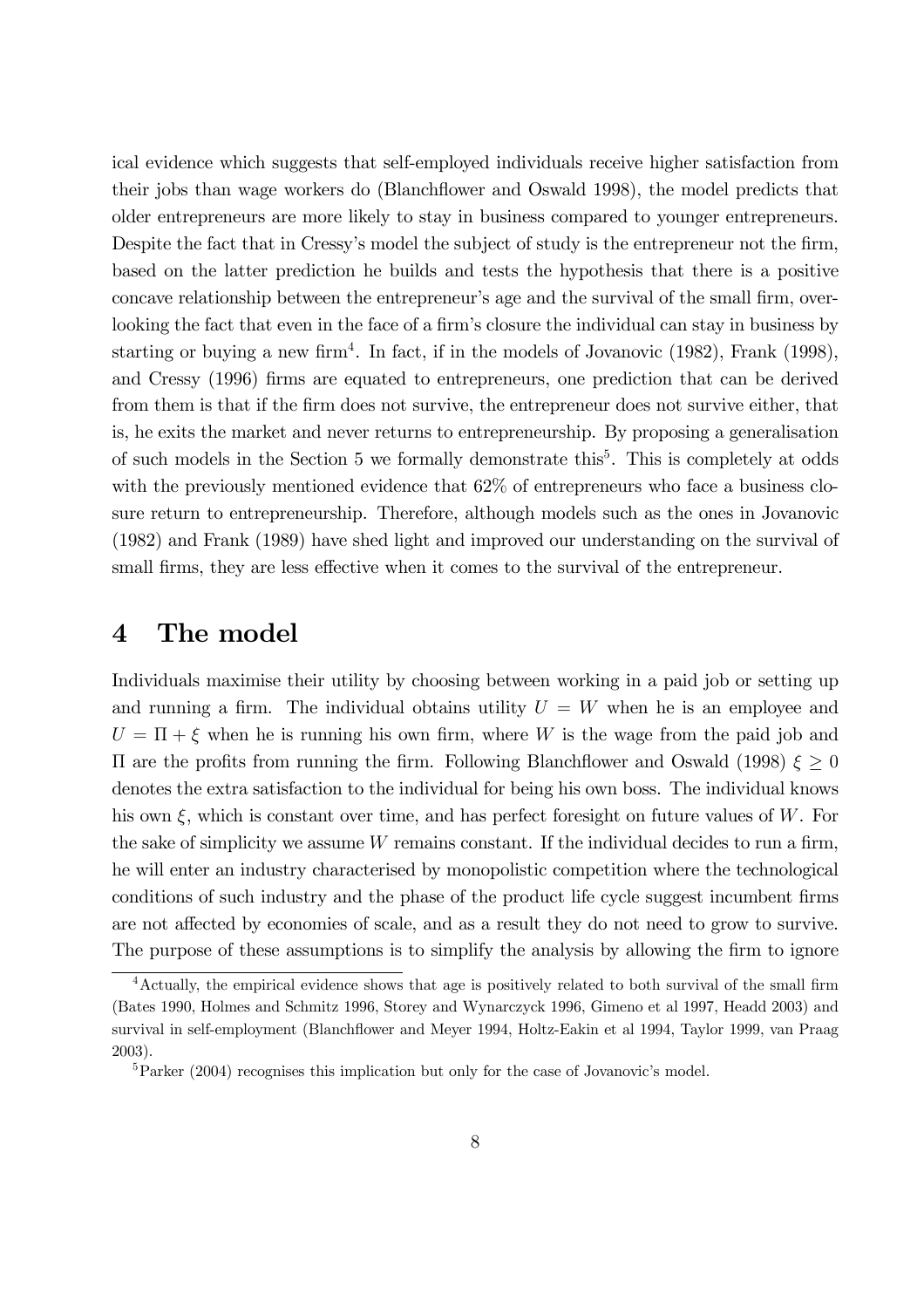its competitors<sup>6</sup> and by eliminating the requirement to grow to survive found as an empirical regularity for small firms in the manufacturing sector<sup>7</sup>.

In the small firm and entrepreneurship literature there is now a tradition to assume that the profits of the small firm depend on the talent or skills of its owner (see previous section). Hence, in our model we assume the profits of the small firm depend on the *efficiency* parameter, represented by  $\theta^j$ . It denotes the skills of entrepreneur j to run a business, which are directly translated as the efficiency of the firm. A skilful entrepreneur would be represented by a high value in  $\theta$ , which in turns means he is able to run his own firm more efficiently.

In contrast, several scholars in the entrepreneurship field assert that entrepreneurial activities are concerned with the process of discovery, evaluation, and exploitation of opportunities (Stevenson and Jarillo 1990, Shane and Venkataraman 2000). In fact, it has been suggested that the definition of entrepreneurship should encompass the creation of an organisation, for instance a small start-up, with the objective of pursuing an opportunity previously perceived (Bygrave and Hofer 1991). Accordingly, the entrepreneur's success and that of his organisation depend on the nature of the opportunity being exploited. However, the ability to successfully exploit an opportunity may or may not depend on the talent of the entrepreneur. Jennings and Beaver (1997) on discussing influences upon success potential for small firms point out that it is uncertain to what extent '...small business fail through lack of managerial skills...or through lack of competence in providing the product or service demanded by the customer, despite otherwise competent management in the organization' (p. 71). Several models have captured this notion and assumed that the profits of the small firm depend on the one hand on the skills of the entrepreneur to run the small business, and on the other on the nature of the opportunity being exploited which in some cases is contingent on entrepreneurial skills, and in others is an exogenous parameter. For instance, Holmes and Schmitz (1990) and Gifford (1993) assume in their models that there are two

<sup>&</sup>lt;sup>6</sup>We use the definition of monopolistic competition proposed by Hart (1985). He points out, in the spirit of Chamberlin (1933), that monopolistic competition might be defined as one where there are many firms producing differentiated commodities, each firm is negligible so it can ignore its impact and reactions from other firms, and each firm faces a downward sloping demand curve.

<sup>&</sup>lt;sup>7</sup>There is abundant literature which provides empirical support for the fact that small firms' presence and survival in the manufacturing sector depends on the technological conditions of the industry, suggesting that economies of scale play a role. See, for instance, White (1982), Acs and Audretsch (1989), Audretsch (1991), Mata and Portugal (1994), Geroski (1995). Interestingly, the very few studies that have looked at the service sector (e.g. Audretsch et al 1999), or at industries in the mature phase of the product life cycle (Agarwal and Audretsch 1999 and 2001, Agarwal and Gort 1996) have found that small firms in these circumstances do not need to grow to survive. This can be explained by accounting for the small size of the minimum efficient scale in these industries.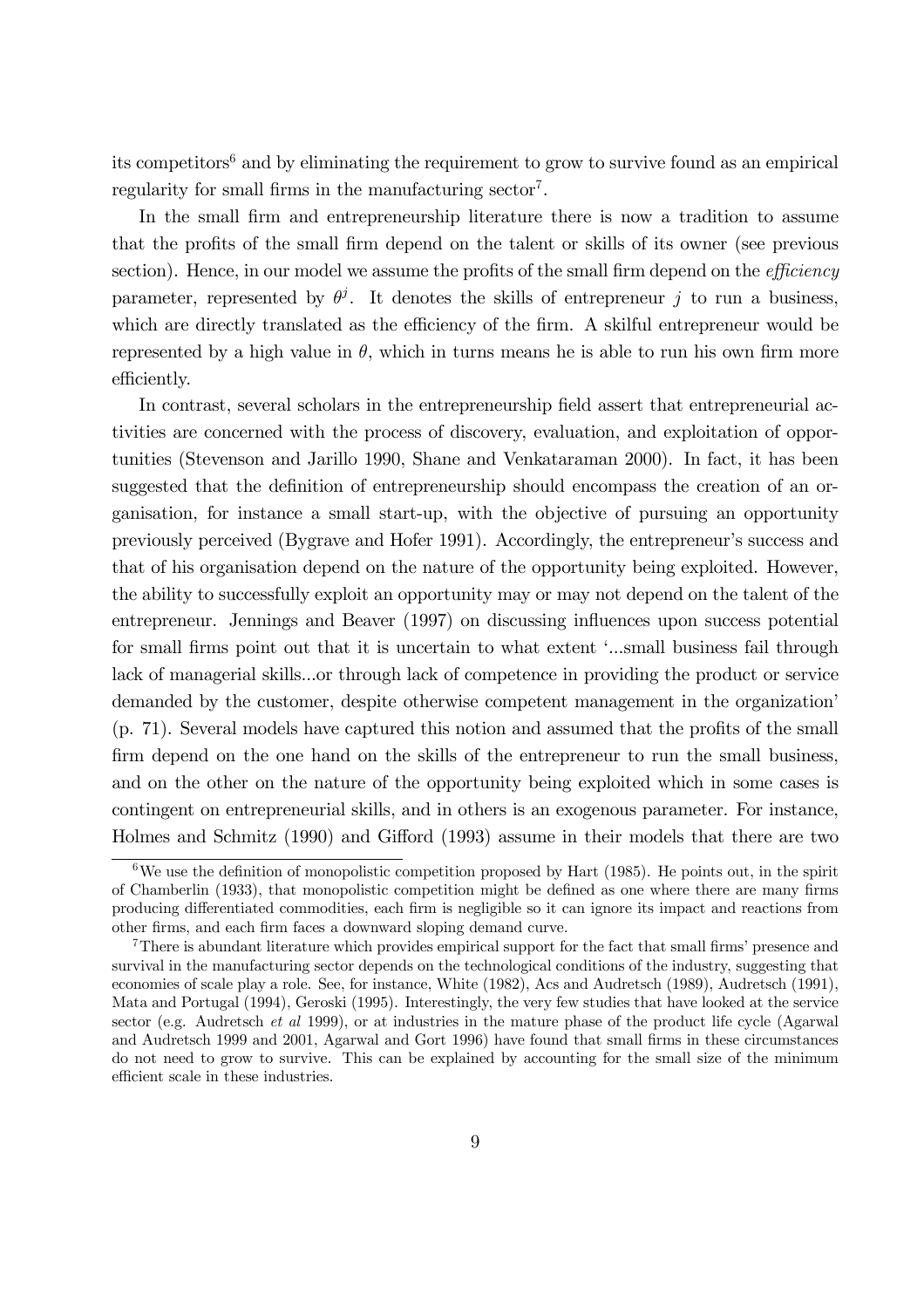types of entrepreneurial abilities: talent to manage the business and talent to develop new products. Thus, as regards to the latter ability, the implication is that some entrepreneurs have a "natural talent" to perceive an opportunity and translate it into a product or service for which success is guaranteed in the form or high consumer demand. In contrast, Holmes and Schmitz (1995) as a result of their analysis on data on small business closures and the turnover of their owner-managers for the USA, come to the conclusion that there are characteristics of the business which influence its performance, that are separate from the talent of the entrepreneur. In their model they assume that in every start-up the business draws a "quality" from a distribution a business qualities, independent of the talent of the entrepreneur, in which the higher the quality, the higher the output of the small firm. Our model, therefore, follows the assumption that the profits of the small firm also depend on the nature of the opportunity being exploited, what we call the *demand* parameter, and it is represented by  $\alpha$ . It denotes how successful the entrepreneur is in translating the opportunity into a product or service which is attracting customers or capturing a market niche. A high value in  $\alpha^{ij}$  would mean that entrepreneur j is running the small firm i which is offering a product or service for which consumers' demand is high.

More specifically, we assume a profit function for the small firm of the following form

$$
\Pi^{ij} = pQ\left(p, \alpha^{ij}\right) - \frac{1}{\theta^{j}}cQ\left(p, \alpha^{ij}\right) \tag{1}
$$

These are the profits for entrepreneur  $j \in J$  running firm  $i \in I$ , where p is the price of the good/service offered or to be offered by the firm, and  $Q(\cdot)$  represents the demand function. We also assume that the parameters  $\alpha^{ij}$  and  $\theta^j$  are a source of uncertainty for the entrepreneur because they are unknown to him. That is, prior to owning a firm, the entrepreneur does not know his endowment of  $\alpha^{ij}$  and  $\theta^j$ . He only knows that the true demand for his firm's product and his *true* skills are random draws from some distributions. Once the entrepreneur runs a firm, nature determine these values, which are then revealed to the entrepreneur immediately. Specifically, we assume that

**A.1**  $\alpha$  is an i.i.d. stochastic variable with cumulative distribution function (CDF)  $A(\cdot)$ , with support  $[0, \infty)$ .  $A(\cdot)$  is continuous and twice differentiable.  $A(\cdot)$  is known by the individual. **A.2**  $\theta$  is an i.i.d. stochastic variable. It has a CDF  $G(\cdot)$  with support  $(0, \infty)$ .  $G(\cdot)$  is continuous and twice differentiable with probability density function  $q(\cdot)$ . The individual knows the form of  $G(\cdot)$ .

We also adhere to the assumption that the opportunity being exploited is independent of the ability of the entrepreneur, i.e. the parameters  $\alpha$  and  $\theta$  are uncorrelated with each other. A consequence of this is that we restrict the nature of the entrepreneurial skills of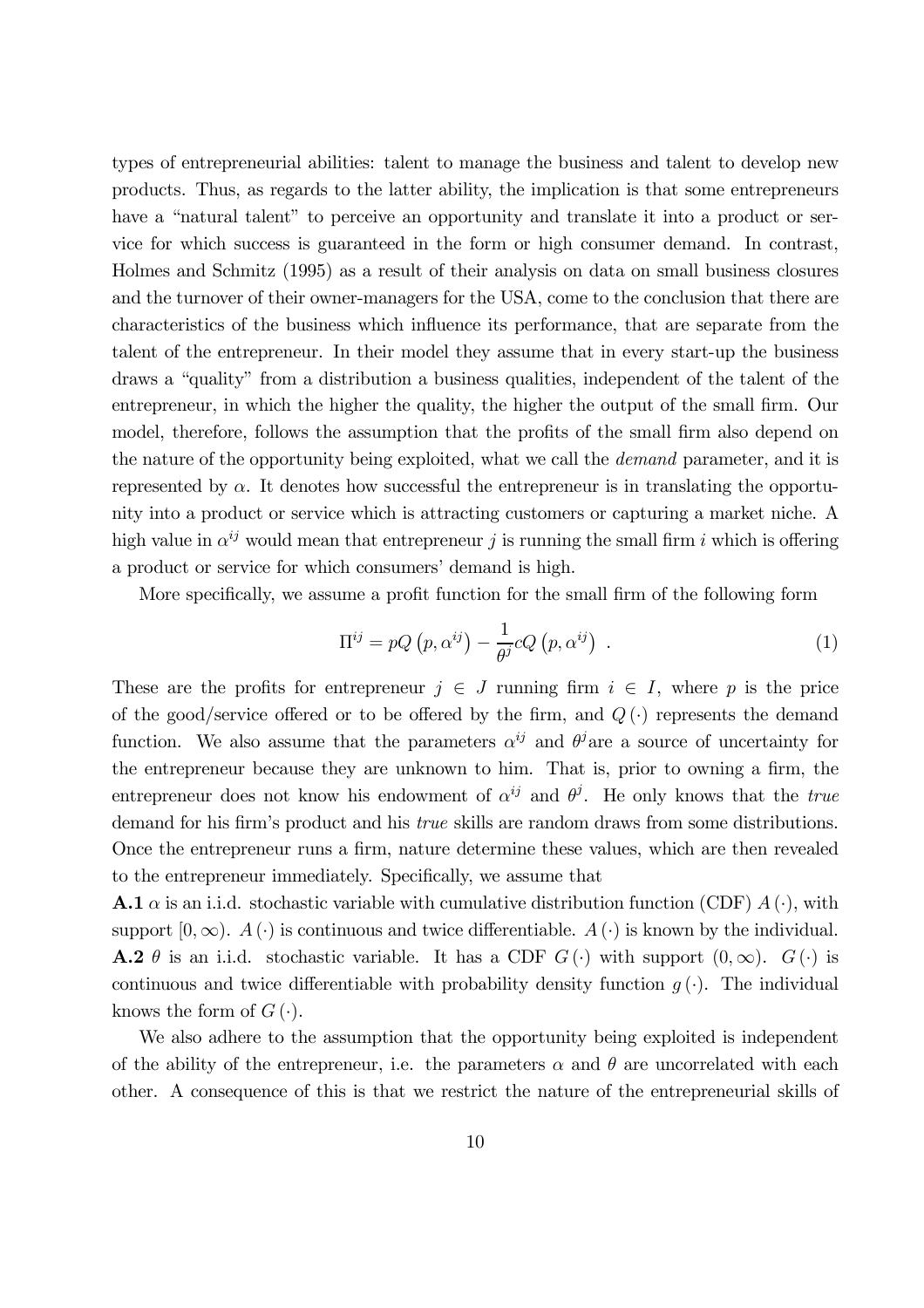the small firm owner. In other words, our framework defines that the entrepreneurial skills  $\theta^j$  are limited to skills to manage the firm, and do not include the ability to develop and offer an attractive product. Without attempting an exhaustive list our definition of the parameter  $\theta^j$  includes the entrepreneur's ability to organise and assume the responsibility of the activities of the small firm, to select the cheapest inputs given a desire level of quality, to deal with suppliers and perhaps employees, to ensure that the production of goods or services in the firm is done in the best possible way using the resources available, amongst others. In general, these represent the skills required to efficiently undertake the everyday activities of the firm and to tackle the problems that might arise. In this respect, our definition of entrepreneurial skills does not include the notion of *schumpeterian* innovators, but is closer to the definition of the entrepreneur's *general ability* put forward by Marshall<sup>8</sup>. Moreover, by further assuming that the parameter  $\alpha$  is a random draw from a known distribution, we specify that whether or not the opportunity being exploited can be translated into a product or service for which there is high consumer demand is independent of the talent of the entrepreneur tu run a business, but depends more on "luck". That is, regardless of whether the entrepreneur believes he has identified a very attractive opportunity, we specify that when it comes down to running the business, the entrepreneur is not able to provide a better forecast for his product's demand apart from the mean of the distribution of the parameter  $\alpha$ . In an alternative model we relax the assumption of independence between  $\alpha^{ij}$ and  $\theta^j$  and determine whether in this way we are able to offer an explanation to the empirical evidence contained in the previous section.

We further assume that

**A.3**  $Q(p, \alpha^{ij}) = D(\alpha^{ij}) - bp$  is the demand function the small firm faces, where  $b > 0$  and p is the price of the good/service. Since the industry is subject to monopolistic competition, elasticities of substitution between any firm's good and the rest are assumed to be zero, and only the price of the firm's own good affects the firm's demand. The demand function has the following properties:

$$
\frac{\partial D(\alpha^{ij})}{\partial \alpha} > 0, \ \frac{\partial^2 D(\alpha^{ij})}{\partial \alpha^2} < 0 \ . \tag{2}
$$

**A.4** All operating firms have the same cost structure.

**A.5** The cost function  $\frac{1}{a^j}cQ(p, \alpha^{ij})$  presents constant marginal costs, where  $c > 0$ . We also assume that there exists a  $Q^{\text{max}}$  such that for any  $Q > Q^{\text{max}}$ ,  $c = \infty$ .

<sup>&</sup>lt;sup>8</sup>He defines the entrepreneur's general ability as the one which allows him 'to be able to bear in mind many things at a time, to have everything ready when wanted, to act promptly and show resource when anything goes wrong, to accommodate oneself quickly to changes, to be steady and trustworthy, to have always a reserve of force...' Marshall (1930, pp. 206 - 207).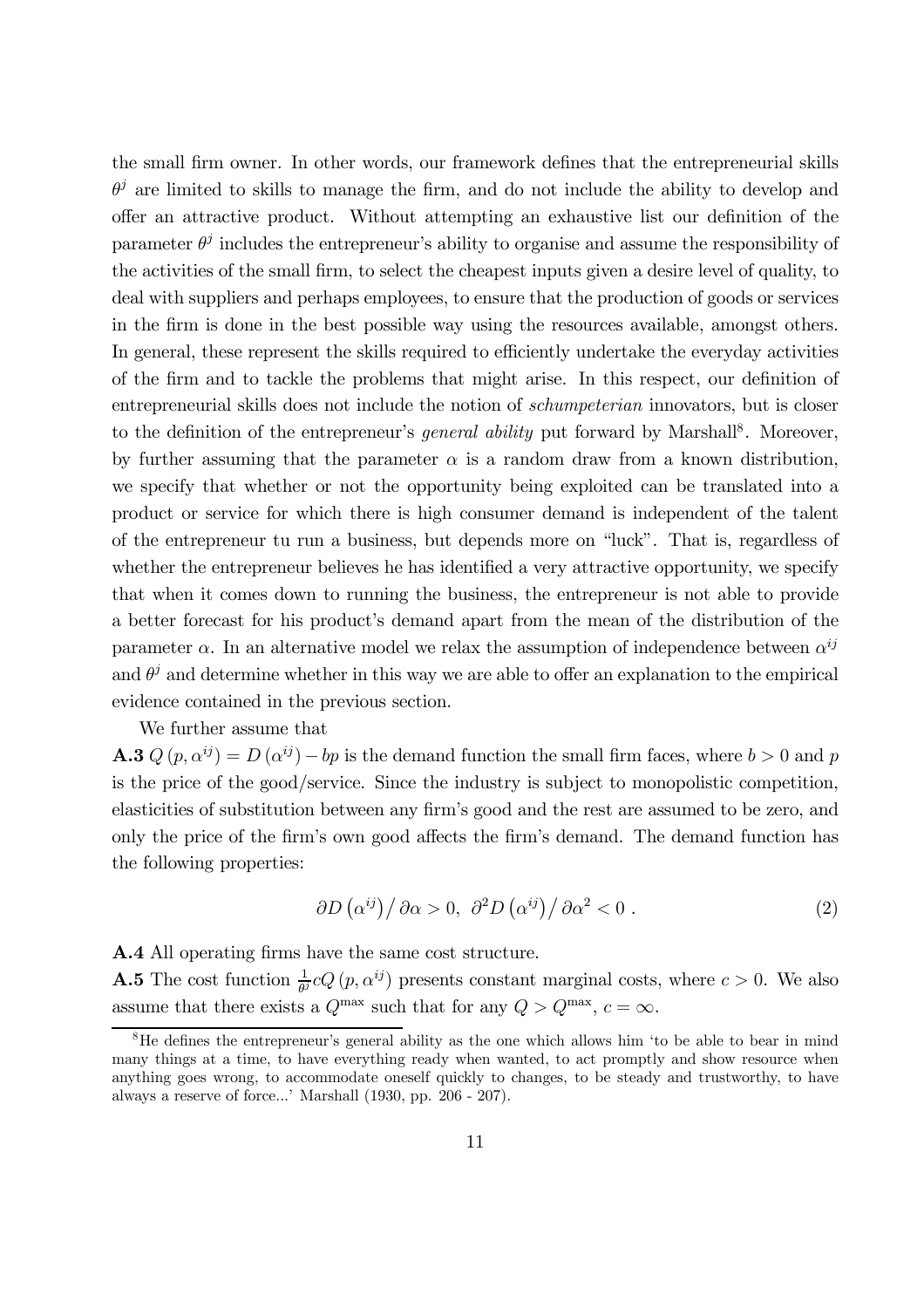Conditions A.4 and A.5 together imply all firms can potentially produce the same amount of output. Note that, due to the assumption of monopolistic competition, all firms are by definition small, which means that should the size of firms be measured by production levels,  $Q^{\text{max}}$  is small enough for all firms to fit in the small size category. Condition A.5 also tells us that marginal cost is constant over the feasible production range. Intuitively, this captures the assumption that firms are not affected by economies of scale, since the average cost is constant over the production range. Thus, growing to reach the minimum efficient scale is not a requisite for the firms to remain competitive.

### **Profit Maximisation**

Once the entrepreneur is running a firm, his objective is profit maximisation. Since profits depend on the parameters  $\alpha$  and  $\theta$ , the maximised value of profits will depend on the specific parameters the individual is endowed with. The maximisation problem is max $\Pi^{ij}$  where p represents the price the monopolistic firm chooses to apply. The first order conditions give

$$
p \cdot \frac{\partial Q}{\partial p} + Q\left(p, \alpha^{ij}\right) - \frac{c}{\theta^{j}} \frac{\partial Q}{\partial p} = 0 \tag{3}
$$

which rearranged provides the standard mark-up rule

$$
\frac{p - \frac{1}{\theta^j}c}{p} = \frac{1}{\varepsilon(\alpha^{ij})} \tag{4}
$$

Equation (4) spells out the effect the demand and efficiency parameters have on the pricing strategy of the firm and, ultimately, on the profits of the firm. The more skilful the entrepreneur is, i.e., the higher  $\theta^j$ , the higher the mark-up is. Likewise, the higher the demand parameter, the more inelastic the price elasticity  $\varepsilon(\alpha^{ij})$  is, and the higher the mark-up is.

Let the solution to the maximisation problem be expressed as

$$
\max_{p} \Pi^{ij} \equiv \Pi^* \left( \alpha^{ij}, \theta^j \right) \tag{5}
$$

where it can be shown that the second order conditions for a maximum are satisfied. The next lemmas are presented for mathematical rigour and establish the properties of the profits with respect to the demand and efficiency parameters. To save on notation we drop the superscripts  $i$  and  $j$ .

**Lemma 1.** The profits are an increasing function of efficiency:  $\frac{\partial \Pi^*(\alpha,\theta)}{\partial \theta} > 0$ .

**Proof.** The first order conditions (3) are expressed as  $-bp + D(\alpha) - bp + \frac{cb}{\theta} = 0$ , thus  $p^*(\alpha,\theta) = \frac{D(\alpha)}{2b} + \frac{c}{2\theta}$ . The demand function is  $Q(p,\alpha) = D(\alpha) + bp$ . Hence,  $Q^*(\alpha,\theta) =$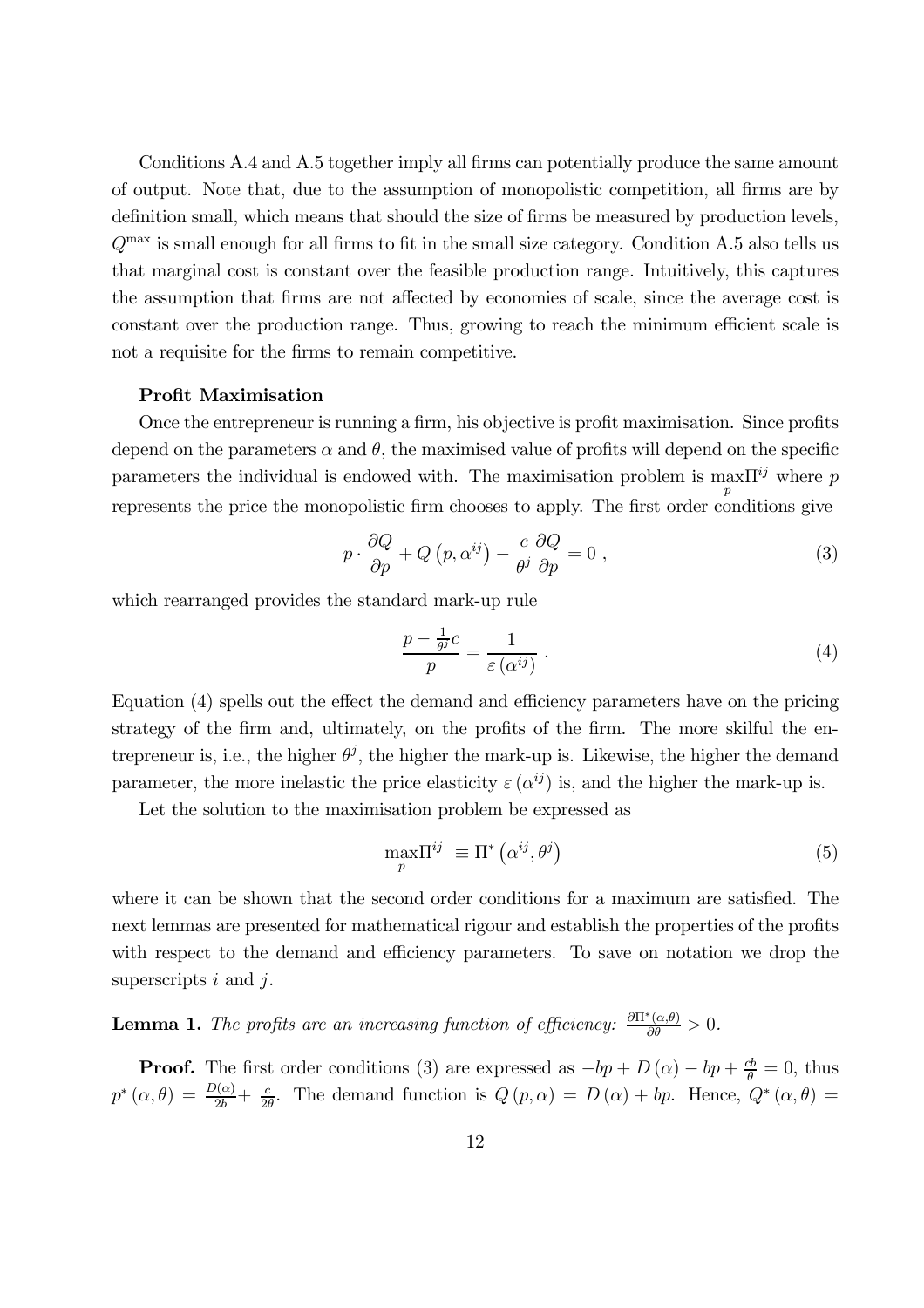$\frac{D(\alpha)}{2} - \frac{bc}{2\theta}$ , and  $\Pi^*(\alpha, \theta) = \frac{(bc - \theta D(\alpha))^2}{4b\theta^2}$ . From here it follows that  $\frac{\partial \Pi^*(\alpha, \theta)}{\partial \theta} = \frac{c}{2\theta^3} (\theta D(\alpha) - bc)$ , which rearranged yields  $\frac{\partial \Pi^*(\alpha, \theta)}{\partial \theta} = \frac{c}{\theta^2} \left( \frac{D(\alpha)}{2} - \frac{bc}{2\theta} \right)$ . Now, right-hand-side are equivalent to  $Q^*(\alpha, \theta)$ . In this way we can write  $\frac{\partial \Pi^*(\alpha, \theta)}{\partial \theta} = \frac{c}{\theta^2} Q^*(\alpha, \theta)$ and thus  $\frac{\partial \Pi^*(\alpha,\theta)}{\partial \theta} > 0$ .

**Lemma 2.** The profits are a function of the demand parameter in the following way: whenever  $p^*(\alpha, \theta) > MC$  we have  $\frac{\partial \Pi^*(\alpha, \theta)}{\partial \alpha} > 0$ , and for  $p^*(\alpha, \theta) > MC + \frac{1}{2b} \left(\frac{\partial D(\alpha)}{\partial \alpha}\right)^2 \left(-\frac{\partial^2 D(\alpha)}{\partial \alpha^2}\right)^{-1}$  we have  $\frac{\partial^2 \Pi^*(\alpha,\theta)}{\partial \alpha^2} < 0$ , where  $MC = \frac{c}{\theta}$  is the marginal cost.

**Proof.** From the proof of Lemma 1 we obtain  $\frac{\partial \Pi^*(\alpha,\theta)}{\partial \alpha} = \frac{\partial D(\alpha)}{\partial \alpha} \left( \frac{D(\alpha)}{2b} - \frac{c}{2\theta} \right)$ . From the value of  $p^*(\alpha, \theta)$  we have  $\frac{D(\alpha)}{2b} = p^*(\alpha, \theta) - \frac{c}{2\theta}$ , which inserted in the term in brack-<br>ets renders  $\frac{\partial \Pi^*(\alpha, \theta)}{\partial \alpha} = \frac{\partial D(\alpha)}{\partial \alpha} (p^*(\alpha, \theta) - \frac{c}{\theta})$ . The sign of this expression is positive whenever  $p(\alpha, \theta) > \frac{c}{\theta}$ . Regarding the second part, we calculate  $\frac{\partial^2 \Pi^*(\alpha, \theta)}{\partial \alpha^2} = \frac{1}{2b} \left( \frac{\partial D(\alpha)}{\partial \alpha} \right)^2$  +  $\frac{\partial^2 D(\alpha)}{\partial \alpha^2} (p^*(\alpha, \theta) - \frac{c}{\theta}).$  We require  $\frac{\partial^2 \Pi^*(\alpha, \theta)}{\partial \alpha^2} < 0$ , so we evaluate under which conditions  $\frac{1}{2b} \left( \frac{\partial D(\alpha)}{\partial \alpha} \right)^2 + \frac{\partial^2 D(\alpha)}{\partial \alpha^2} \left( p^*(\alpha, \theta) - \frac{c}{\theta} \right) < 0.$  Rearranging for  $p(\alpha, \theta)$  we find that  $\frac{\partial^2 \Pi^*(\alpha, \theta)}{\partial \alpha^2} < 0$ takes place whenever  $p^*(\alpha, \theta) > \frac{c}{\theta} + \frac{1}{2b} \left( \frac{\partial D(\alpha)}{\partial \alpha} \right)^2 \left( -\frac{\partial^2 D(\alpha)}{\partial \alpha^2} \right)^{-1}$  where the second term on the right-hand-side is positive.  $\blacksquare$ 

### The decision to start a firm

The individual will choose to work in a paid job or to set up and run a firm depending on which state offers the largest utility. However, because the individual has no information on his true values of  $\alpha$  and  $\theta$  yet, the only information he has available to calculate the expected profits from running a firm is the distribution of these parameters. Under this situation, the maximisation problem is

$$
V = \max\left\{W^j \ , \ E\left[\max_p \left(\Pi^{ij} + \xi^j\right)\right]\right\} \tag{6}
$$

where V is the value function,  $\Pi^{ij}$  is specified by (1), and E[.] denotes the expectation operator. This expression is rewritten as

$$
V = \max \left\{ W^j \ , \ E_{\alpha,\theta} \left[ \Pi^* \left( \alpha, \theta \right) \right] + \xi^j \right\} \tag{7}
$$

where we define  $\Pi^*(\alpha, \theta)$  as the value of maximised profits, and therefore

$$
E_{\alpha,\theta}[\Pi^*(\alpha,\theta)] \equiv \int_0^\infty \int_0^\infty \Pi^*(\alpha,\theta) dA(\cdot) dG(\cdot)
$$
 (8)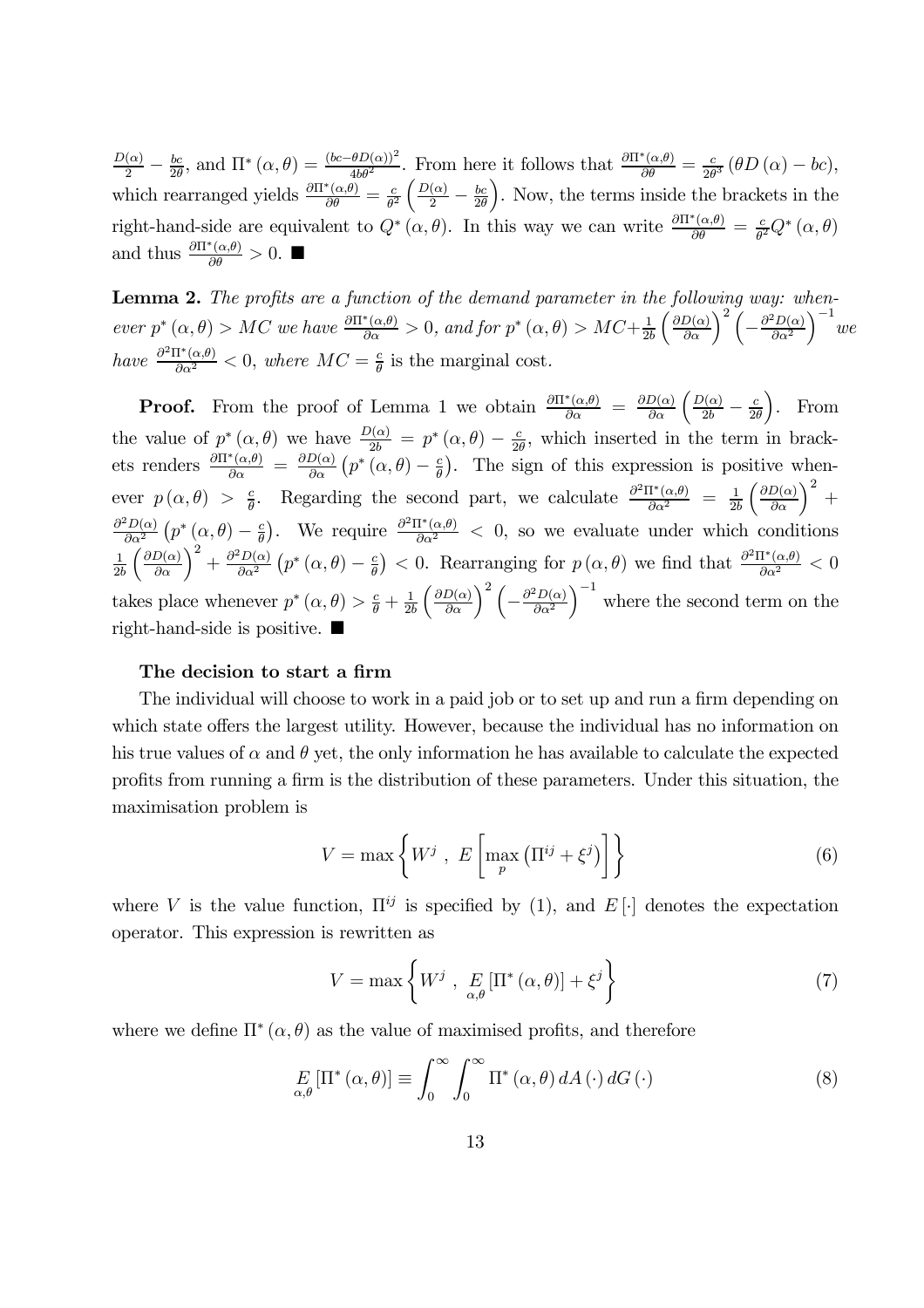as its expected value. Therefore the individual has an incentive to turn down a paid job and start a firm if

$$
E_{\alpha,\theta} \left[ \Pi^* \left( \alpha, \theta \right) \right] \ge W^j - \xi^j \tag{9}
$$

#### $\overline{5}$ **Results**

Once the individual has decided to set up and run a firm at the end of a given period, it is assumed that the firm is formally in operation in the following one. The problem for the individual is to maximise his lifetime utility. Therefore, when he is running a firm he has to determine which state provides the largest utility. What are these states? It is straightforward to see that one possibility is to keep his current firm running. A second possibility is the waged worker state. This would imply closing his current business and moving to a paid job. A third possibility is the option of running a different firm, in other words, the possibility of closing the current business and starting a new one. Why is this last possibility relevant? In agreement with the suggestion that entrepreneurship is about the search and exploitation of profitable opportunities (Shane and Venkataraman 2000), the situation we are looking at is, for example, one where the entrepreneur was running a Chinese takeaway and decides to move to Mexican food, or to open a sports clothes retail out let. In this sense, by new firm we refer to one where the opportunity recognised leads the entrepreneur to develop and offer a good or service differentiated from the one offered by the previous firm. Therefore, once the entrepreneur is running a firm, to maximise his utility he must decide whether keeping his current firm is the best choice, or if closing it and starting a new one provides the largest utility, or whether he is better off by closing it and changing to a paid job. We now define the rewards offered by each of these alternative states.

The utility from keeping the current firm running is calculated by

$$
\max_{p_t} \Pi^{ij} \equiv \Pi^* \left( \alpha^{ij}, \theta^j \right) \tag{10}
$$

This is the same expression as in (5). Once the individual has joined entrepreneurship. and given the nature of the parameters  $\alpha^{ij}$  and  $\theta^j$ , the procedure to calculate the profits the entrepreneur would obtain from starting a new firm is different from the one shown by the previous expression.  $\theta^j$  represents the skills of the entrepreneur to manage the firm efficiently. These skills are time invariant, that is, talented entrepreneurs are always talented, whereas unskillful entrepreneurs are not able to enhance their skills<sup>9</sup>. Therefore, once the

 $9$ This assumption may seem very restrictive at first glance, since it eliminates any possibility for the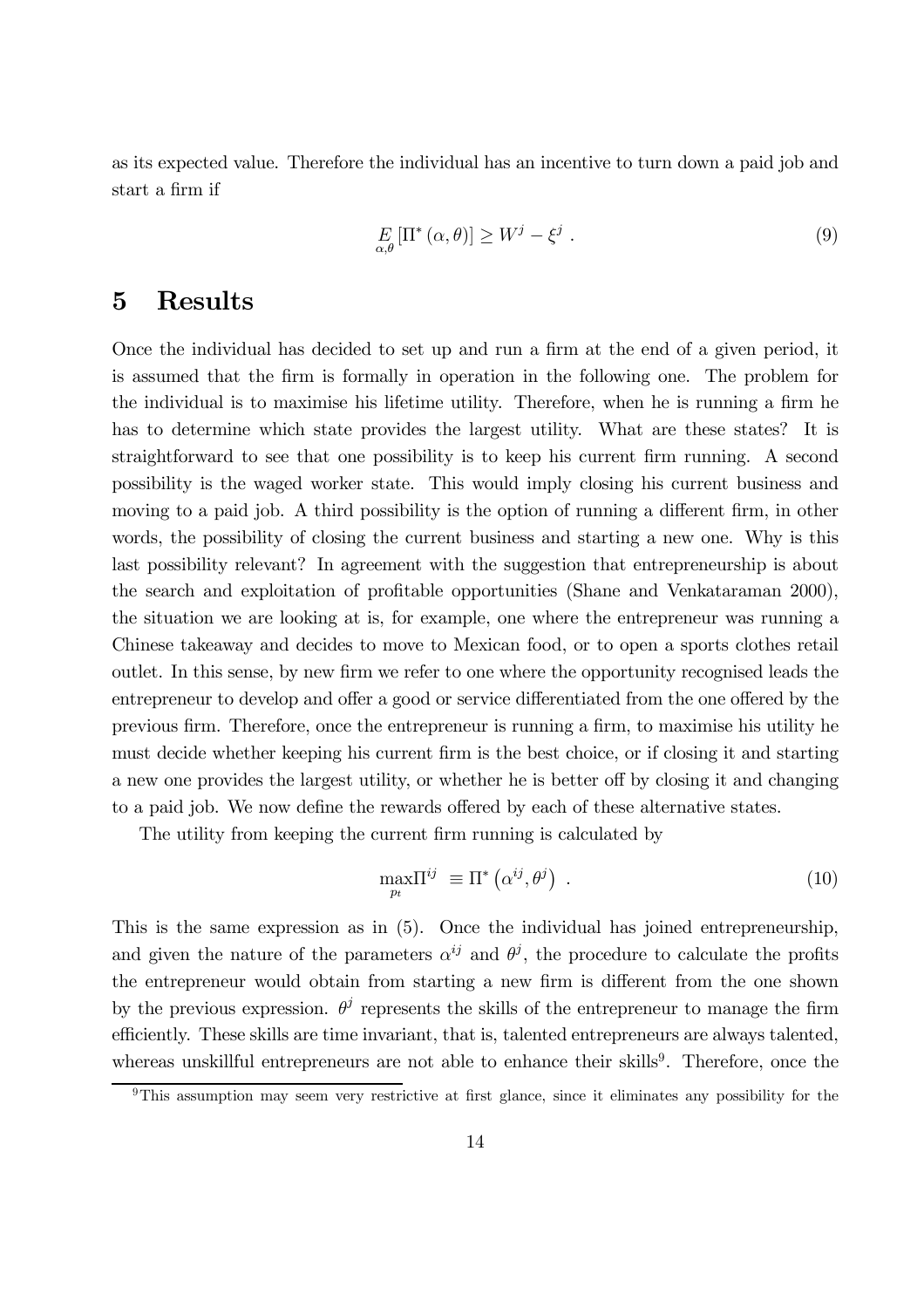entrepreneur has started a firm for the first time and learned the *true* value of his efficiency, he is constrained to this value in the future. Thus every time he starts a new firm, his efficiency parameter remains the same. However, this is not true for the case of the demand parameter, as intuition suggests that different opportunities may face different levels of demand. In other words, every time the entrepreneur runs a new firm, he receives a different value of  $\alpha$ . In the context of our previous example, it is easy to think that the new Mexican food outlet or the new sports clothes retail outlet the entrepreneur is planning to set up might not attract enough demand, regardless of whether the Chinese takeaway was a success or not. In terms of our model, this implies the expected profits of a new firm are calculated as follows :

$$
E\left[\max_{p_t} \Pi^{ij}\right] \equiv \int_0^\infty \Pi^* \left(\alpha, \theta^j\right) dA \left(\cdot\right) \ . \tag{11}
$$

Note the difference between expression  $(8)$  and  $(11)$ . Expression  $(8)$  represents the expected profits for a *de novo* entrepreneur, that is, for an entrepreneur who does not have any experience in running a firm. This means that a de novo entrepreneur does not know his endowment of both parameters  $\alpha$  and  $\theta$ , and as a consequence calculates expected profits by applying expectation over both parameters. In contrast, in our model an incumbent entrepreneur, i.e. one who has experience of running a firm, has already discovered his efficiency parameter. Therefore, if he is to start a new firm the unique uncertainty is the demand parameter. Hence, we find that the expected profits of a new firm as shown by (11) are calculated by applying expectation only over the demand parameter. To save on notation we define

$$
E_{\alpha} \left[ \Pi^* \left( \alpha, \theta^j \right) \right] \equiv \int_0^\infty \Pi^* \left( \alpha, \theta^j \right) dA \left( \cdot \right) . \tag{12}
$$

Finally, the third alternative for the entrepreneur is to close his current firm and switch to employment. Given that expression  $(9)$  was the decision rule to enter the market, we set

$$
\Pi_R^j = W^j - \xi^j \tag{13}
$$

to indicate the reservation level of profits. Additionally, we assume that once the entrepreneur is running his firm, the value of the alternative of returning to waged work starts to depreciate. This is indicated by  $\gamma^s \Pi_R^j$ , where  $0 < \gamma \leq 1$  is the rate of depreciation and s is the

improvement of management skills as a result of learning. However, in our model this is not the case because we assume the parameter  $\theta^j$  embodies the endowment of potential skills, which can be regarded as time invariant. In this sense, entrepreneurs with low efficiency may improve the way they manage their firms over time, but they have a very limited range to extend their skills because by definition they have low potential.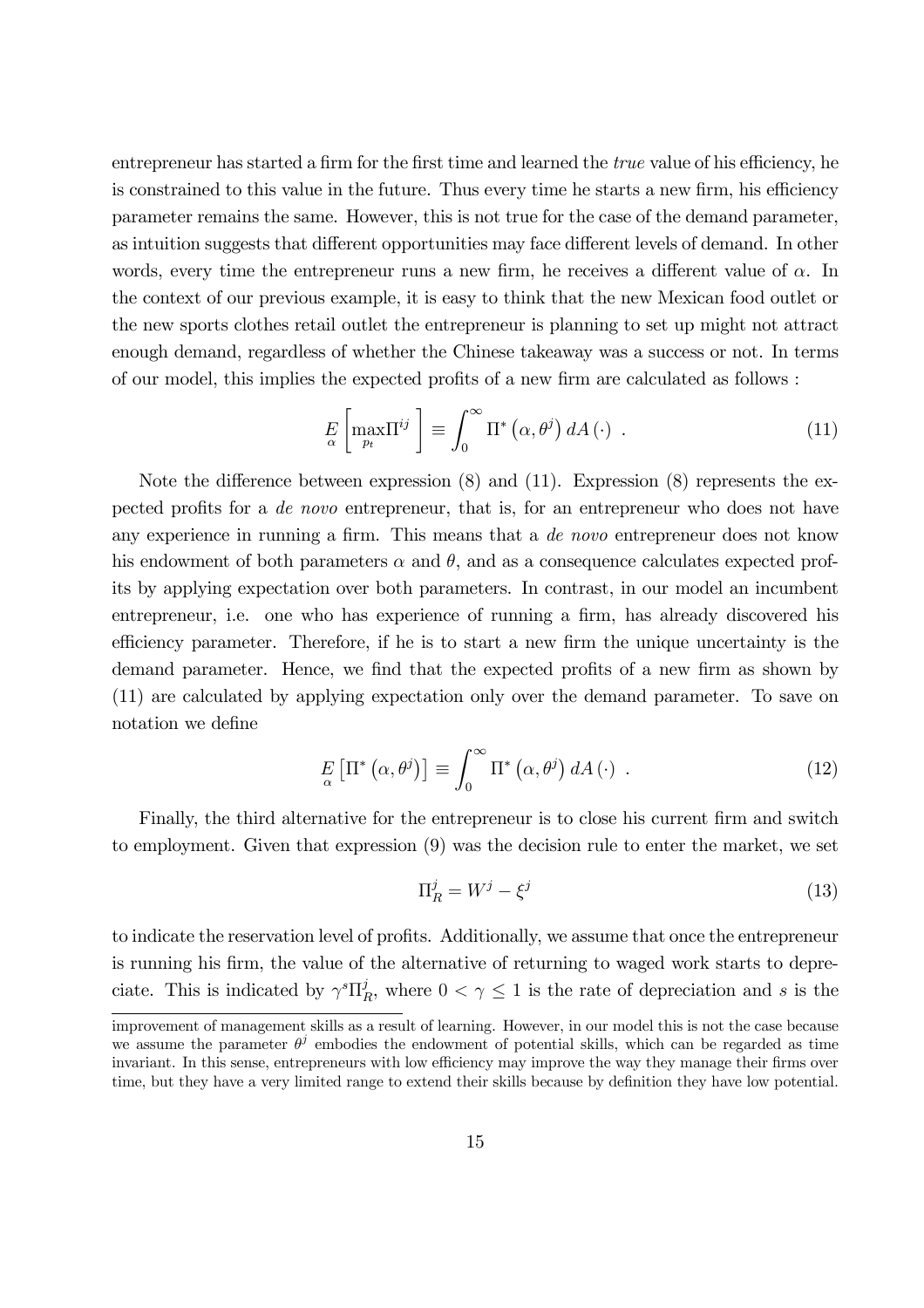number of periods the individual has been in self-employment. From expressions  $(10)$ ,  $(11)$ and  $(13)$  the problem for the entrepreneur is written as

$$
V_E = \max\left\{\Pi^*\left(\alpha^{ij}, \theta^j\right), \ E\left[\Pi^*\left(\alpha, \theta^j\right)\right], \ \gamma^s \Pi_R^j\right\},\tag{14}
$$

where  $V_E$  denotes the value function once the individual has joined entrepreneurship.

#### $5.1$ The alternative model

In the present study we specify that the efficiency parameter  $\theta^j$  denotes the ability of the entrepreneur, which we restrict to skills to manage and deal efficiently with the everyday activities of the firm. In this context, the objective of this subsection is to build an alternative model where this assumption is relaxed, and to try to provide an answer to our initial question using an alternative model. In turn, the predictions of both the alternative model and the general one will be confronted. More specifically, we will allow the skills of the entrepreneur to include the ability to innovate. To this end consider the profit function

$$
\Pi^{j} = \Pi\left(\varphi^{j}\right) \tag{15}
$$

Let  $\varphi^j$  represent some sort of *overall* entrepreneurial skills for individual j. Accordingly, we assume that the profits are a strictly increasing function of  $\varphi$ , i.e.,  $\partial\Pi/\partial\varphi > 0$ . This function generalises the profit function that can be found in Jovanovic (1982) and Frank (1988), and in fact, in terms of the assumptions of our general model, it would imply that the parameters  $\alpha^{ij}$  and  $\theta^j$  are perfectly correlated. To appreciate this consider a profit function of the form revenue function minus cost function

$$
\Pi = R(\cdot) - C(\cdot) ,
$$

where the technology of production is included in the latter and the demand function in the former. This is the form of the profit function we consider in our model as shown by expression (1), where the demand parameter  $\alpha^{ij}$  affects the revenue function directly, and the efficiency parameter  $\theta^j$  influences the cost function. Jovanovic (1982) assumes the small firm produces in an industry with homogeneous product and perfect competition. Hence, he eliminates the need for the existence of a parameter like  $\alpha^{ij}$  and concentrates on the cost function. In his model the efficiency parameter affects the cost function and is the only firm-specific determinant. Frank (1988) assumes that the talent of the entrepreneur is the only firm-specific determinant and that it affects the technology of production as well. He does not make any assumption on the type of competition the small firm faces. His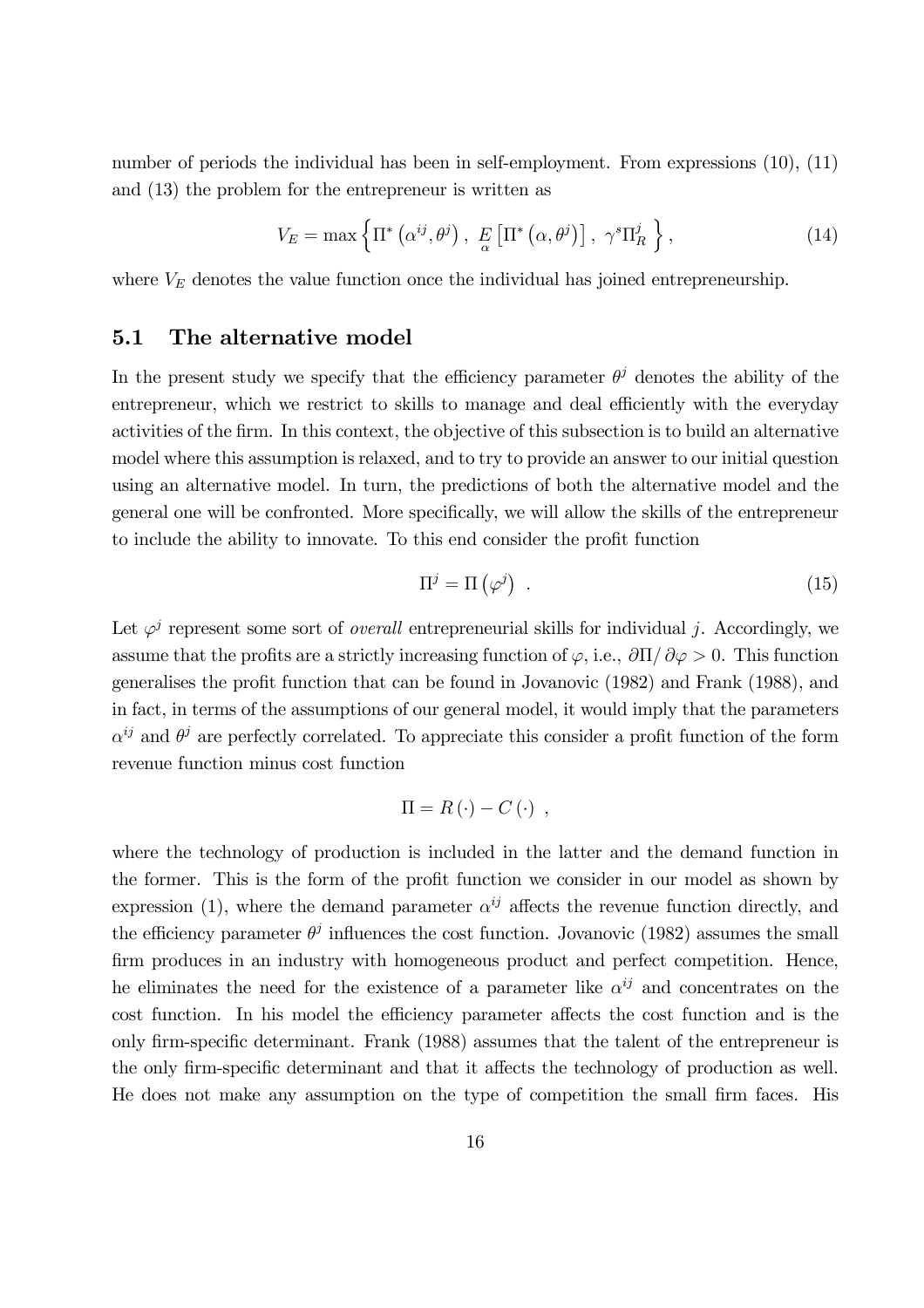model is equivalent to Jovanovic's in the sense that it discards the existence of a parameter like  $\alpha^{ij}$  by implicitly assuming homogeneous product and concentrates on the technology of production. We believe the model presented in the previous section, henceforth our *general model*, offers a more realistic case by assuming monopolistic competition and hence the existence of differentiated products, than by simply assuming small firms compete in markets with homogeneous products. Under our general model, if we assume the profits of the small firm depend on a *single* parameter which embodies the *overall* entrepreneurial skills of the owner such as in  $(15)$ , then it must be the case that these skills affect *both* the revenue function and the cost function. Hence, our argument that under such a scenario, it is as though the parameters  $\alpha^{ij}$  and  $\theta^j$  are perfectly correlated.

Note that the parameter  $\varphi^{j}$  therefore represents more than one characteristic of entrepreneurial skills, because under the form of a profit function like (15), the implication is that the entrepreneur has talent to manage the firm efficiently, as he does to identify attractive opportunities and develop products or services which are very appealing to customers, that is, to innovate or spot profitable opportunities. Under this assumption, a skilful entrepreneur running a small restaurant would be as successful as he would in running an small internet based company. Following a similar procedure as before, assume  $\varphi$  is an i.i.d. stochastic variable which follows a specific cumulative distribution function, and let

$$
E\left[\Pi^*\left(\varphi\right)\right] \ge \Pi_R^j\tag{16}
$$

represent the entry decision, where  $\Pi_R^j = W^j - \xi^j$ . Once the entrepreneur is running a firm, the entrepreneur has the option of keeping his current firm, or closing it down and moving to waged work, which is represented by the following expression

$$
V_A = \max \left\{ \max_{p_t} \Pi^j(\varphi), \ \gamma^s \Pi^j_R \right\} \ .
$$

This expression is equivalent to

$$
V_A = \max\left\{ \Pi^* \left( \varphi^j \right), \gamma^s \Pi_R^j \right\},\tag{17}
$$

where  $\Pi^*(\varphi^j)$  are the maximised profits. Note that the difference between this expression and expression  $(14)$  is that the profits of a possible new firm are not included in the former, because they would be the same as the profits of the current firm. In other words, given that the small firm profits depend only on the *overall* skills of the entrepreneur denoted by  $\varphi^{j}$ , and since these skills do not change from running one firm to another, the entrepreneur would expect the performance in the new firm to be the same as the one he experiences in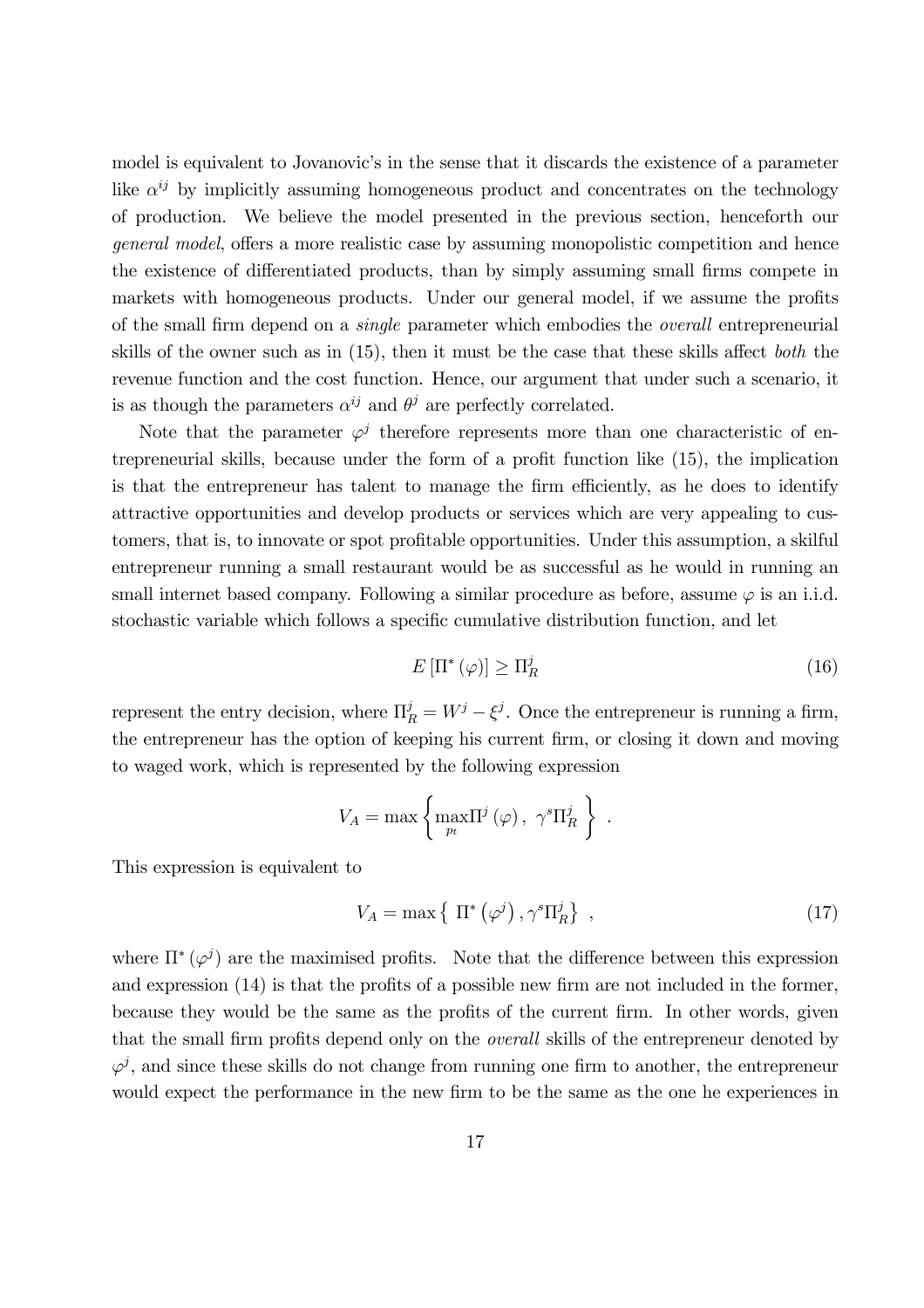the current firm: the same success in the small restaurant as in the video shop. This means that it would not make sense for the entrepreneur to shut the current firm and try to start a new one because he will not do any better in the new venture. As a result, expression (17) can be seen as a generalisation of models which assume that active entrepreneurs have only two options: to keep their current firm running or to close down and join employment.

For the firm to survive, the problem for the entrepreneur reduces to achieving profits satisfying the weak inequality

$$
\Pi^* \left( \varphi^j \right) \ge \gamma^s \Pi_R^j \ . \tag{18}
$$

From here we obtain the next proposition.

**Proposition 1.** Let  $\Pi^j = \Pi(\varphi^j)$  where  $j \in J$  and  $\partial \Pi(\cdot)/\partial \varphi > 0$ . The maximisation problem is the one shown by (17). Define  $\varphi_F$  as the minimum level of expected entrepreneurial skills which would induce the entrepreneur to start a firm, and  $\varphi_{\min}$  as the minimum level of entrepreneurial skills required to keep the firm running. Let  $H \subset J$  be the subgroup for which expression (18) is not satisfied. Therefore,  $\forall j \in H$ ,  $\varphi^j < \varphi_{\min} < \varphi_F$ . As a consequence, the waged work state will always provide the largest rewards to subgroup H.

**Proof.** Let  $\varphi_F$  solve  $\Pi_R^j = \Pi^*(\varphi_F)$ . Since  $\partial\Pi(\cdot)/\partial\varphi > 0$ , any  $\varphi^j > \varphi_F$  would satisfy (16) Let  $\varphi_{\min}$  solve expression (18),  $\Pi^*(\varphi_{\min}) = \gamma^s \Pi_R^j$ . Thus, we rewrite this expression as  $\Pi^*(\varphi_{\min}) = \gamma^s \Pi^*(\varphi_F)$ . Since  $\gamma < 1$ , this implies  $\varphi_{\min} < \varphi_F$ . If for the subgroup H expression (18) is not satisfied and since  $\partial\Pi(\cdot)/\partial\varphi > 0$ , then it must be the case that  $\forall j \in H, \varphi^j < \varphi_{\min} < \varphi_F$ . Given that the value  $\varphi^j$  does not vary over time, the second argument of expression (17), which represents the reward in the waged work state, will always be the largest for subgroup  $H$ .

Proposition 1 states that when the only firm-specific determinant of the profits of the small firm are the overall entrepreneurial skills of the owner-manager, those entrepreneurs whose firms do not survive have skills lower than they expected and lower than the ones required to run a firm, therefore, it is optimal for them not to try to start another firm in the future. As a consequence, not only the firm will not survive, but also the entrepreneur will not attempt to start another firm again. As it stands, this alternative model does not seem to provide an intuitive answer to our initial question as to why some small firm owners start a new firm after having closed one that was not successful. According to Proposition 1 such entrepreneurs should not exist, since the fact that the small firm did not survive is simply because the entrepreneur does not have the necessary skills to run a successful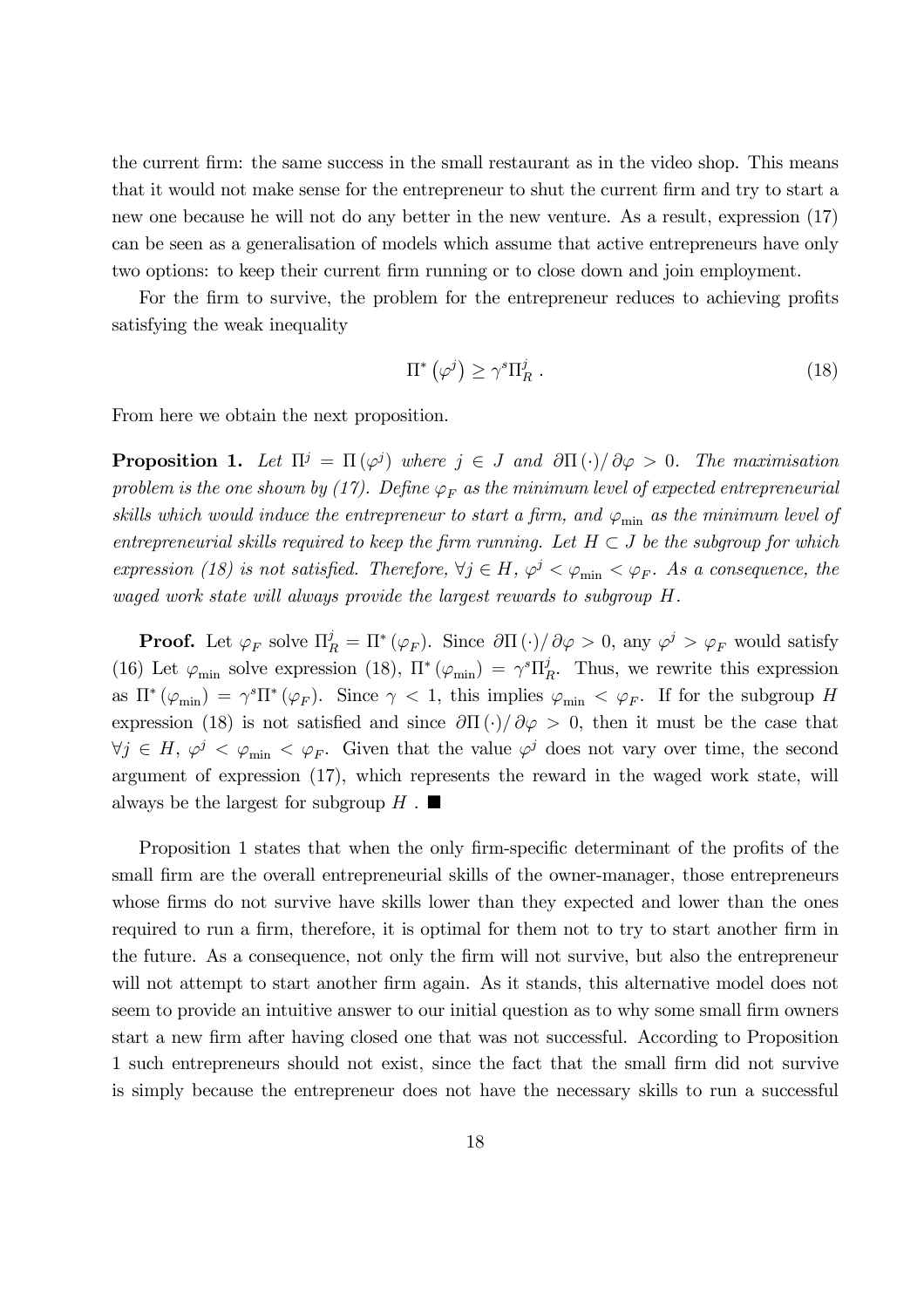firm. However, the empirical evidence provided before shows that a rather high share of entrepreneurs who close a firm own another one in the future, despite the lack of success in their previous venture. In the following subsection we present and evaluate the predictions of our general model, which provide a better explanation. Finally, another implication of the alternative model is that the terms survival of the firm and survival of the entrepreneur are equivalent, even though they have different meanings. According to the alternative model, failure by the entrepreneur to keep a small firm trading  $-$  the non survival of the small firm  $$ indicates that he does not have the necessary entrepreneurial skills and therefore he is better off in a paid job – the non survival of the entrepreneur.

#### $5.2$ The general model

In our general model the problem for the entrepreneur is

$$
V_E = \max\left\{\Pi^*\left(\alpha^{ij}, \theta^j\right), \ E\left[\Pi^*\left(\alpha, \theta^j\right)\right], \ \gamma^s \Pi_R^j\right\},\tag{19}
$$

which is a repetition of expression  $(14)$ . The entrepreneur's current firm will survive whenever the first argument is the largest. Therefore, sufficient conditions for the current firm to survive are

$$
\Pi^* \left( \alpha^{ij}, \theta^j \right) > E \left[ \Pi^* \left( \alpha, \theta^j \right) \right] \tag{20}
$$

and

$$
E\left[\Pi^*\left(\alpha,\theta^j\right)\right] > \gamma^s \Pi_R^j \tag{21}
$$

However, our interest is to provide an explanation as to why some entrepreneurs start a new firm after having closed a previous one that was not successful. In terms of our model, it is as though the second term in  $(19)$  had the largest value. In other words, the situation is similar to one where inequality  $(20)$  is *not* satisfied, whilst inequality  $(21)$  is satisfied. This payes the way to our next proposition.

**Proposition 2.** Let the profit function be the one shown by  $(1)$ . The maximisation problem is the one in (19). Define  $\theta_{\min}$  as the minimum level of entrepreneurial skills which satisfies the sufficient conditions for the current firm to survive  $(20)$  and  $(21)$ . Assume all entrepreneurs share the same  $\gamma^s \Pi_R^j$  and let  $D \subset J$  be the subgroup for which the second term in (19) is the largest. Therefore,  $\forall j \in D$ ,  $\theta^j > \theta_{\min}$ . As a consequence, the waged worker state will always provide the smallest rewards to subgroup D.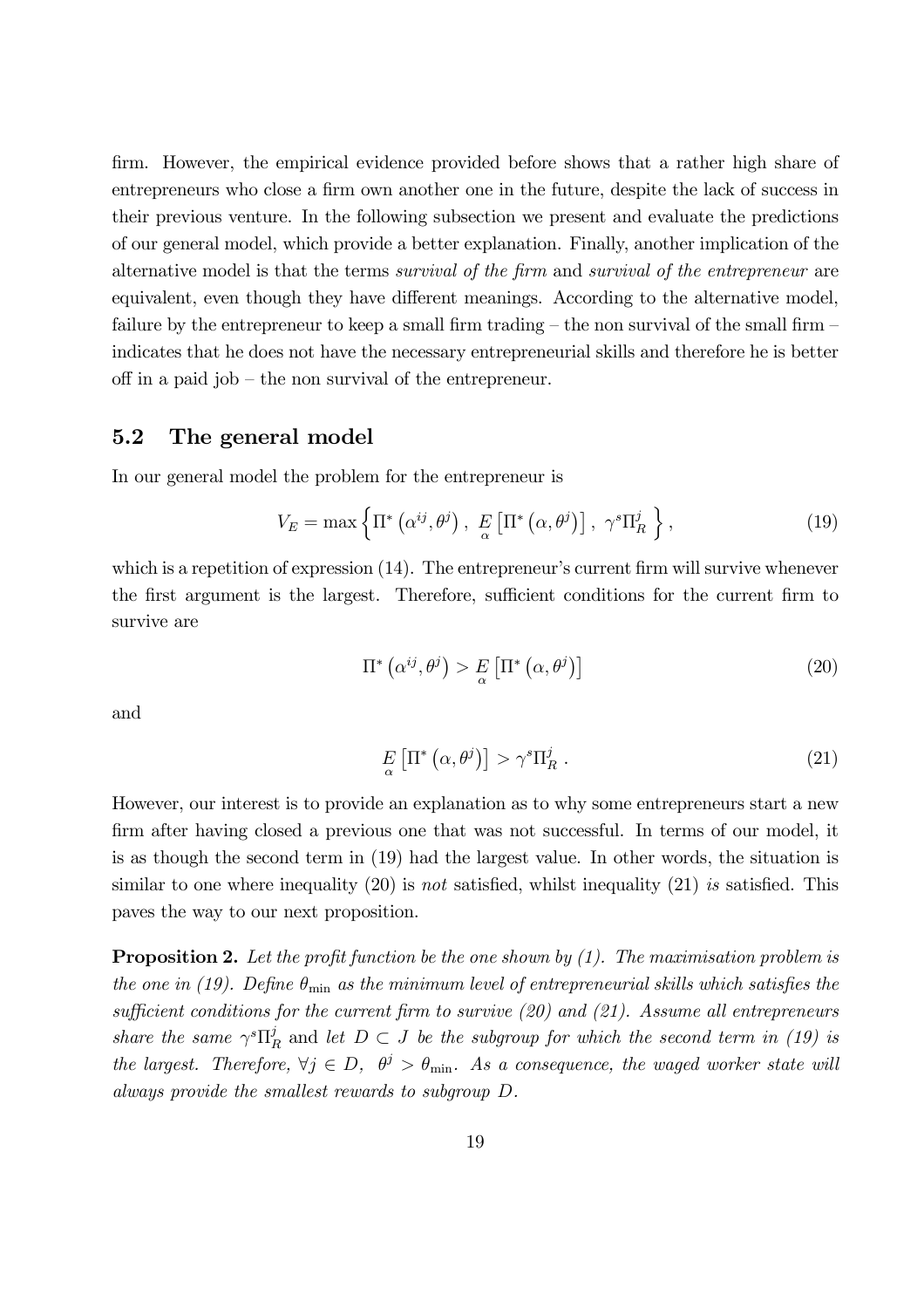**Proof.** Let A represent a continuum of values of  $\alpha^{ij}$  which solve expression (20) as an equality, and define  $\overline{\alpha} \in A$ . Lemma 3 in the Appendix establishes the conditions under which A exist and the properties of  $\overline{\alpha}$ . Utilising Lemma 2 and assuming  $p > MC$ , expression (20) is satisfied whenever  $\alpha^{ij} > \overline{\alpha}$ , where  $i \in I$ ,  $j \in J$ . From expression (9) let  $\theta_F$  solve  $\Pi_R^j =$  $E[\Pi^*(\alpha,\theta_F)],$  and from expression (21) let  $\theta_{\min}$  solve  $E[\Pi^*(\alpha,\theta_{\min})] = \gamma^s \Pi_R^j$ . Lemma 4 in the Appendix establishes under which conditions  $\theta_F$  and  $\theta_{\min}$  exist. Since all entrepreneurs share the same  $\gamma^s \Pi_R^j$ , then  $\theta_{\min}$  does not vary across individuals. Therefore,  $E[\Pi^*(\alpha, \theta_{\min})] =$  $\gamma^s E[\Pi^*(\alpha, \theta_F)]$ . Making use of Lemma 1, any  $\theta^j > \theta_{\min}$  satisfies (21). If for subgroup D expression (20) is not satisfied, but expression (21) is, we must therefore have  $\alpha^{ij} < \overline{\alpha}$  and  $\theta^j > \theta_{\min}, \forall j \in D, i \in I$ . Under these circumstances the second argument in (19) is the largest. Once the entrepreneur runs the new firm he receives a new draw for the demand parameter. Define the new draw as  $\alpha^{lj}$ , where  $i \neq l \in I$ ,  $j \in D$ . It can be the case that  $\alpha^{lj} \geq \overline{\alpha}$ . Under any of these situations, either the first argument or the second one in (19) is the largest. This implies the third argument in expression (19), which represents the waged working state, has always the smallest value for subgroup  $D$ .

Proposition 2 argues that the reason why the *determined* entrepreneurs in Figure 1 continue in entrepreneurship after a business closure despite recently having an unsuccessful experience, is because they have entrepreneurial skills at least as large as the ones required to run a potentially successful firm, that is, skills above the threshold set by  $\theta_{\min}$ . Note that this is the opposite result to the one obtained from Proposition 1. A word of caution: the reader should not be confounded by the term successful. As implied by our general model, we use the term successful firm to refer to the case where running the small firm provides larger pecuniary and non-pecuniary rewards to the entrepreneur than working as an employee does, that is profits larger than  $\gamma^s \Pi_R^j$ . As a result, if this reservation level is very low, then the skills threshold  $\theta_{\min}$  is also low. This implies that the threshold  $\theta_{\min}$  is therefore idiosyncratic. We discuss this in more detail in a later section. In any case, this does not undermine the prediction of Proposition 2. that, all other things being equal, the determined entrepreneurs have high enough skills to run potentially successful firms. According to our model, the other condition to run a successful firm is to find a product or service which is appealing to customers or for which there is a market niche.

Two important questions to ask are how plausible and reliable this prediction is. We provide the following arguments to tackle such questions. First, such results are consistent with the view suggested by Audretsch (1995a) who asserts that entrepreneurs are always in the process of discovering whether they possess the right stuff in terms of the product they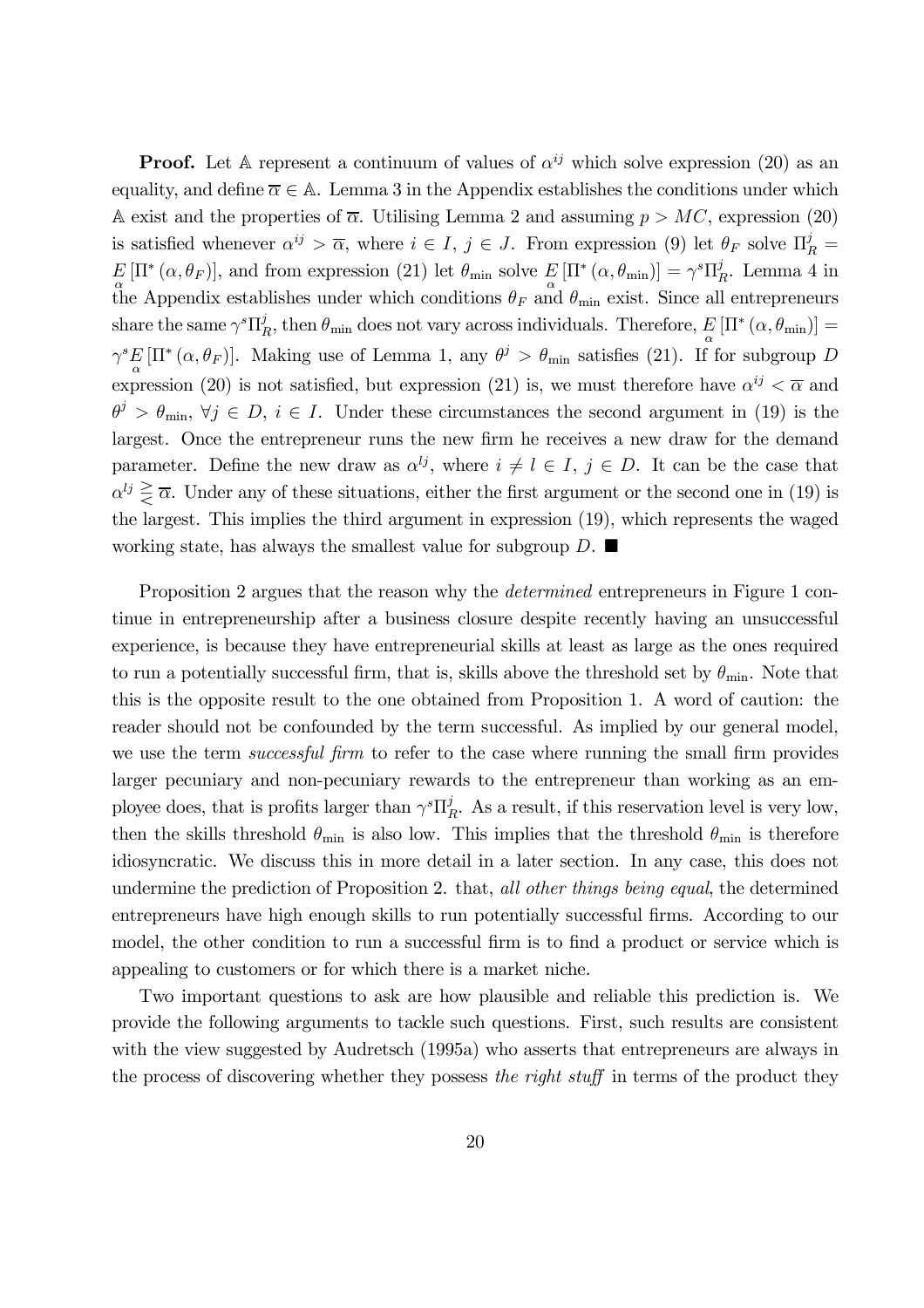offer for which sufficient demand exists and whether they can produce it more efficiently than their rivals. More specifically he states that 'when a new firm is launched, its prospects are shrouded in uncertainty. If the new firm is built around a new idea, it is uncertain whether there is sufficient demand or if some competitor will have the same or even a superior idea. Even if the new firm is a clone, there is the question whether there is enough demand' (p.  $67$ ). Audretsch further asserts that 'an additional layer of uncertainty is how competent the new firm really is' (p. 67), which in terms of our model can be easily translated as referring to how skilful the owner-manager is. Storey (1990) acknowledges a possibility which is also in line with our assumptions. He declares that 'the creation and subsequent closure of a firm may merely be part of the small entrepreneur's way of searching out profitable opportunities...' (p. 47). Secondly, we believe the predictions of our model will gain strength if they account for all the possibilities as provided by the empirical evidence in Figure 1. That is, whilst Proposition 2 offers an explanation as to why the *determined entrepreneurs* in Figure 1 own another firm in the future, such explanation does not involve the other three cases. The following proposition presents the complete results of our general model.

**Proposition 3.** Let the profit function be the one shown by  $(1)$ . The maximisation problem is the one in (19). Assume all entrepreneurs share the same  $\gamma^s \Pi_R^j$  and define  $\theta_{\min}$ as the minimum level of entrepreneurial skills which satisfies the sufficient conditions for the current firm to survive (20) and (21), and define the group R as the one which contains the different combinations of  $\alpha^{ij}$  and  $\theta^j$  such that  $\Pi(\alpha^r, \theta^r) = \gamma^s \Pi_R^j, \forall (\alpha^r, \theta^r) \in R$ .

(i) Let  $M \subset J$  be the subgroup for which the first term in (19) is the largest and  $M_1, M_2 \subset$  $M, M_1 \cup M_2 = M$  and  $M_1 \cap M_2 = \emptyset$ . Therefore  $\alpha^{ij} > \overline{\alpha} \ \forall j \in M$ ,  $\overline{\alpha} \in \mathbb{A}, \theta^j > \theta_{\min} \ \forall j \in M_1$ ,  $\theta_{\min} > \theta^j > \theta^r \ \forall j \in M_2, i \in I, r \in R.$ 

(ii) Let  $D \subset J$  be the subgroup for which the second term in (19) is the largest. Therefore  $\alpha^{ij} < \overline{\alpha}, \ \theta^j > \theta_{\min}, \ \forall j \in D, \ i \in I, \ \overline{\alpha} \in \mathbb{A}.$ 

(iii) Let  $Z \subset J$  be the subgroup for which the third term in (19) is the largest and  $Z_1 \cup Z_2 = Z$ , and  $Z_1 \cap Z_2 = \emptyset$ . Therefore  $\alpha^{ij} < \overline{\alpha}$  and  $\theta^j < \theta_{\min}$ ,  $\forall j \in Z_1$ ,  $\overline{\alpha} \in \mathbb{A};$   $\alpha^{ij} > \overline{\alpha}$ and  $\theta^j < \theta^r < \theta_{\min}, \overline{\alpha} \in \mathbb{A}, \forall j \in Z_2, i \in I, r \in R$ .

(iv) For subgroups  $M_1$  and  $M_2$  the sale of their firms or any shock which makes  $\alpha^{ij} < \overline{\alpha}$ ,  $\overline{\alpha} \in \mathbb{A}, i \in M, i \in I$ , assuming  $\alpha^{ij}$  is exposed to unforeseen shocks, has the effect of making the second argument in (19) the largest for subgroup  $M_1$ , and the third argument in (19) the largest for subgroup  $M_2$ .

**Proof.** See the Appendix.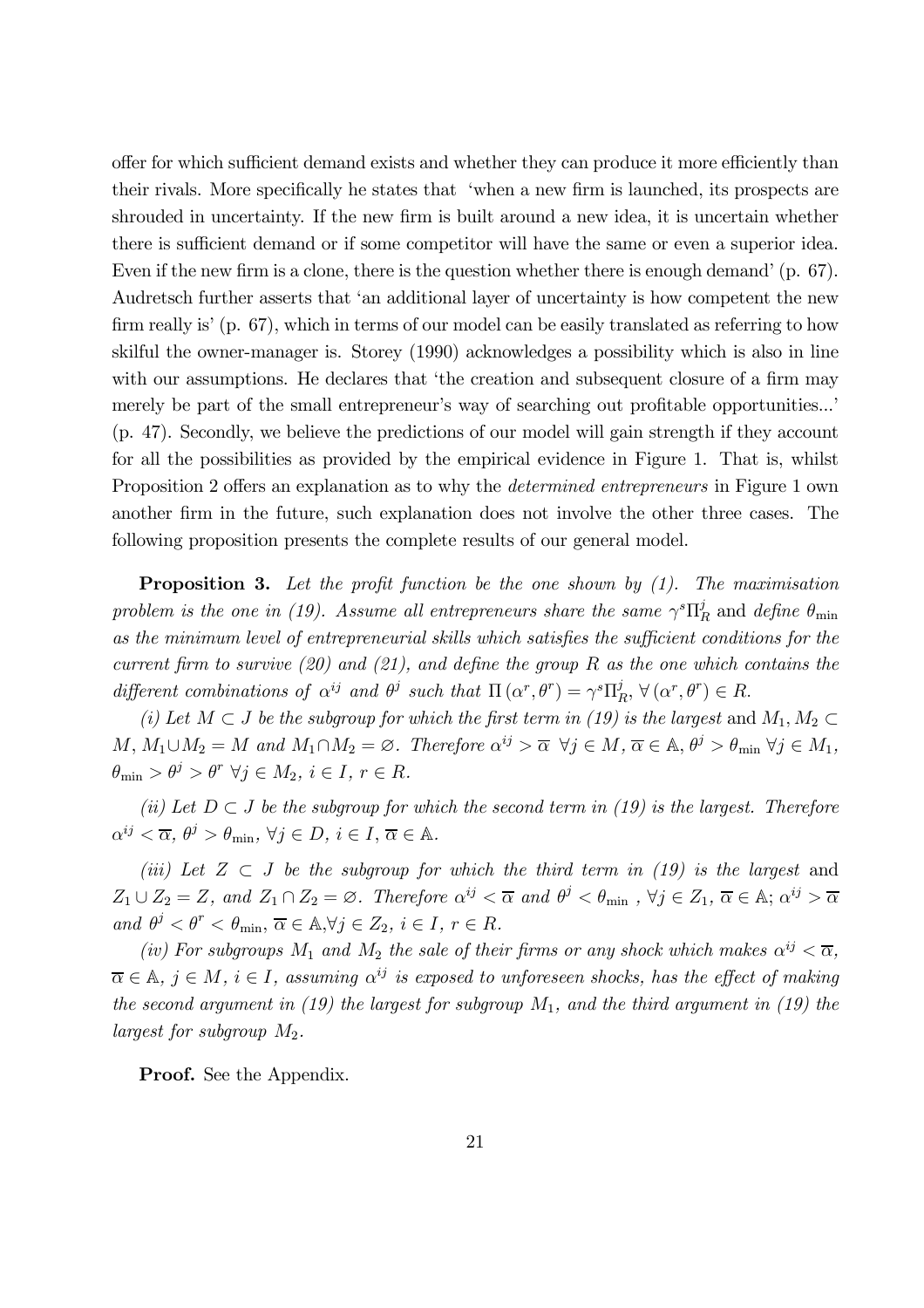Figure 2: Survival of the small firm and the entrepreneur with the demand and efficiency parameters



Proposition 3 is represented graphically in Figure 2. It shows under which conditions, in terms of combinations of the parameters  $\alpha$  and  $\theta$ , it is optimal for the entrepreneur to keep his current firm, or shut it down and start a new one, or shift to waged work. More specifically, Figure 2 is an isoprofit map in the space  $(\alpha, \theta)$ , where every point in its surface entails coordinates which form part of an isoprofit curve. In turn, every isoprofit curve is associated with a single value of profits for different combinations of  $\alpha$  and  $\theta$ . Lemma 5 in the Appendix establishes that such isoprofits curves have negative slope and are convex with respect to the origin. The farther to the north-east the isoprofit is placed, the higher the associated value of profits. In Figure 2  $\gamma^s \Pi_R^j$  is an isoprofit curve which corresponds to profits equivalent to the rewards in paid employment adjusted by the entrepreneurial spirit and by depreciation due to time spent in self-employment. Consistent with Proposition 3,  $\gamma^s \Pi_R^j$  is assumed to be constant across individuals. Therefore, all the results obtained from Figure 2 should be interpreted with the suffix all other things being equal.

Figure 2 is divided into five areas determined by the intersection between the curve  $\overline{\alpha} = D^{-1}(\overline{f}(\theta))$  and  $\gamma^s \Pi_R^j$ , where the former represents a continuum of values of the demand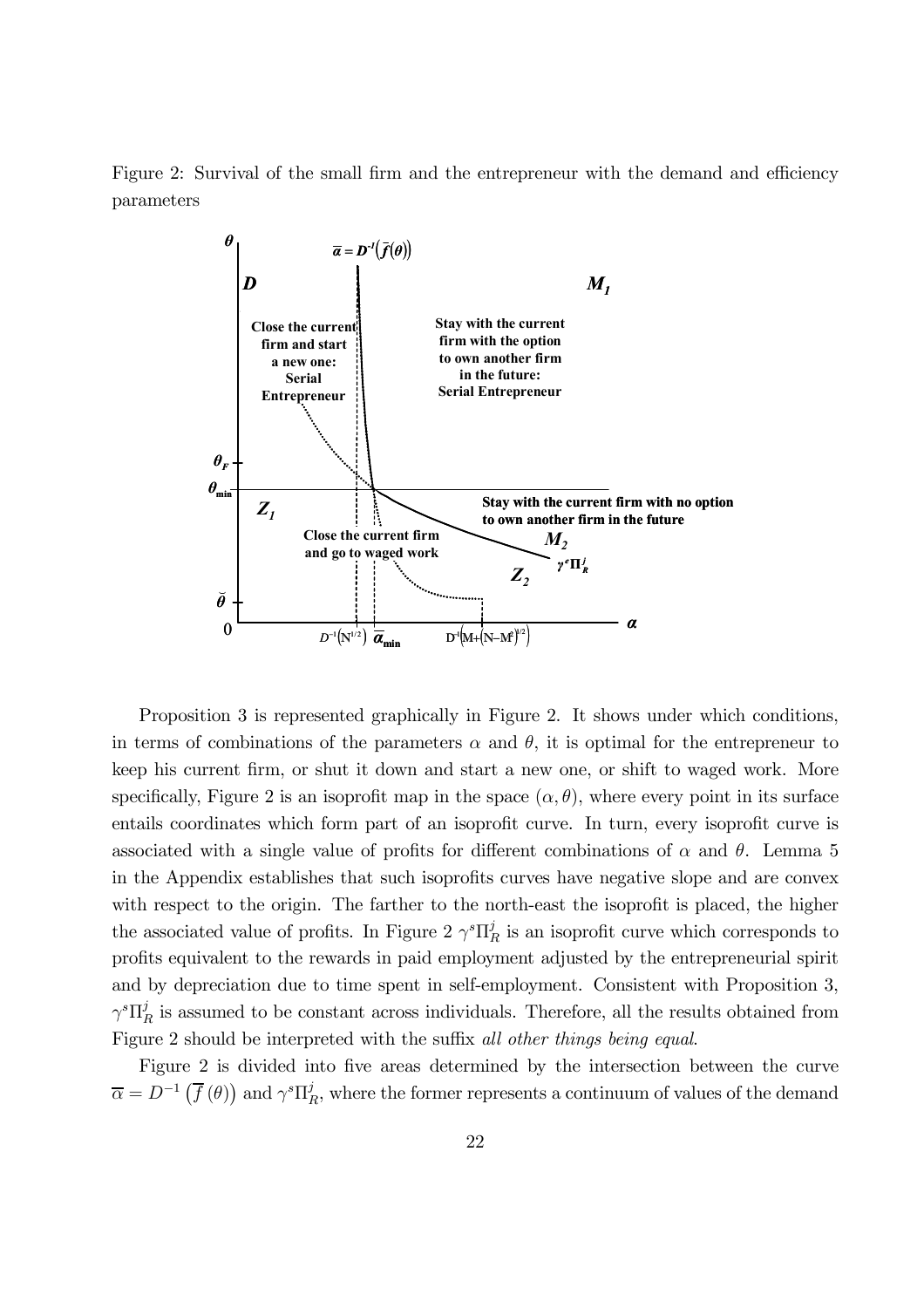parameter which makes the entrepreneur indifferent between the first and second arguments of expression (19). Areas  $M_1$  and  $M_2$  contain the combinations of parameters  $\alpha^{ij}$  and  $\theta^j$ such that the best option for the entrepreneur is to keep his current firm, because it is providing profits larger than the reservation level  $\gamma^s \Pi_R^j$ . This explains why entrepreneurs placed in areas  $Z_1$  and  $Z_2$  find it optimal to close their business and switch to waged work. In contrast, area D comprises some combinations of  $\alpha^{ij}$  and  $\theta^j$  which are placed to the right of the reservation level, and some combinations located to the left of it. However, according to Proposition 3 the best course of action for entrepreneurs in area  $D$  is to shut their current firm and start a new one, because by doing so they have the option of offering a different product in the hope of drawing a higher  $\alpha$  and hence reach a higher isoprofit curve. In terms of Figure 2 their anticipation is to reach a point on the curve represented by  $\overline{\alpha} = D^{-1}(\overline{f}(\theta))$  that crosses through the coordinates  $(\overline{\alpha}_{min}, \theta_{min})$ , and asymptotically converges to  $\overline{\alpha} = D^{-1} (\mathbb{N}^{1/2})^{-10}$ . The key point is that all entrepreneurs in area D have skills above the cut off point  $\theta_{\min}$  so by starting a new firm and as a result becoming serial entrepreneurs, they expect to be placed in an isoprofit curve to the right of the reservation level. In this sense, what entrepreneurs in areas  $D$  and  $M_1$  have in common is that all of them have skills above the threshold  $\theta_{\min}$ . Notice from Figure 2 that we can say that entrepreneurs in area  $M_1$  are the ones who are running successful firms because of the high demand for their firm's product. Therefore, it is fair to say the only thing an entrepreneur in area  $D$  lacks is to offer a more appealing product, but his skills may be as good as the ones of those entrepreneurs who run successful firm. This is the case previously pointed out by Proposition 2.

Proposition 3 also establishes that the difference between entrepreneurs in areas  $M_1$  and  $M_2$  is that, if their current firms do not survive or should they sell them, the former have the option of remaining in entrepreneurship by starting a new firm, whereas the latter do not and have to move to employment. The intuition is as follows. Suppose an entrepreneur in area  $M_1$  sells his firm. If he plans to start a new one and given that he has skills above  $\theta_{\min}$ , his expectation in terms of Figure 2 is to reach a point over the line represented by  $\overline{\alpha} = D^{-1} \overline{f}(\theta)$ , but only on the portion which starts from the coordinates  $(\overline{\alpha}_{min}, \theta_{min})$  and goes upward. Any of these points would render profits higher than the reservation level.

<sup>&</sup>lt;sup>10</sup>Lemma 3 in the appendix illustrates the properties of  $\overline{\alpha} = D^{-1}(\overline{f}(\theta))$ . Amongst other things it demonterates that  $\overline{\alpha}$  is a decreasing function of  $\theta$ . In our model this implies that even when the entrepreneur's skills to run a firm are not related to the success of the opportunity being exploited, more managerially able entrepreneurs are more measured in their expectations on the success of new opportunities. Accordingly, less skilful entrepreneurs are more optimistic. In a later section we discuss the scenario when entrepreneurs are overly optimistic regardless of the level of skills.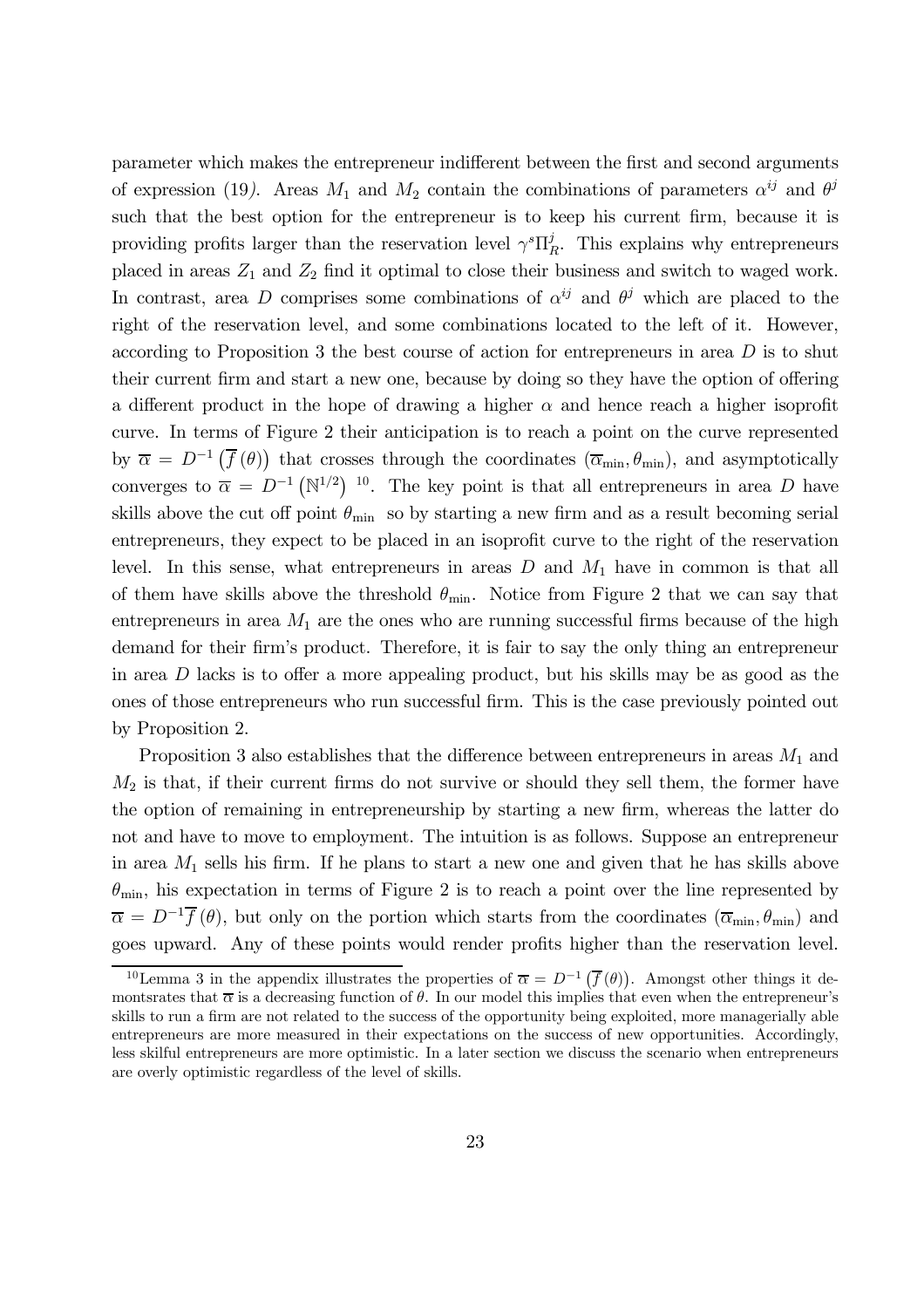This is not the case for an entrepreneur in area  $M_2$ . Since he has skills lower than  $\theta_{\min}$ . by starting a new firm he expects to be placed in area  $Z$ , which means he would receive profits lower than the reservation level. This situation is equivalent to the one where there is a shock in demand and the firm does not survive. For instance, the shock can represent a downturn in demand because another firm entered the market and is offering a product similar enough to impinge on the demand of the original firm. If the shock is big enough, the small firm's demand may fall below  $\overline{\alpha}$ . Thus, it is as if entrepreneurs in area  $M_1$  were moved to area  $D$ , where according to Proposition 3, these entrepreneurs are better off by closing their current firms and starting a new one. On the other hand, entrepreneurs in area  $M_2$  would be placed in area Z after the shock, where they are better off by changing to paid work.

Proposition 3 therefore suggest the existence of a mechanism of entrepreneurial selection whereby only entrepreneurs with skills above the threshold set by  $\theta_{\min}$  start new firms after having closed one, regardless of whether they were running business with high demand, area  $M_1$ , or low demand, area D. Also note that unlike the alternative model our general model does differentiate between survival of the small firm and survival of the entrepreneur. According to Figure 2, survival of the small firm takes place under the conditions described by areas  $M_1$  and  $M_2$ , whereas survival of the entrepreneur occurs under the conditions described by areas D and  $M_1$ . More formally let  $P_E$  represent the probability that the entrepreneur survives, that is the likelihood of starting or buying a new firm after facing a business closure. Similarly, let  $P_F$  indicate the probability of survival of the entrepreneur's firm, that is when the individual decides that the best course of action is to stay with his current firm. From Proposition 3 and Figure 2 the probability that the entrepreneur survives is

$$
P_E = P\left(\theta^j > \theta_{\min}\right) \tag{22}
$$

where  $P(\cdot)$  designates a probability function. Likewise, the probability that the entrepreneur's firm survives is

$$
P_F = P\left(\theta^j > \theta_{\min}, \alpha^{ij} > \overline{\alpha}\right) + P\left(\theta_{\min} > \theta^j > \theta^r, \alpha^{ij} > \overline{\alpha}\right) \tag{23}
$$

The key difference between these two expression is that the probability of survival of the entrepreneur shown by (22) does not depend on whether  $\alpha^{ij} \geq \overline{\alpha}$ . Expression (22) is therefore equivalent to

$$
P_E = \int_0^\infty g(\cdot) \, dg - \int_0^{\theta_{\text{min}}} g(\cdot) \, dg \tag{24}
$$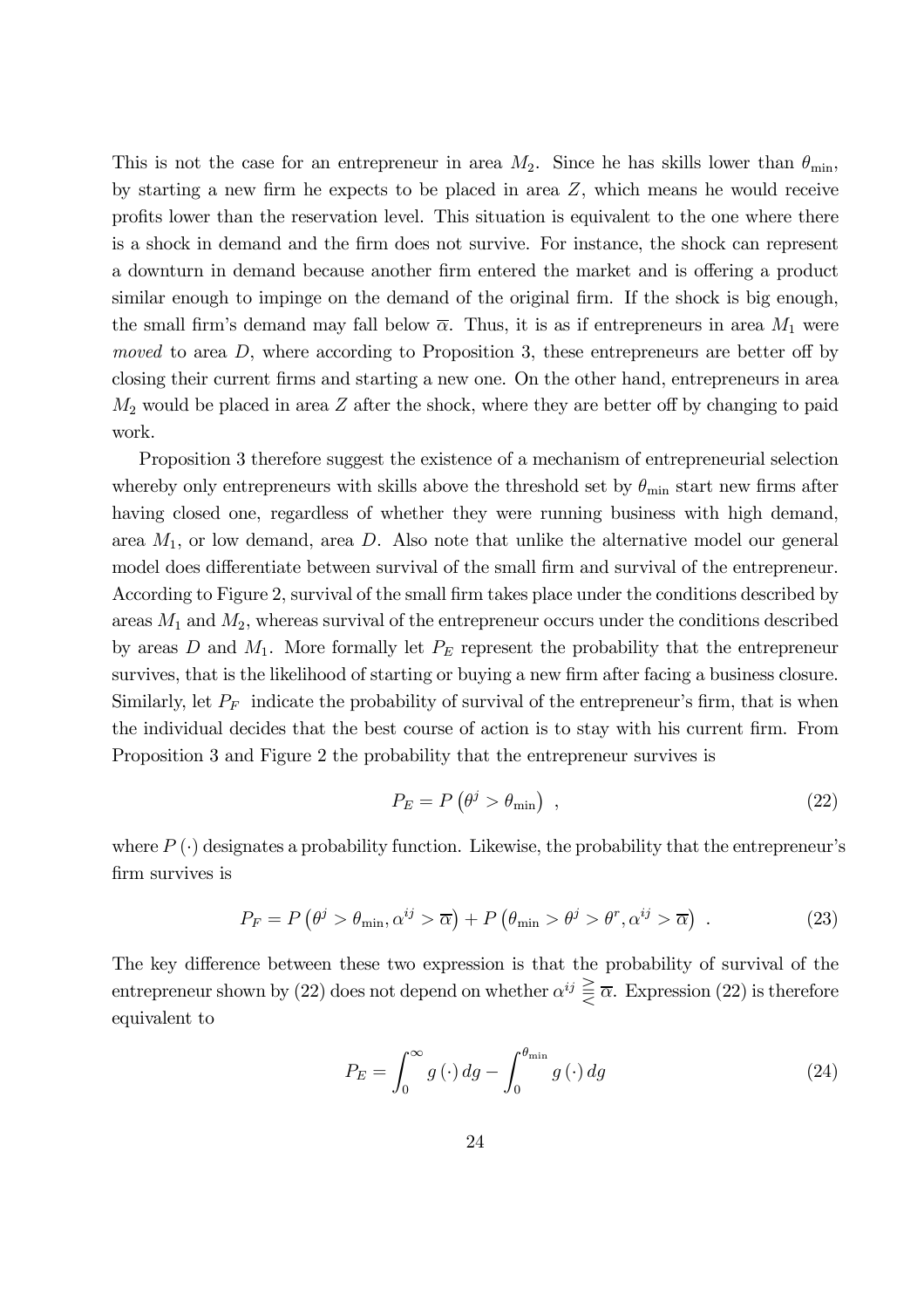where  $g(\cdot)$  is the probability density function of  $\theta$ . However, for the case of  $P_F$  an expression equivalent to  $(24)$  cannot be obtained, as in agreement with proposition 3 we assume that  $\alpha^{ij}$  is subject to unforeseen shocks once the entrepreneur has started a firm. This means that, despite knowing that every time the entrepreneur starts a new firm he draws a value of  $\alpha$  from the *prior* cumulative distribution function  $A(\cdot)$ , we do not know the *posterior* distribution of  $\alpha$  and therefore the probability that the entrepreneur's small firm survives cannot be calculated.

#### 5.3 **Explaining the Evidence**

In the light of these results and considering the empirical evidence provided in Figure 1, a clearer picture starts to emerge. Figure 1 can be mapped onto Figure 2. The failed en*trepreneurs* from the former would correspond to area Z from the latter, the *discouraged* entrepreneurs would be placed in area  $M_2$ , while the *determined entrepreneurs* and prosper*ous entrepreneurs* would be associated with areas  $D$  and  $M_1$ , respectively. Thus, our theory argues that the reason why the *determined entrepreneurs* and the *prosperous entrepreneurs* own another firm in the future is because they have skills large enough to run potentially successful small firms. In this sense, our theory suggests that the only difference between prosperous and determined entrepreneur might be that the latter were just *luckier* with their firms in the sense that they were running a firm with a very appealing product or service. Our theory also accounts for the cases of *failed entrepreneurs* and *discouraged entrepreneurs*. The former would be placed in area  $Z$  in Figure 2 and the latter in area  $M_2$ . According to our general model, the fact that a discouraged entrepreneur leaves entrepreneurship despite having owned a firm that was successful, can be explained by saying that he was lucky in running a firm with a very attractive product or service, whose success indeed compensated for his low skill in managing the firm. However, this unskilful entrepreneur does not expect to hit the jackpot again, so he prefers to switch to a paid job after having closed or sold his firm.

To offer these results our model relies on the assumption that the skills of the small firm owners are restricted to skills to manage the firm efficiently, and that such skills are not related with the ability to recognise and exploit attractive business opportunities. Let us assume the entrepreneur has both abilities. Thus, an entrepreneur who deals efficiently with the day-to-day activities of the small firm would also be good at recognising lucrative opportunities and translating them into appealing products. This is the case of the model discussed in Subsection 5.1, from which Proposition 1 was obtained. Such proposition establishes that those entrepreneurs whose firms do not survive have skills lower than required,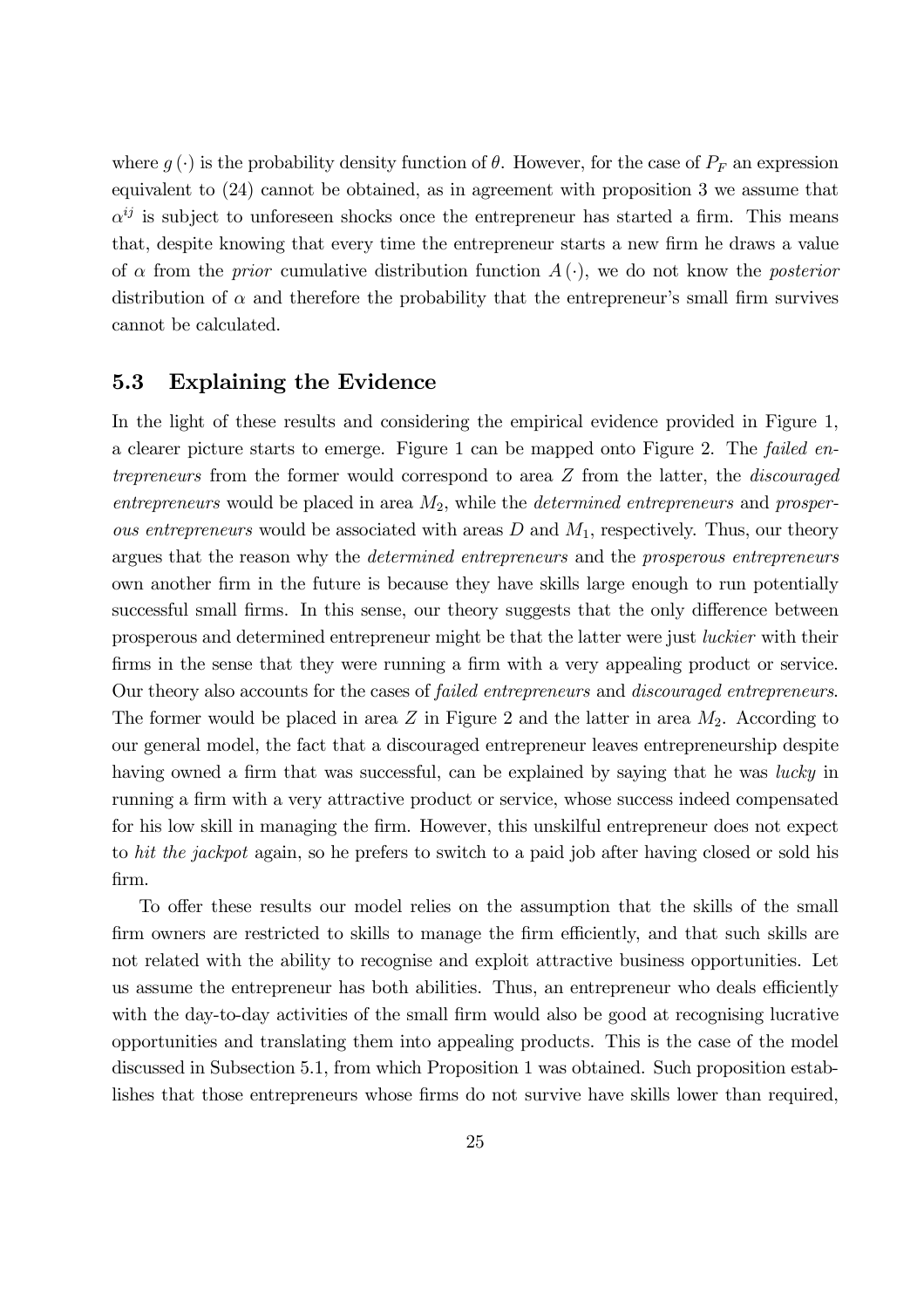and that it is optimal for them to not attempt to own another firm in the future. This means that for those entrepreneurs who run successful firms, they are better off starting new firms. In other words, under such a model only the prosperous and the failed entrepreneurs in Figure 1 exist. Therefore, the alternative model fails to explain the whole spectrum of empirical evidence, whereas our general model is successful. Accordingly, we can state that in general our assumption that the skills of the small firm owners are restricted to skills to manage the firm efficiently helps to explain the empirical evidence.

#### Determinant of the Skills Threshold 6

A key element in the mechanism of entrepreneurial selection is the threshold  $\theta_{\min}$  as it determines which entrepreneurs survive, and which ones do not. As indicated by Figure 2,  $\theta_{\min}$  is determined by the intersection between  $\overline{\alpha} = D^{-1}(\overline{f}(\theta))$  and  $\gamma^s \Pi_R^j$ . As defined by our model the reservation level  $\gamma^s \Pi_R^j$  is a function of the opportunity cost in wagedemployment i.e. the foregone wage W, the entrepreneurial spirit  $\xi$ , and time spent in selfemployment. In a similar way the entrepreneur's expectation of success of exploiting new opportunities and his willingness to go in pursuit of such opportunities determine  $\bar{\alpha}$  $D^{-1}(\overline{f}(\theta))$ . This suggests that on the one hand  $\theta_{\min}$  is influenced by the labour market conditions the entrepreneur faces in paid employment, intrinsic tastes for entrepreneurship, and the length of spell in self-employment, and on the other it depends on how optimistic the entrepreneur is, and on his degree of risk aversion. Since all these elements are likely to vary across entrepreneurs,  $\theta_{\min}$  is therefore expected to differ from one individual to the next. As a result, via  $\theta_{\min}$ , these elements also affect which individuals survive in entrepreneurship and which ones opt for the labour market. We analyse each of these factors in turn next which throws more light towards explaining the empirical evidence presented at the outset of this paper.

### Low Opportunities in the Labour Market

In its simplest from the income choice model attributed to Knight (1921) illustrates the alternative individuals face between paid-employment and self-employment, in which the final decision rests on the expected earning from each activity. According to this model, when the labour market is depressed, such as in periods of high unemployment, we would expect the rates of entrepreneurship to be higher, as individuals would be *pushed* into this activity due to the lack of proper income from paid-employment. However, high levels of unemployment are usually accompanied by low levels of aggregate demand, meaning that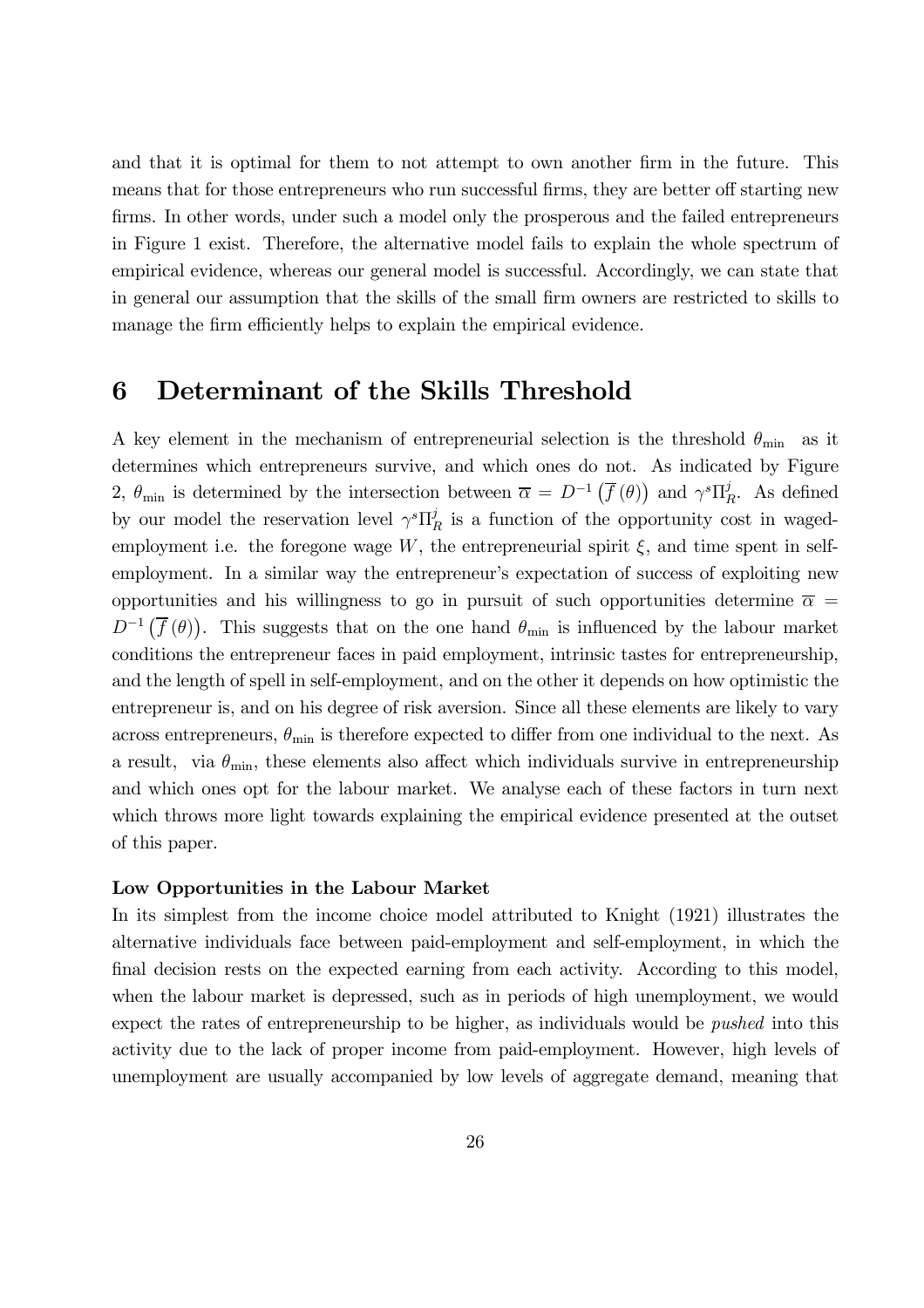income from self-employment activities can be low and highly uncertain, thus deterring people from joining entrepreneurship or even *pulling* entrepreneurs out from that activity. The final net effect is predicted to be ambiguous (Storey 1994, Parker 2004). Indeed, Parker (2004) reviews empirical evidence regarding the relationship between unemployment and self-employment which shows mixed results, thus highlighting the difficulty in isolating the push and pull factors mentioned above. However, the unemployment rate is only one way of measuring the level of – or lack of – labour market opportunities. In contrast to this, new evidence from a cross-country study from the Global Entrepreneurship Monitor (Acs et. al. 2004) has emerged which seems to suggest that scarce or unsatisfactory opportunities in waged employment indeed drives individuals to seek income from self-employment. The Global Entrepreneurship Monitor measures the entrepreneurial activity in several developed and developing countries, discriminating between opportunity entrepreneurship the result of pursuing a perceived business opportunity in order to exploit it – and necessity entrepreneurship – individuals who enter entrepreneurship because all other options for work are either absent or unsatisfactory. The GEM shows that in low income countries necessity entrepreneurship is larger compared to higher income countries. According to Acs et. al.  $(2004)$  'this is because people in richer countries tend to have access to more diversified labour markets...' therefore suggesting that individuals in poor countries face few or low quality labour market options which forces them to try self-employment out of necessity.

In the context of the present study and given the arguments presented above, we can expect entrepreneurs to be more likely to start or buy a new business after having closed one whenever they face poor prospects in paid-employment. From Proposition 2 we know that

$$
\theta_{\min} = \frac{bc}{N - 4b\gamma^s \Pi_R^j} \left( M + \left( M^2 - N + 4b\gamma^s \Pi_R^j \right)^{1/2} \right)
$$
(25)

where

$$
\Pi_R^j = W^j - \xi^j
$$

and W is the wage the entrepreneurs would receive in paid-employment. We suppose that the poorer and more scarce the prospects of the self-employed in the labour market are, the lower the wage is. It can be shown that  $\frac{\partial \theta_{\min}}{\partial W} > 0$ . Define  $H(\theta_{\min}) \equiv P_E$ , and employing  $(24)$ 

$$
H\left(\theta_{\min}\right) \equiv \int_0^\infty g\left(\cdot\right) dg - \int_0^{\theta_{\min}} g\left(\cdot\right) dg \tag{26}
$$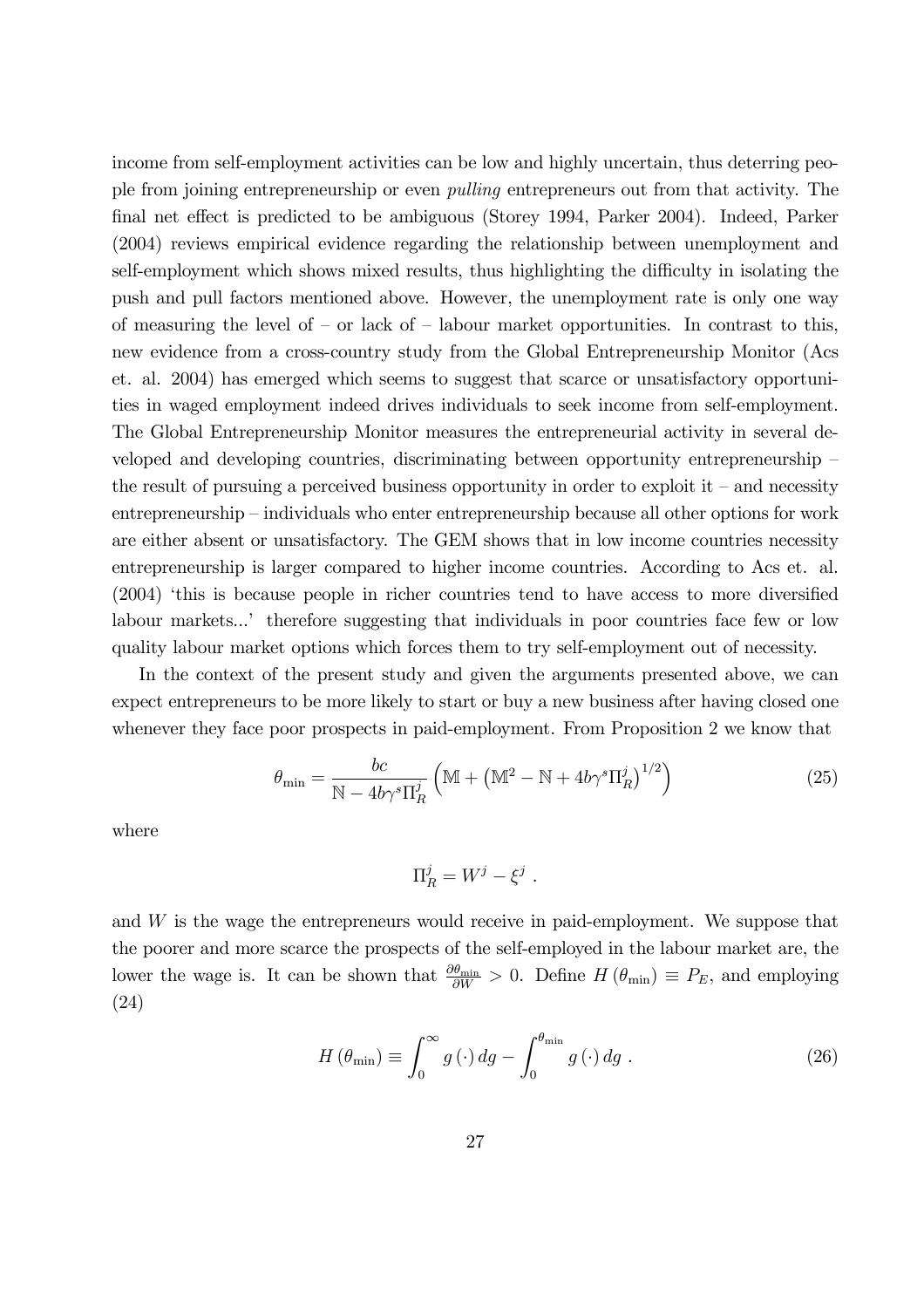Hence  $H(\theta_{\min})$  represents the probability function that the entrepreneur survives. Clearly  $\frac{\partial H}{\partial \theta_{\min}} < 0$  so

$$
\frac{\partial H}{\partial W} = \frac{\partial H}{\partial \theta_{\min}} \cdot \frac{\partial \theta_{\min}}{\partial W} < 0 \tag{27}
$$

Figure 3: A lower skills threshold due to a) lower opportunities in the labour market or b) larger intrinsic tastes for entrepreneurship



Figure 3 shows graphically the differences in the threshold  $\theta_{\min}$  between entrepreneur j and  $h$ , where the latter has a lower value of  $W$ . A lack of opportunities in paid employment would result in a lower value in the wage for entrepreneur  $h$ , hence shifting the value of the entrepreneur's reservation level to the left. In turn, the threshold  $\theta_{\min}$  is pushed down, hence increasing the probability that the entrepreneur  $h$  remains in entrepreneurship after a business closure. This insimuates that the *push* effect mentioned above not only applies for those facing self-employment for the first time, but also for those who are already in entrepreneurship and confront the closure of their business. If these entrepreneurs have a low opportunity cost in the labour market, they are also *pushed* into owning another firm and as a result staying in entrepreneurship.

### Intrinsic Tastes for Entrepreneurship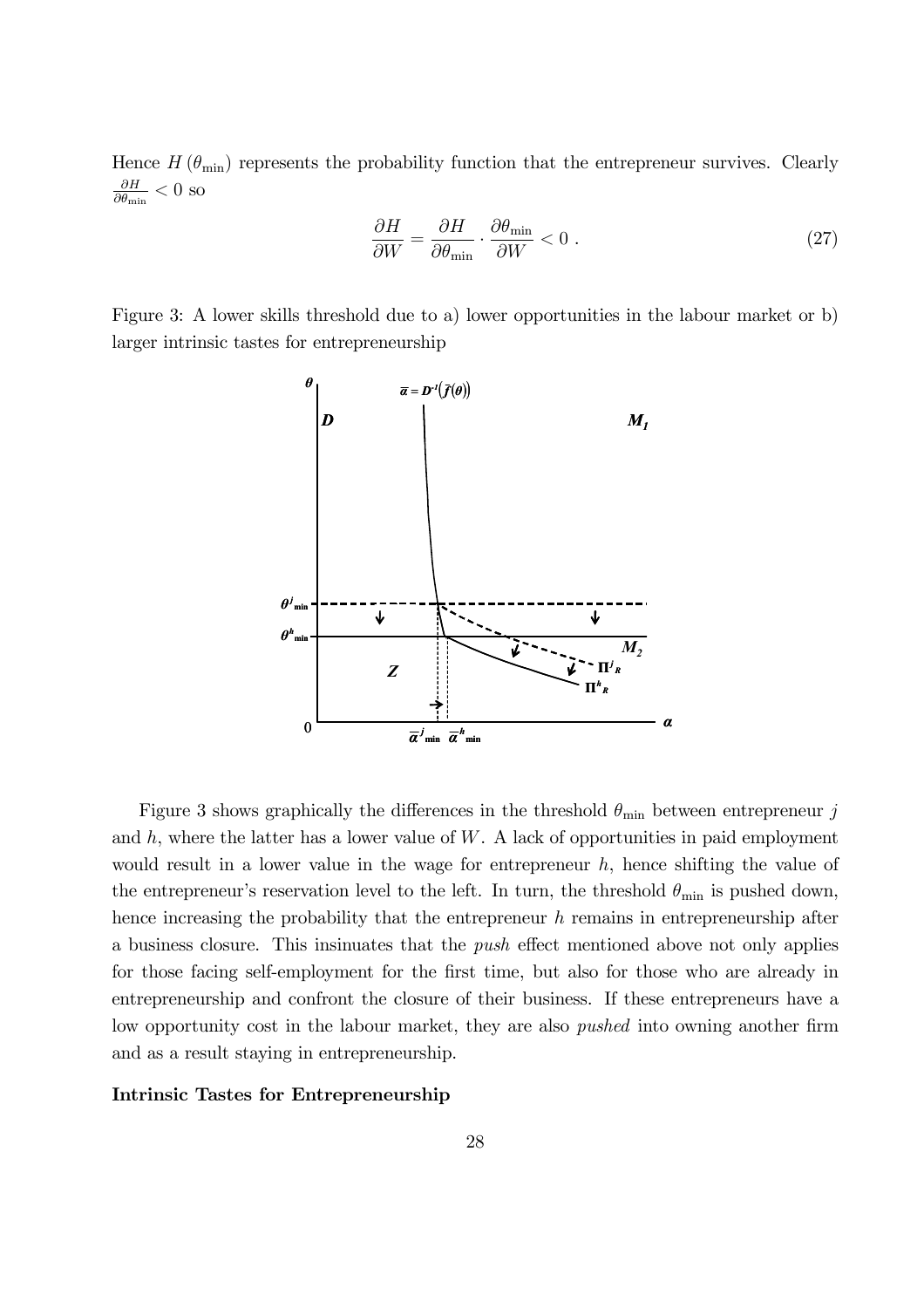Why does an individual become an entrepreneur? Due to the inter-disciplinary nature of entrepreneur research, this is a question that has been approached from different angles. The Psychology literature has dealt with the question extensively. One of its first attempts to provide an answer lies on the trait approach, that is, on trying to identify personal characteristics that lead some individuals to choose entrepreneurship, and others to select being employees. Amongst these traits we can find need for achievement, need for independence, and self-motivation (Burns 2001). Some of these traits can be labeled as *intrinsic tastes for entrepreneurship* since it can be said the individual will not receive any return from them unless he is undertaking entrepreneurial activities. However, the trait approach has been heavily criticised on several grounds, for instance a large number of traits have been identified which can amount to several dozens which in the end does not help to predict who turns into an entrepreneur and who does not (Delmar 2000, Parker 2004). However, Psychology research has not discarded the topic altogether, and its place new and more complex models of cognitive behaviour have been developed that '...take into account not only psychological characteristics of entrepreneurs, but also situational variables and personal background (e.g. age, sex)' (Delmar, 2000, p.145). Still the objective of these models is to explain the behaviour of individuals which can lead them to engage in entrepreneurship. And at the centre of some of these models lie key elements such as intrinsic motivation for entrepreneurship. Delmar  $(2000, p.151)$  mentions that 'intrinsically motivated behaviours are ones for which there is no apparent reward except for the activity itself'. Employing the richer and more elaborated framework of cognitive models of entrepreneurial behaviour, psychology researchers expect that individuals with more intrinsic motivation for entrepreneurship decide to join such an activity, as opposed to waged employment. In Economics research, the extra satisfaction that individuals obtain from self-employment, which can be equated to intrinsic tastes for entrepreneurship, has been recently included in models of occupational choice. The most notorious example is the one from Blanchflower and Oswald (1998, p. 26) where using British data they found that '...the self-employed report higher levels of job satisfaction and life satisfaction than employees'. Based on this, we can argue that larger intrinsic tastes for entrepreneurship, as captured by the entrepreneurial spirit variable  $\xi$  in our model, not only leads individual to pursue entrepreneurship, but amongst those already running a business, should they confront the closure of their firm, we can also anticipate that individuals with larger endowment of  $\xi$  are more likely to own a new firm, while those with a lower entrepreneurial spirit are more likely to choose employment.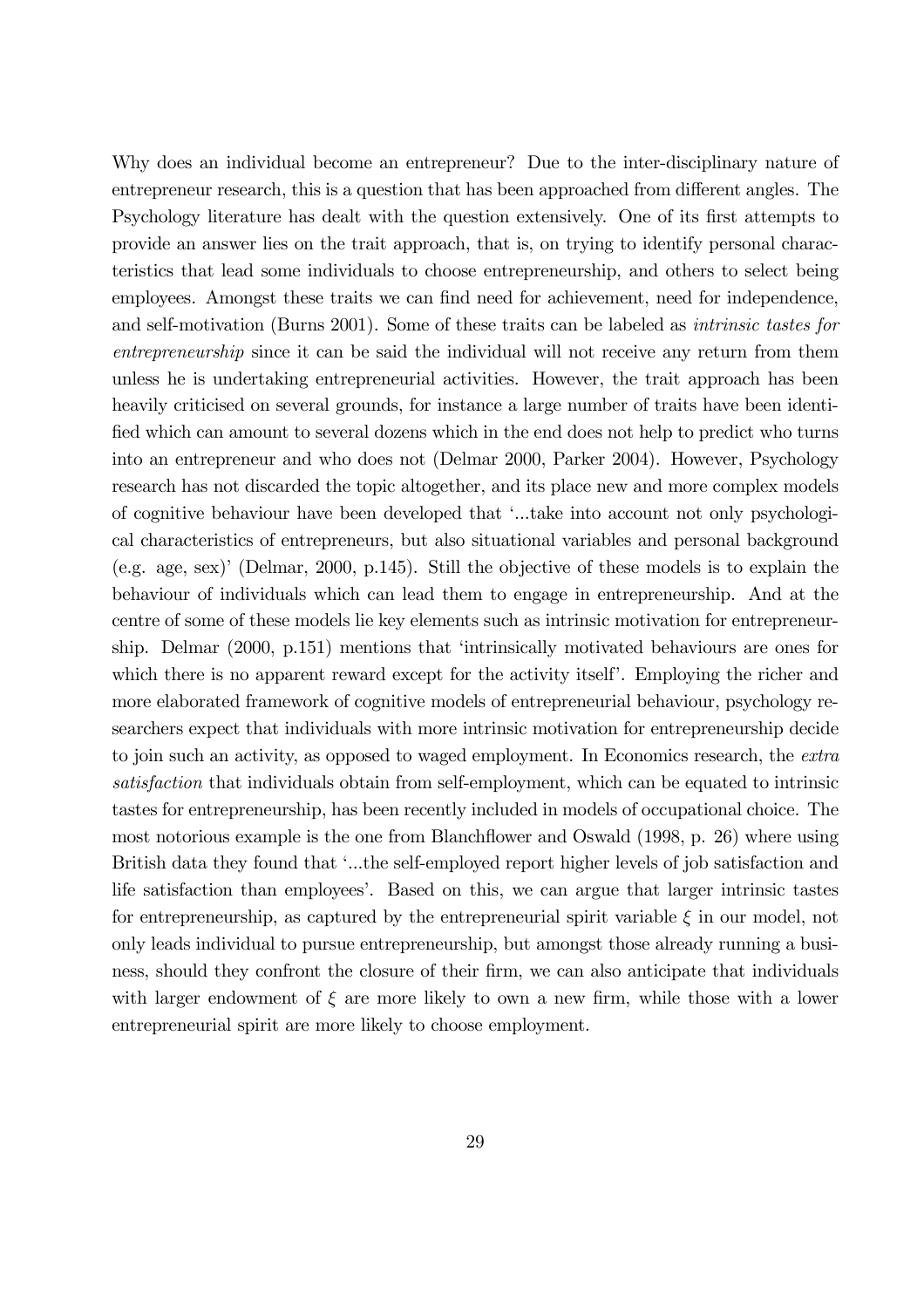Note that from (25) we have  $\frac{\partial \theta_{\min}}{\partial \xi} < 0$ , therefore using (26)

$$
\frac{\partial H}{\partial \xi} = \frac{\partial H}{\partial \theta_{\min}} \cdot \frac{\partial \theta_{\min}}{\partial \xi} > 0.
$$

Similar to the case before, suppose two entrepreneurs,  $j$  and  $h$ , face different values of entrepreneurial spirit. In Figure 3 a larger  $\xi$ , as in the case of entrepreneur h, implies a lower reservation level, hence shifting the curve  $\gamma^s \Pi_R$  to the left, dragging down the cut off point  $\theta_{\min}$ . The final result is that entrepreneurs with more intrinsic motivations are more likely to survive in entrepreneurship after facing the closure of their ventures.

### Time Spent in Self-Employment

Our model is also consistent with the empirical evidence showing that the longer people remain in self-employment, the lower the probability of exit is. Evans and Leighton (1989) employing data for the USA found that hazard rates in self-employment decrease over time, that is the probability that the individual will exit entrepreneurship in a short period of time given that he has survived a specific period decreases the longer the period of survival is. In agreement, Blanchflower and Meyer (1994) utilising data for Australia show that the probability of leaving self-employment is lower for those who have spent longer periods in it. In terms of our model, from (25) we get  $\frac{\partial \theta_{\min}}{\partial s}$  < 0 where s denotes the number of periods in self-employment (e.g. years, quarters) and hence

$$
\frac{\partial H}{\partial s} = \frac{\partial H}{\partial \theta_{\min}} \cdot \frac{\partial \theta_{\min}}{\partial s} > 0.
$$

Note that our model is not only consistent with the empirical evidence mentioned before, but it offers a more complete explanation. The studies mentioned above, and many others focusing on survival in self-employment, use data obtained by means of following samples or cohorts of individuals to identify their labour status – employment, self-employment, or unemployment. In the case of self-employment they do not distinguish if the entrepreneur has moved between different businesses. That is, they only recognise whether the entrepreneur is still is self-employment after a specific period, without mentioning whether in the process they have closed one or several business and started or bought new ones. In contrast, our model shows that those entrepreneurs with longer periods in self-employment, in case they close their business, have a higher likelihood in staying in entrepreneurship by means of owning a new business. On the other hand, we recognise a drawback of the present framework. The model assumes that entrepreneurial skills  $\theta^j$  do not change over time, and that the individuals learn this value immediately after entry to entrepreneurship. Hence, only a single period would suffice to learn whether or not  $\theta^j > \theta_{\min}$ . In this sense, whether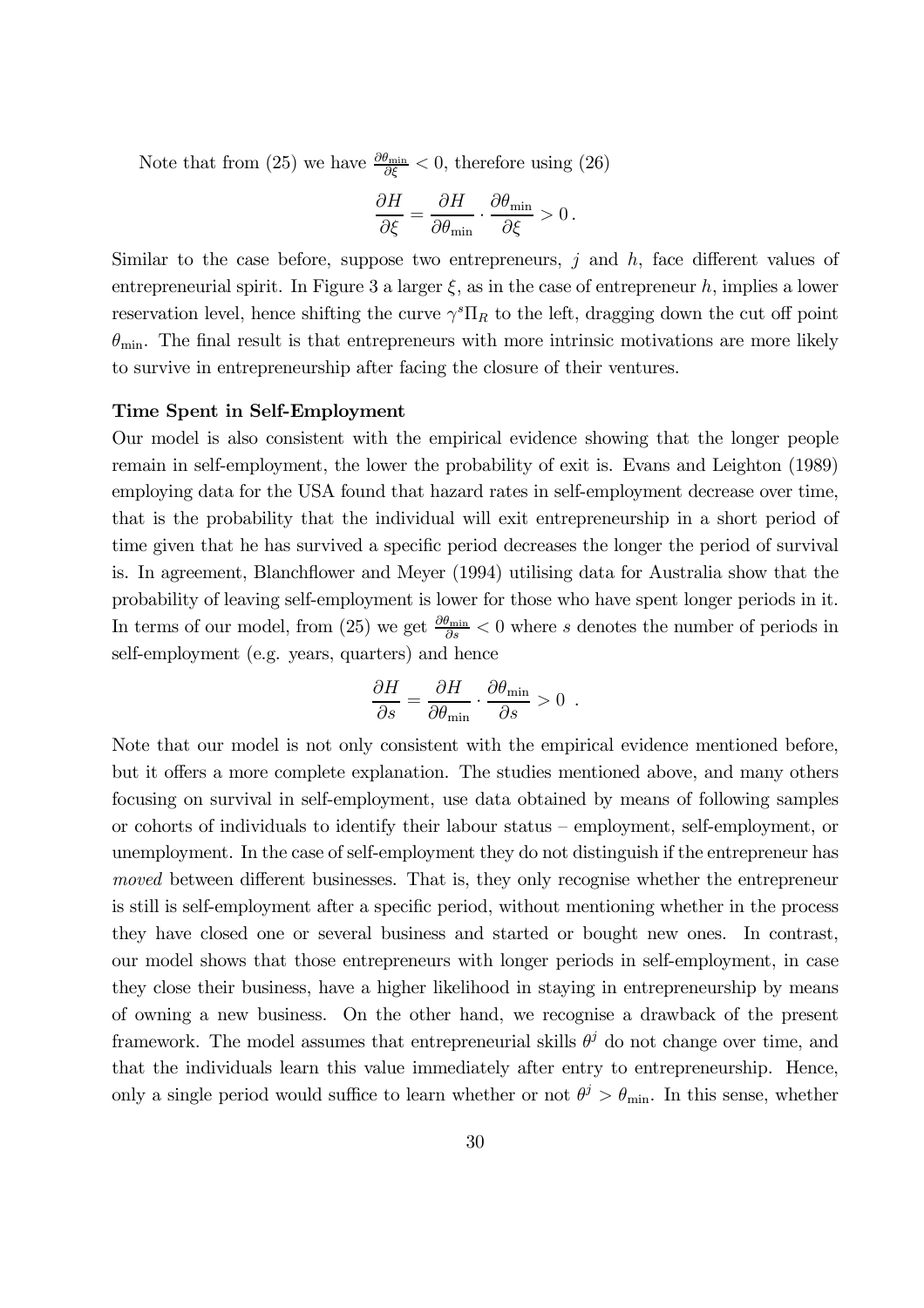$\theta_{\min}$  drops because of time spent in self-employment is irrelevant since  $\theta^j$  does not change. A more complete model would therefore include changes in entrepreneurial skills through time, possibly due to learning and experience. Nevertheless, this does not invalidate the prediction of our model that amongst entrepreneurs who confront a business closure, those with more experience in self-employment are more likely to survive.

### Optimism

Entrepreneurs have been widely recognised to be overly optimistic in their chances of success in entrepreneurship (Cooper et. al. 1988, Parker 2006). A straightforward consequence of over-optimistic behaviour by entrepreneurs is that it leads to excess entry, with the concomitant implications for market efficiency. For instance, the larger number of entrepreneurs with unrealistically high expectations can lead to over-employment of external resources such as labour and capital, thus driving prices up and affecting realistic entrepreneurs in the process (Manove 2000). It can also explain the high small firm failure rates, as over-optimistic entrepreneurs would inadvertently enter the market with negative expected returns (de Meza and Southey 1996). Moreover, the presence of over-optimistic entrepreneur can be regarded as a negative externality for realistic ones, since one would expect equilibrium firm's profits to be lower than otherwise they would be (Parker 2006). Whatever the consequences of abnormal expectations, it is fair to assume a positive relationship between entry into entrepreneurship and optimism. However, in this study we are concerned with re-entry into entrepreneurship, and in particular whether over-optimism increases the probability of survival of the entrepreneur.

Let us define optimistic behaviour as one where the entrepreneur's expected profits from a new venture are larger than the *rational* level. Let the rational level be defined by  $(12)$ and the over-optimistic level as  $E_{\alpha} [\Pi^*(\alpha, \theta^j)] + \omega^j$ , where  $\omega^j \geq 0$  represents the extent of over-optimism which can vary across entrepreneurs. The maximisation problem for an entrepreneur that is currently running a business is now

$$
V_E = \max\left\{\Pi^*\left(\alpha^{ij}, \theta^j\right), \ E\left[\Pi^*\left(\alpha, \theta^j\right)\right] + \omega^j, \ \gamma^s \Pi_R^j\right\}.
$$
 (28)

Similar to proposition 3 and lemma 1 it can be shown that there exist a continuum of value of  $\alpha$  that makes the entrepreneur indifferent between the first and second arguments of the above expression. Let these values be defined by  $\overline{\alpha} = D^{-1}(\overline{f}'(\theta,\omega))$  where it can be shown that  $\frac{\partial \overline{\alpha}}{\partial \omega} > 0$ . Therefore, for more optimistic entrepreneurs the curve which represents  $\overline{\alpha}$ shifts to the left as depicted by Figure 4. As a result, the threshold  $\theta_{\min}$  decreases. In fact,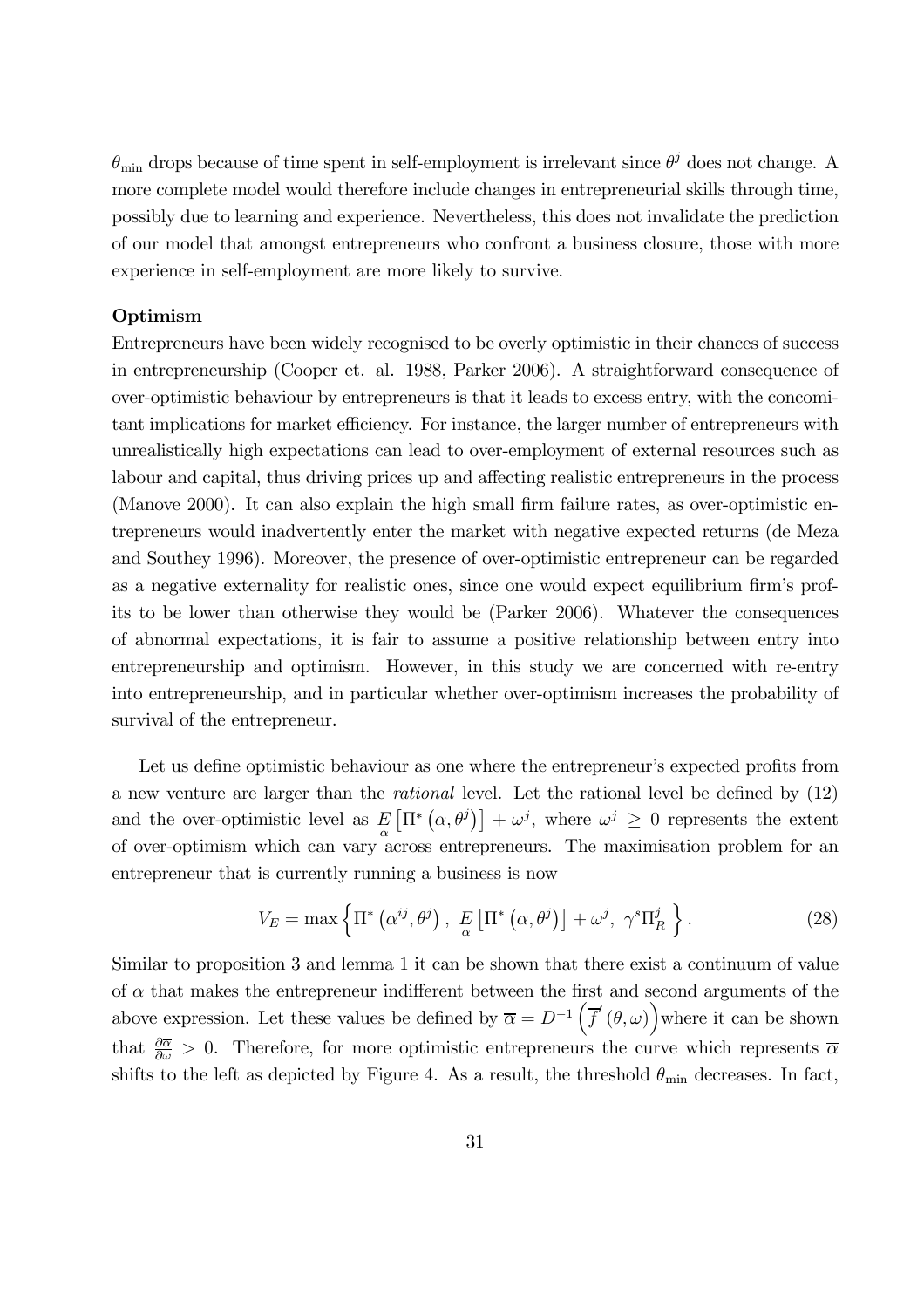Figure 4: A lower skills threshold due to a) more optimistic behaviour or b) lower degree of risk aversion



it can be demonstrated that  $\frac{\partial \theta_{\min}}{\partial \omega} < 0$  and therefore

$$
\frac{\partial H}{\partial \omega} = \frac{\partial H}{\partial \theta_{\min}} \cdot \frac{\partial \theta_{\min}}{\partial \omega} < 0 \; .
$$

By believing that their chances in a new venture are higher, entrepreneurs which confront a business closure are more likely to continue in entrepreneurship by owning a new firm.

### **Risk Aversion**

Most of the classical economists who reflected on entrepreneurship converged on the notion that a specific characteristic of entrepreneurs is that they bear the risks of the economic activities they undertake. On reviewing historical contributions to entrepreneurship research, van Praag (1999, pp. 327-328) declares that '[Richard] Cantillon's entrepreneur bears the risks as a consequence of selling (buying) at a certain price and buying (selling) at an uncertain price. [Jean-Baptiste] Say's entrepreneur bears the risk of losing capital and reputation due to experimenting and the chance of failure. The Marshallian entrepreneur is responsible for undertaking the business risk associated with the activities of his firm. ... [Frank] Knight...defines the entrepreneur as the decision maker whenever uncertainty is involved',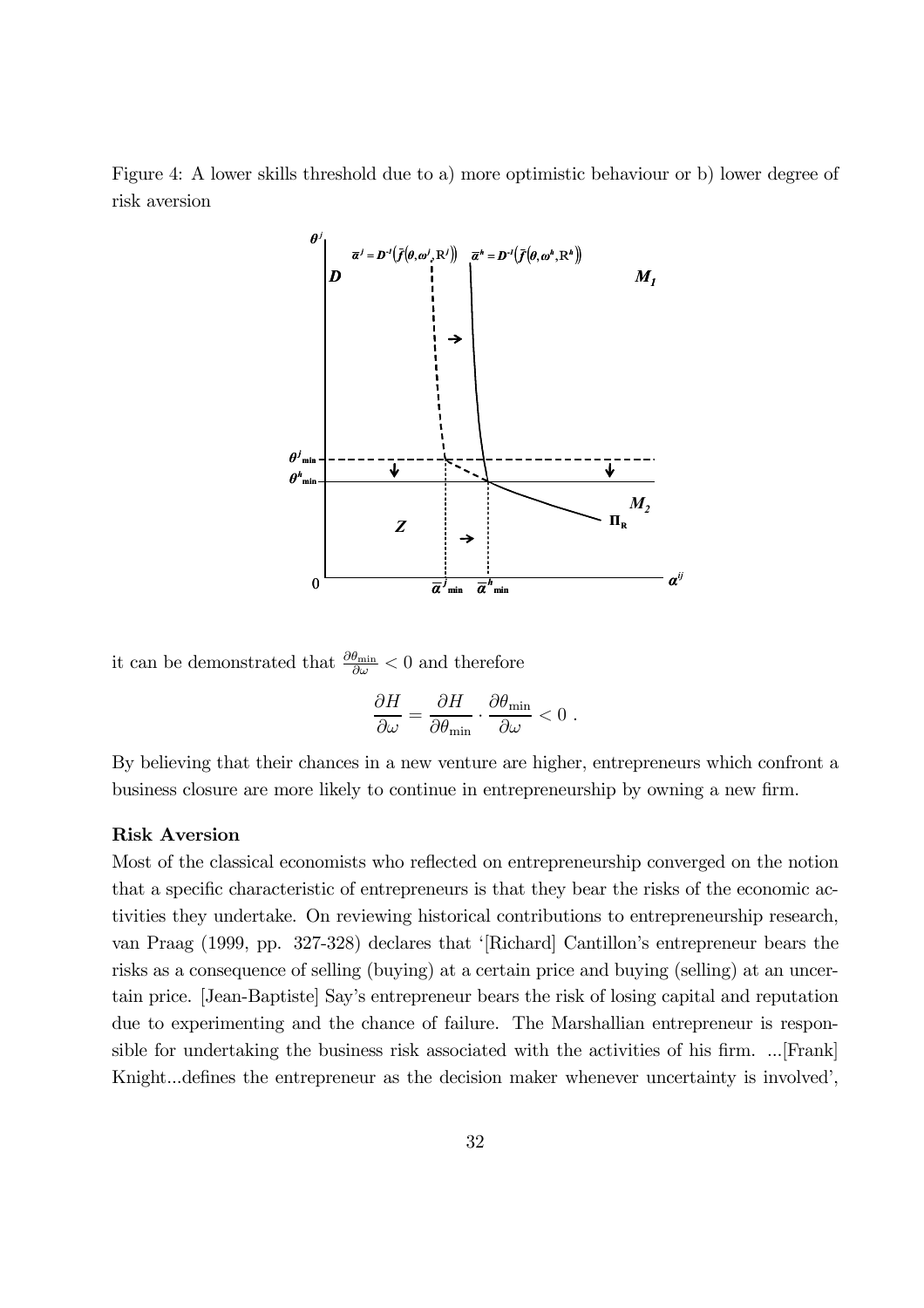where the square brackets are mine. In modern economic research this idea has been translated as the entrepreneur's choice between receiving a risk-free wage from employment, or engaging in self-employment, which includes owning and running a firm, with the inherent risks involved. In turn, the entrepreneurs' low risk aversion is a force which drives them to select self-employment (e.g. Kihlstrom and Laffont 1979, in Parker 2004 some models of occupational choice and how the individual's attitude towards risk affect this choice are presented). Moreover, taking advantage of the recent development of databases, some authors have been able to show empirically that entrepreneurs indeed experience a lower degree of risk aversion (Usitalo 2001, van Praag and Cramer 2001, although see Tucker 1988 where no significant effects between the individual's attitude toward risk and the decision to join self-employment is found).

The above deliberation reveals that the entrepreneur's degree of risk aversion is an important factor affecting the decision to switch to entrepreneurship. In terms of our model, the question to ask is whether risk aversion is also relevant when it comes to deciding between starting a new firm after having closed one, or switching to waged employment. To analyse this question, we employ the Arrow-Pratt measure of absolute risk aversion defined as

$$
\mathbb{R}^j = -\frac{U_{yy}^j}{U_{y}^j} ,
$$

where  $U(y)^{j}$  is the individuals utility function from income y which originates from the wage W, or from the profits  $\Pi$  from entrepreneurship, and  $U_y$  and  $U_{yy}$  are the first and second derivative. We assume a concave utility function, hence  $U_y > 0$  and  $U_{yy} < 0$ , which implies a risk averse individual, contrary to a risk neutral  $(U_{yy} = 0)$  or a risk lover person  $(U_{yy} > 0)$ (Jehle and Reny 2001). Now consider two risk averse entrepreneurs, j and  $h$ , where the latter is more risk-averse, that is

$$
\mathbb{R}^j>\mathbb{R}^h
$$

If entrepreneur  $j$  is more risk averse compared to entrepreneur  $h$ , then the risk premium of j is larger than that of  $h$ , where the risk premium is defined as the amount of wealth the individual would be willing to sacrifice or the *price* he is willing to pay to avoid the uncertainty of a gamble (Varian 1992). Jehle and Reny (2001) define it as  $\mathbb{P} \equiv E[y]$  –  $CE$  where  $E[\cdot]$  is the expectation operator and  $CE$  is the *certainty equivalent*, such that  $E[U(y)] \equiv U(CE)$ . Our maximisation problem as stated by (19) implicitly assumes risk neutral entrepreneurs. Hence, to make things interesting we let

$$
V_E^j = \max \left\{ U\left(\Pi^*\left(\alpha^{ij}, \theta^j\right)\right), \ E\left[U\left(\Pi^*\left(\alpha, \theta^j\right)\right)\right], \ \gamma^s U\left(\Pi_R^j\right) \right.\right\}.
$$
 (29)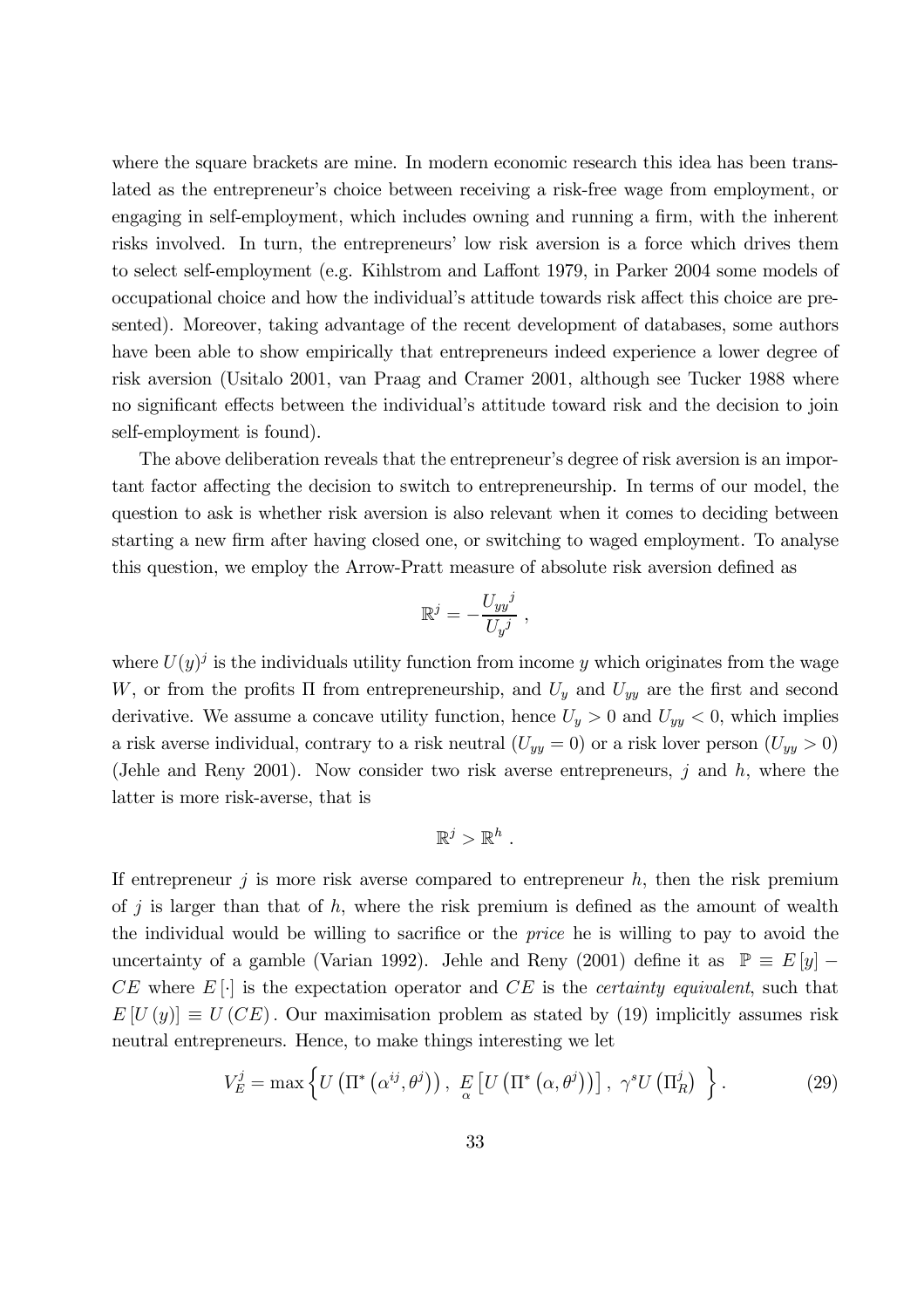and assume concavity in  $U(\cdot)$ . The certainty equivalent between running a new firm and staying with the current one is defined as

$$
E_{\alpha} \left[ U \left( \Pi^* \left( \alpha, \theta^j \right) \right) \right] \equiv U \left( \Pi_{CE}^j \right) , \tag{30}
$$

where

$$
\Pi_{CE}^{\jmath} = \Pi^* \left( \alpha_{CE}, \theta^j \right) \ .
$$

Following a similar procedure as in Proposition 2 let  $\overline{\alpha}^j$  define the continuum of values of the demand parameter which makes the entrepreneur indifferent between the first and second argument of expression (29)

$$
E\left[U\left(\Pi^*\left(\alpha,\theta^j\right)\right)\right] = U\left(\Pi^*\left(\overline{\alpha}^j,\theta^j\right)\right) \ . \tag{31}
$$

Hence, from  $(30)$  and  $(31)$ 

$$
\alpha_{CE} = \overline{\alpha}^j = D^{-1} \left( \overline{f} \left( \theta, \mathbb{R}^j \right) \right) ,
$$

where we included R as an argument to indicate that  $\bar{\alpha}$  depends on the degree of *concavity* of  $U(\cdot)$ , which directly affects the risk attitude of the entrepreneur. The risk premium is therefore

$$
\mathbb{P}^j \equiv E \left[ \Pi^* \left( \alpha^{ij}, \theta^j \right) \right] - \Pi^* \left( \overline{\alpha}^j, \theta^j \right) , \qquad (32)
$$

**or** 

$$
\mathbb{P}^{j} \equiv E \left[ \Pi^* \left( \alpha^{ij}, \theta^j \right) \right] - \Pi^* \left( D^{-1} \left( \overline{f} \left( \theta, \mathbb{R}^j \right) \right), \theta^j \right) .
$$

If in the case of entrepreneurs j and h we have that  $\mathbb{R}^j > \mathbb{R}^h$ , then it must be the case that  $\mathbb{P}^j > \mathbb{P}^h$ . Therefore from (32) and since  $E_{\alpha} [\Pi^* (\alpha^{ij}, \theta^j)] = E_{\alpha} [\Pi^* (\alpha^{ih}, \theta^h)]$  because the profit structure  $\Pi^*$  ( $\cdot$ ) and the uncertainty from  $\alpha$  is the same for all entrepreneurs we must have  $\Pi^*(\overline{\alpha}^j, \theta^j) < \Pi^*(\overline{\alpha}^h, \theta^h)$  or more specifically  $\overline{\alpha}^j < \overline{\alpha}^h$ . Figure 4 illustrates that a less risk averse attitude implies a shift to the left on the curve  $\overline{\alpha}$ , which in turn decreases the minimum required skills  $\theta_{\min}$ . The final effect is that less risk averse entrepreneurs, in the face of a business closure, are more likely to persist in entrepreneurship by starting or buying a firm, while more risk averse entrepreneur switch to employment<sup>11</sup>.

<sup>&</sup>lt;sup>11</sup>We are aware, however, that the properties of  $\overline{\alpha}^j = D^{-1}(\overline{f}(\theta,\mathbb{R}^j))$  change with higher or lower degrees of risk aversion. More specifically,  $\frac{\partial \overline{\alpha}}{\partial \theta}$  will vary in accordance with the scale of concavity of the utility function. This means that, in strict sense, the shape of  $\overline{\alpha}^h$  in Figure 4 will not be the same as the one from  $\overline{\alpha}^j$ . This, however, does not invalidate our prediction of a negative relationship between risk aversion and survival of the entrepreneur.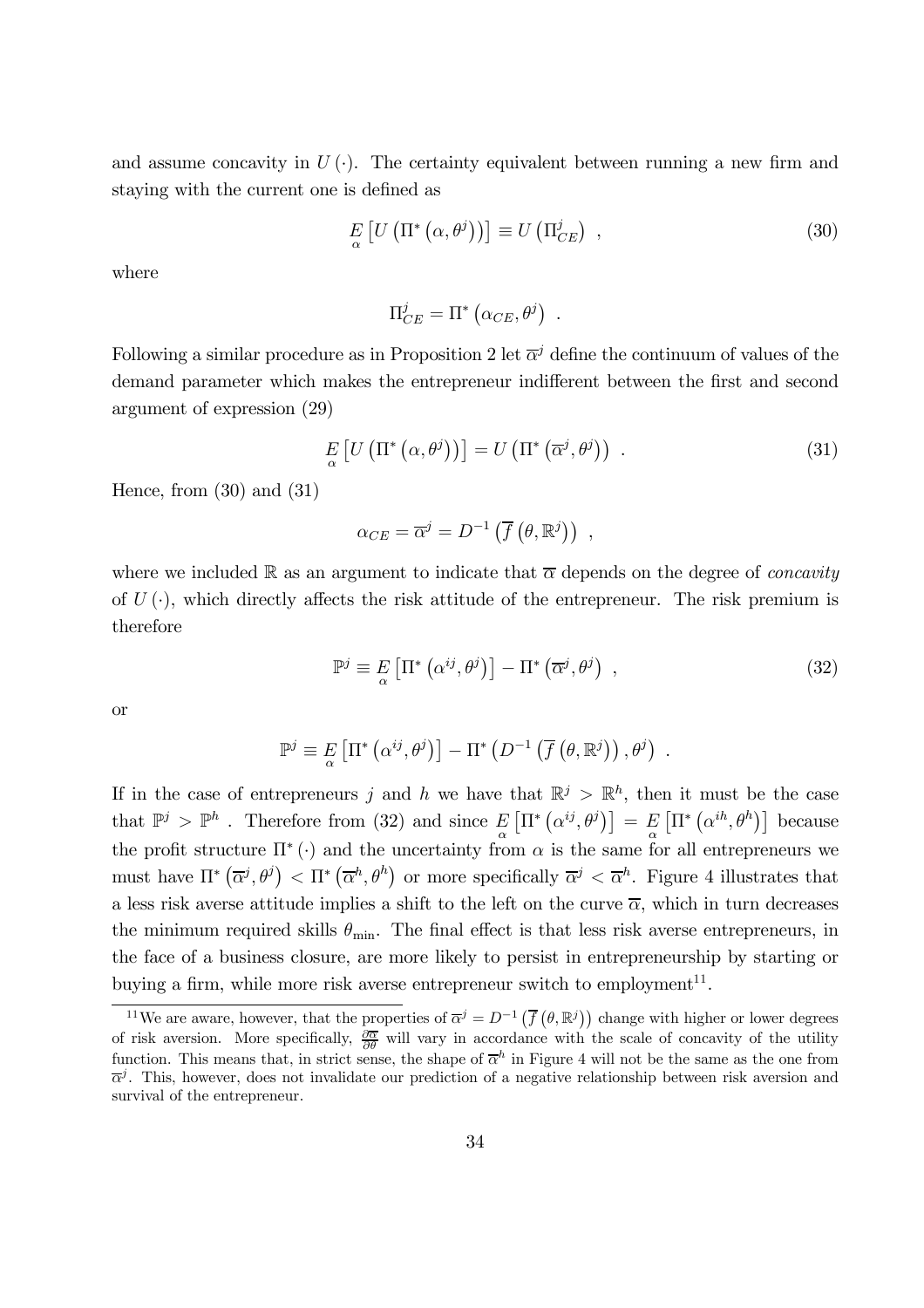#### Conclusions  $\overline{7}$

Why do some entrepreneurs wish to start new firms after having closed one that was not successful? This is the question which the present paper tries to tackle. Using information for the UK we showed the relevance of such a question: almost  $44\%$  of entrepreneurs who have closed a firm that was not successful start or buy another firm in the future. We also showed, amongst other cases, that some entrepreneurs despite having successful firms do not have the desire to own others firms again. In order to offer an explanation for this empirical evidence we proposed and developed a model whose principal assumption is that the profits of the small firm depend on two firm-specific parameters: the first one captures whether the opportunity being exploited is successful, what we call the demand parameter, and the second the skills of the owner to manage the firm efficiently. We assume such parameters are not correlated. On the contrary, we let the demand parameter to vary every time the entrepreneur starts a new firm.

To answer our initial question our model reveals a mechanism of entrepreneurial selection. Under this mechanism, entrepreneurs with skills above a specific threshold are the only ones who own another firm in the future after having closed one, regardless of the degree of success in their previous venture, whereas unskilled entrepreneurs prefer to switch to employment. For those entrepreneurs with skills large enough, this mechanism is consistent with the view that the closure of a business is only part of a process of searching and discovering profitable opportunities or the right stuff (Storey 1990, Audretsch 1995a). More crucially, we show that this mechanism also accounts for the empirical evidence on entrepreneurial survival provided at the outset of this paper. In particular, we find that the lower the specific skills threshold is, the higher the probability of survival of the entrepreneur is. Our theory also reveals that the skills threshold is idiosyncratic. That is, our theory predicts that low opportunities in the labour market, larger intrinsic tastes for entrepreneurship, longer periods in selfemployment, over-optimism, and a lower degree of risk aversion negatively influence the skills threshold, and are therefore positively associated with the survival of the entrepreneur. These prediction are suitable to be tested by means of econometric analysis. This is a task that we leave for another study. On the other hand, since the general perception is that all these elements are positive associated with entrepreneurship, and since our definition of survival of the entrepreneur characterises the behaviour of serial entrepreneurs, i.e. those individual that after the closure of a business move to a new venture, our theory would suggest that amongst all entrepreneurs, serial entrepreneurs are the most entrepreneurial. Interesting research questions to emanate from here are whether the behaviour of serial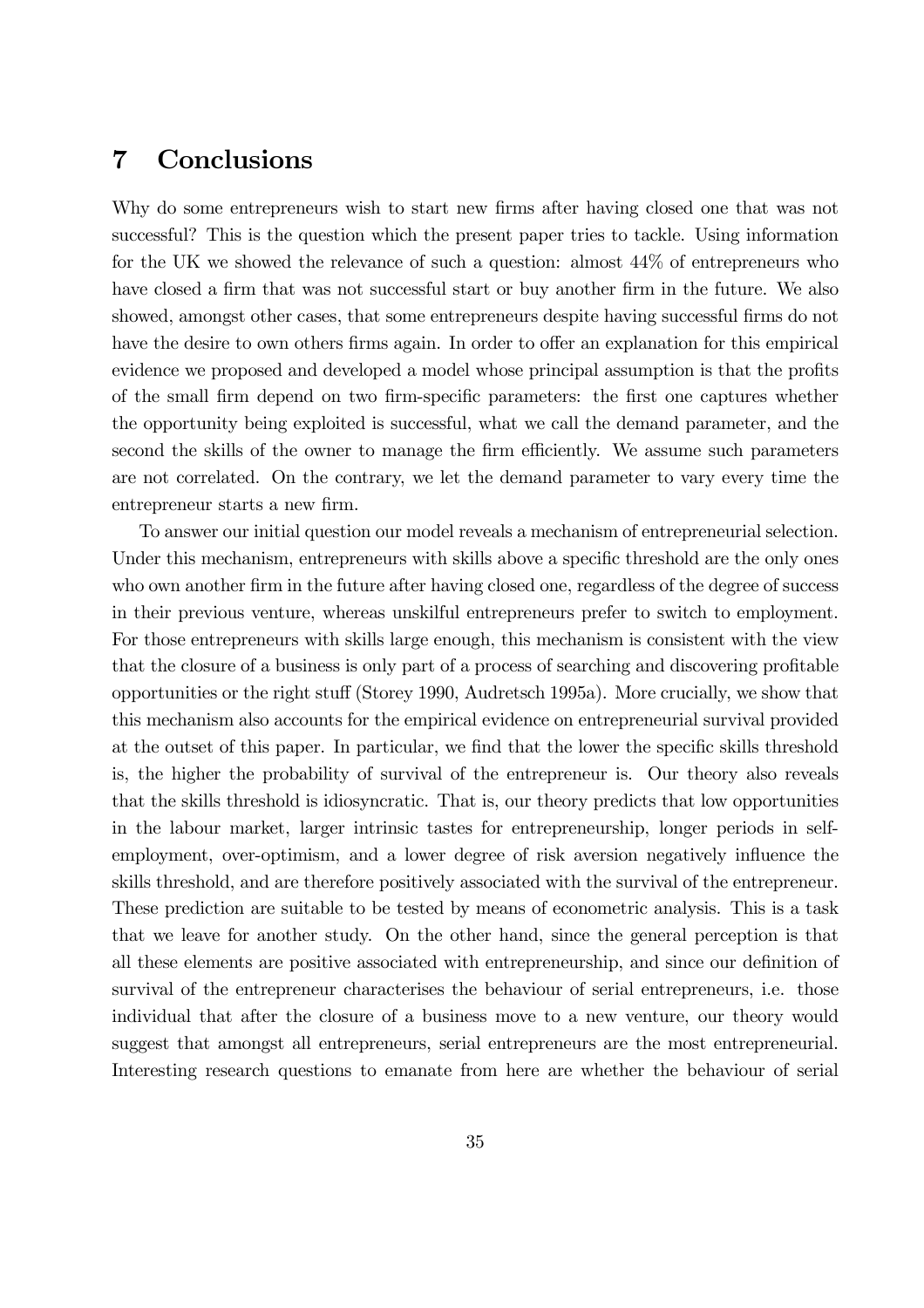entrepreneurs is associated with better firm performance on one the hand  $-e.g.$  innovation, profits, sales, job creation – and better (or worse) economic outcomes at regional, national or international levels on the other-for instance, net job creation, competition, efficiency gains, and economic growth.

Finally, this paper emphasises the need to differentiate between the survival of the small firm and the survival of the entrepreneur. Small firms are run by entrepreneurs. We say a small firm has not survived when it has stopped trading, though such an event does not necessarily mean the entrepreneur has not survived. The survival of the entrepreneur is the outcome of the choice between paid work or owning another firm, after having closed the previous one. Thus, future models of firms survival should explicitly differentiate between the firm and the entrepreneur, and acknowledge the fact that after the firm has closed the entrepreneur has the option of starting a new firm and therefore of staying in entrepreneurship.

# Appendix. Proofs

**Lemma 3.** Let  $\mathbb{M} = \int_0^\infty D(\alpha) dA(\alpha)$  and  $\mathbb{N} = \int_0^\infty D(\alpha)^2 dA(\alpha)$ . Assume both integrals converge to positive numbers. Thus, there exist a continuum of value of  $\alpha^{ij}$ , call it A, where  $\overline{\alpha} \in \mathbb{A}$  and supp $\mathbb{A} = (D^{-1} (\mathbb{N}^{1/2}), D^{-1} (\mathbb{M} + (\mathbb{N} - \mathbb{M}^2)^{1/2})],$  such that  $\Pi^* (\overline{\alpha}, \theta^j) =$  $E\left[\Pi^*\left(\alpha,\theta^j\right)\right]\,\forall\overline{\alpha}.$ 

**Proof.** From Lemma 1  $\Pi^* (\alpha^{ij}, \theta^j) = \frac{(bc - \theta^j D(\alpha^{ij}))^2}{4b(\theta^j)^2}$ , which we re-write as

$$
\Pi^* \left( \alpha^{ij}, \theta^j \right) = \frac{bc^2}{4(\theta^j)^2} - \frac{cD(\alpha^{ij})}{2\theta^j} + \frac{D(\alpha^{ij})^2}{4b}.
$$

Thus,

$$
E_{\alpha} \left[ \Pi^* \left( \alpha, \theta^j \right) \right] = \frac{bc^2}{4(\theta^j)^2} - \frac{c}{2\theta^j} \int_0^\infty D\left( \alpha^{ij} \right) dA\left( \alpha \right) + \frac{1}{4b} \int_0^\infty D\left( \alpha^{ij} \right)^2 dA\left( \alpha \right) ,
$$

<sub>SO</sub>

$$
E_{\alpha} \left[ \Pi^* \left( \alpha, \theta^j \right) \right] = \frac{bc^2}{4(\theta^j)^2} - \frac{c}{2\theta^j} \mathbb{M} + \frac{1}{4b} \mathbb{N}
$$

If any  $\overline{\alpha} \in \mathbb{A}$  solves  $\Pi^* (\overline{\alpha}, \theta^j) = E[\Pi^* (\alpha, \theta^j)],$  then it solves the equation

$$
\frac{bc^2}{4(\theta^j)^2} - \frac{cD(\overline{\alpha})}{2\theta^j} + \frac{D(\overline{\alpha})^2}{4b} = \frac{bc^2}{4(\theta^j)^2} - \frac{c}{2\theta^j}\mathbb{M} + \frac{1}{4b}\mathbb{N} ,
$$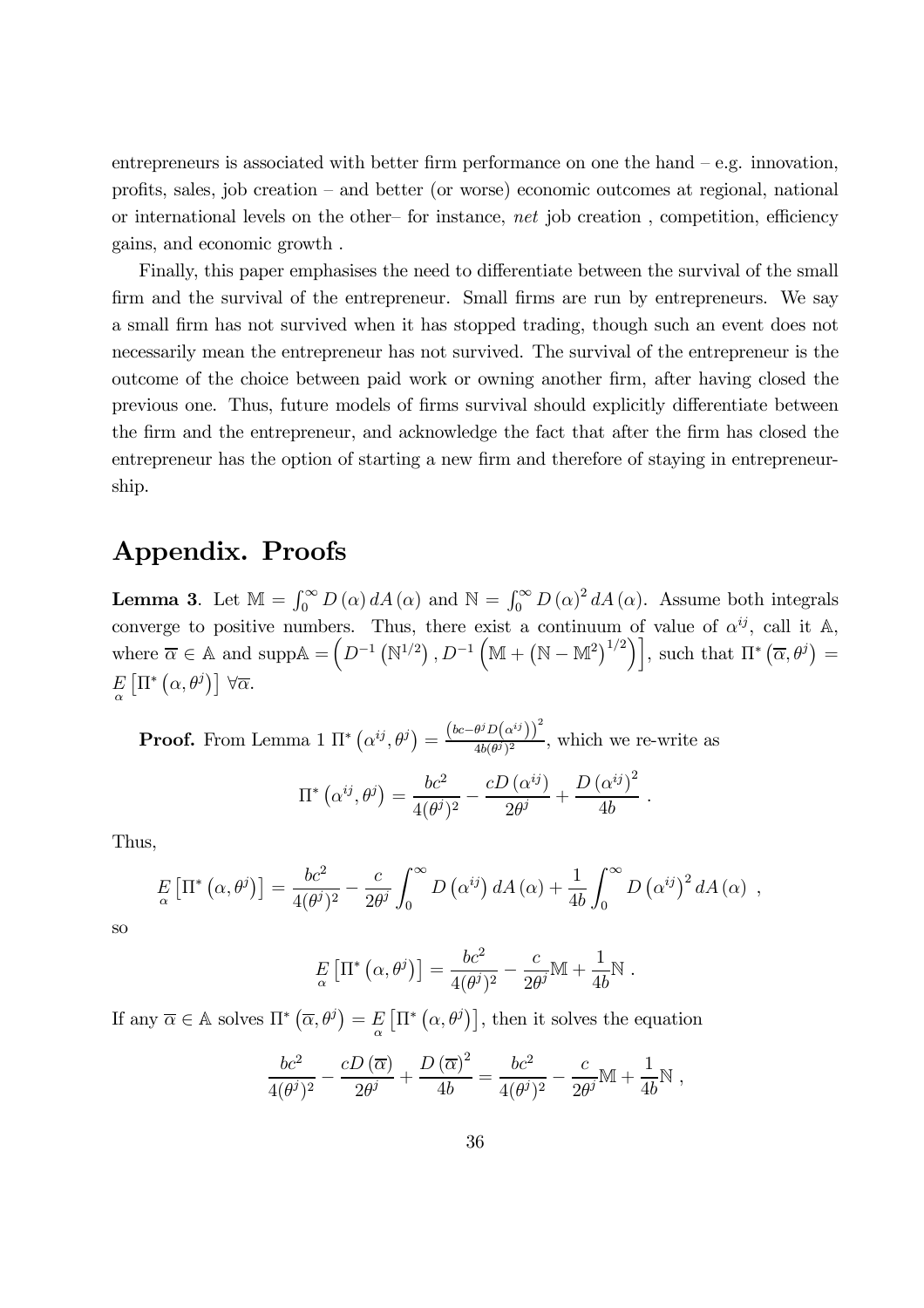**or** 

$$
\frac{D(\overline{\alpha})^2}{4b} - \frac{cD(\overline{\alpha})}{2\theta^j} + \frac{c}{2\theta^j}M - \frac{1}{4b}N = 0.
$$

The positive root which we obtain from here is

$$
D\left(\overline{\alpha}\right) = \frac{bc + \left(\mathbb{N}\left(\theta^j\right)^2 - 2bc\mathbb{M}\theta^j + b^2c^2\right)^{1/2}}{\theta^j},\tag{33}
$$

where it can be shown that  $\mathbb{N}(\theta^j)^2 - 2bc\mathbb{M}\theta^j + b^2c^2 \ge 0$  for any  $\theta^j \ge 0$ . Therefore by virtue of the inverse-function theorem we get

$$
\overline{\alpha} = D^{-1} \left( \frac{bc + \left( \mathbb{N} \left( \theta^j \right)^2 - 2bc \mathbb{M} \theta^j + b^2 c^2 \right)^{1/2}}{\theta^j} \right) . \tag{34}
$$

Let  $\overline{f}(\theta) \equiv \frac{bc + (N(\theta^{j})^{2} - 2bcM\theta^{j} + b^{2}c^{2})^{1/2}}{a^{j}}, \text{ then } \overline{\alpha} = D^{-1}(\overline{f}(\theta)).$  From expression (33) and employing the fact that  $Var[D(\alpha)] = \mathbb{N} - \mathbb{M}^2 > 0$  it can be shown that  $\frac{\partial D(\overline{\alpha})}{\partial \theta} < 0$ , and therefore  $\frac{\partial \overline{\alpha}}{\partial \theta} = \frac{\partial (D^{-1}(\overline{f}(\theta)))}{\partial \theta} < 0.$  Finally, by means of Lemma 1 note that  $Q^* (\alpha^{ij}, \theta^j) = \frac{D(\alpha^{ij})}{2} - \frac{bc}{2\theta^j} \ge$ 0, which is true for  $\theta^j \geq \check{\theta} = \frac{bc}{D(\alpha^{ij})}$ , and taking expectation over  $\alpha^{ij}$  we get  $E\left[\check{\theta}\right] = \frac{bc}{M}$ , which represents a lower limit for the value of  $\theta$ . Therefore,  $D(\overline{\alpha}; \theta = \frac{bc}{M}) = (M + (N - M^2)^2)$ . and  $\lim_{\theta \to \infty} D(\overline{\alpha}) = (\mathbb{N})^{1/2}$ . Thus the support of  $\mathbb{A}$  is  $\left[ D^{-1} \left( \mathbb{M} + (\mathbb{N} - \mathbb{M}^2)^2 \right), D^{-1} \left( \mathbb{N}^{1/2} \right) \right)$ .

**Lemma 4.** Let  $\mathbb{M} = \int_0^\infty D(\alpha) dA(\alpha)$  and  $\mathbb{N} = \int_0^\infty D(\alpha)^2 dA(\alpha)$ . Assume both integrals converge to positive numbers. Thus, under the conditions  $\gamma^s \Pi_R^j \geq \frac{N-M^2}{4b}$  and  $\Pi_R^j < \frac{N}{4b}$ there exist values of  $\theta^j$ , which we name as  $\theta_F$  and  $\theta_{\min}$ , which solve  $E[\Pi^*(\alpha,\theta_F)] = \Pi_R^j$  and  $E\left[\Pi^*\left(\alpha,\theta_{\min}\right)\right]=\gamma^s\Pi_R^j$ , respectively.

**Proof.** Using  $\Pi^*(\alpha, \theta_F) = \frac{(bc - \theta_F D(\alpha))^2}{4b(\theta_F)^2}$ 

$$
E_{\alpha} \left[ \Pi^* \left( \alpha, \theta_F \right) \right] = \frac{bc^2}{4(\theta_F)^2} - \frac{c}{2\theta_F} \mathbb{M} + \frac{1}{4b} \mathbb{N}.
$$

If  $\theta_F$  solves  $E[\Pi^*(\alpha, \theta_F)] = \Pi_R^j$ , then it solves the equation

$$
\frac{bc^2}{4(\theta_F)^2} - \frac{c}{2\theta_F} \mathbb{M} + \frac{1}{4b} \mathbb{N} - \Pi_R^j = 0.
$$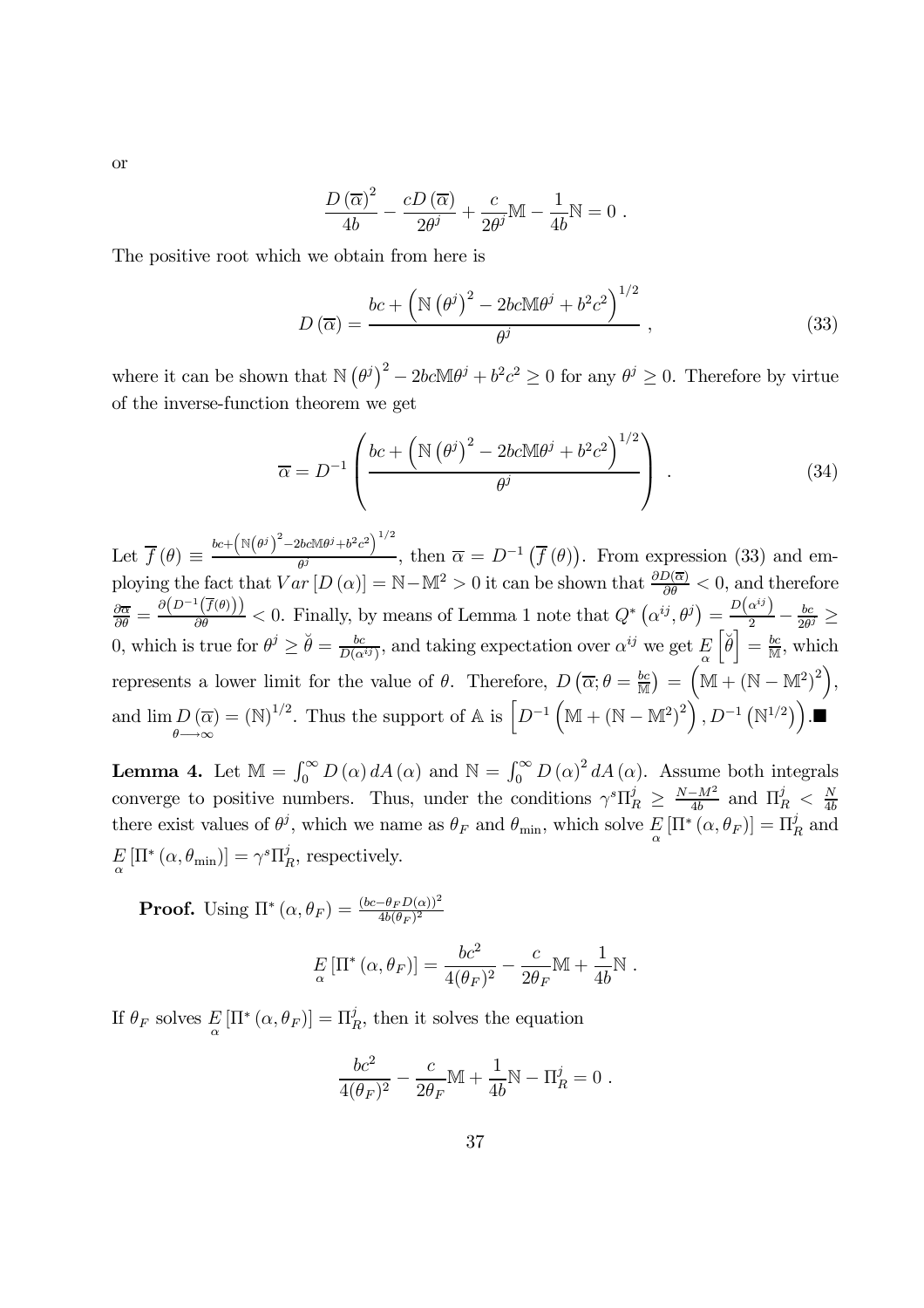The positive root which we obtain from here is

$$
\theta_F = \frac{bc}{\mathbb{N} - 4b\Pi_R^j} \left( \mathbb{M} + \left( \mathbb{M}^2 - \mathbb{N} + 4b\Pi_R^j \right)^{1/2} \right)
$$

where we require  $\Pi_R^j < \frac{N}{4b}$ , and  $\mathbb{M}^2 - \mathbb{N} + 4b\Pi_R^j \geq 0$  or  $\Pi_R^j \geq \frac{N-M^2}{4b}$  since  $var[D(\alpha)] =$  $\mathbb{N}-\mathbb{M}^2>0.$  Similarly,  $\theta_{\min}$  solves the equation

$$
\frac{bc^2}{4(\theta_{\min})^2} - \frac{c}{2\theta_{\min}} \mathbb{M} + \frac{1}{4b} \mathbb{N} - \gamma^s \Pi_R^j = 0
$$

The positive root which solve this equation is

$$
\theta_{\min} = \frac{bc}{\mathbb{N} - 4b\gamma^s \Pi_R^j} \left( \mathbb{M} + \left( \mathbb{M}^2 - \mathbb{N} + 4b\gamma^s \Pi_R^j \right)^{1/2} \right)
$$

Following a similar procedure as above, we require  $\gamma^s \Pi_R^j \geq \frac{N-M^2}{4b}$  and  $\gamma^s \Pi_R^j < \frac{N}{4b}$ . Therefore since  $\Pi_R^j > \gamma^s \Pi_R^j$  sufficient conditions for  $\theta_F$  and  $\theta_{\min}$  to exist are  $\gamma^s \Pi_R^j \geq \frac{N-M^2}{4b}$  and  $\Pi_R^j < \frac{N}{4b}$ .

**Proof of Proposition 3.** Sufficient and necessary conditions which make the first term in  $(19)$  to be the largest are

$$
\Pi^* \left( \alpha^{ij}, \theta^j \right) > E \left[ \Pi^* \left( \alpha, \theta^j \right) \right] \tag{35}
$$

and

$$
\Pi^* \left( \alpha^{ij}, \theta^j \right) > \gamma^s \Pi_R^j \tag{36}
$$

Whenever the following inequality is true

$$
E\left[\Pi^*\left(\alpha,\theta^j\right)\right] > \gamma^s \Pi_R^j \tag{37}
$$

such conditions are satisfied. However we can have

$$
E_{\alpha} \left[ \Pi^* \left( \alpha, \theta^j \right) \right] < \gamma^s \Pi_R^j \tag{38}
$$

and still satisfy them. From the last two expression and using Lemma 4 let  $\theta_{\min}$  solve

$$
E_{\alpha} \left[ \Pi^* \left( \alpha, \theta_{\min} \right) \right] = \gamma^s \Pi_R^j \,. \tag{39}
$$

If for subgroup  $M$  the first term in (19) is the largest, then from (35) and Lemma 1 and Lemma 3 we must have  $\alpha^{ij} > \overline{\alpha} \ \forall j \in M$ . From (39) and Lemma 2, any  $\theta^j > \theta_{\min}$  satisfies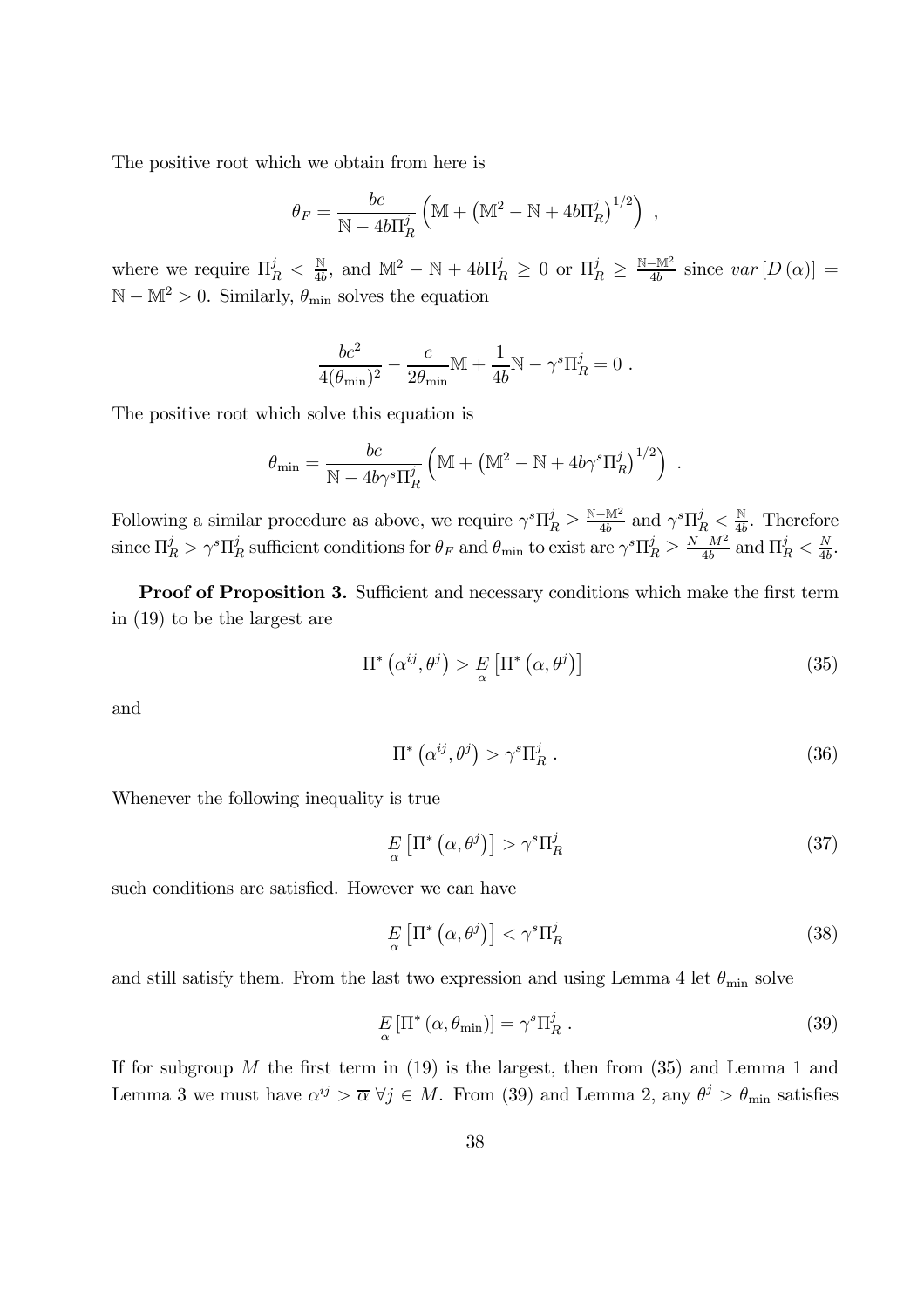(37), which coupled with any  $\alpha^{ij} > \overline{\alpha}$  also satisfies (36). We define  $M_1 \subset M$  such that  $\alpha^{ij} > \overline{\alpha}, \ \theta^j > \theta_{\min}, \ \forall j \in M_1.$  Note that the left hand side of equation (39) contains the rewards in the wage worker state, i.e., it is the updated reservation level. Therefore, there must be an isoprofit curve representing this updated reservation level. As defined, let  $R$ represent the subgroup which contain the different combinations of  $\alpha^{ij}$  and  $\theta^j$ , respectively, which account for such isoprofit curve. That is they satisfy

$$
\Pi^* (\alpha^r, \theta^r) = \gamma^s \Pi_R^j, \ \forall (\alpha^r, \theta^r) \in R \ . \tag{40}
$$

Thus, for some  $(\alpha^r, \theta^r) \in R$ , say  $(\alpha_-, \theta_-)$  we have

$$
\Pi^* (\alpha_-, \theta_-) = \gamma^s \Pi_R^j,
$$

then from  $(39)$  we have that

$$
\Pi^* \left( \alpha_-, \theta_- \right) = E \left[ \Pi^* \left( \alpha, \theta_{\min} \right) \right] \tag{41}
$$

from Lemma 3 we know that

$$
\Pi^* \left( \overline{\alpha}, \theta^j \right) = E \left[ \Pi^* \left( \alpha, \theta^j \right) \right] \forall \overline{\alpha} \in \mathbb{A}, \theta^j \ge \breve{\theta} .
$$

It can be shown that  $\theta_{\min} \geq \check{\theta}$ , and since  $\overline{\alpha}$  depends on the specific value of  $\theta$  as shown by expression (34) we define  $\overline{\alpha}_{\min} = D^{-1}(\overline{f}(\theta_{\min}))$ , which we call  $\overline{\alpha}_{\min}$ ,

$$
\Pi^* \left( \overline{\alpha}_{\min}, \theta_{\min} \right) = E \left[ \Pi^* \left( \alpha, \theta_{\min} \right) \right]
$$

and therefore

$$
\Pi^* (\alpha_-, \theta_-) = \Pi^* (\overline{\alpha}_{\min}, \theta_{\min}) .
$$

This means that the isoprofit curve represented by (40) crosses through the point  $(\overline{\alpha}_{min}, \theta_{min})$ . Lemma 5 below establishes that this isoprofit curve has negative slope and is convex to the origin. By means of (35), we have the restriction  $\alpha^{ij} > \overline{\alpha}$  and given that the isoprofit curve (40) has negative slope, is convex to the origin, and crosses through  $(\overline{\alpha}_{min}, \theta_{min})$ , (38) and (36) are satisfied if and only if  $\theta_{\min} > \theta^j > \theta^r$  and  $\alpha^{ij} > \overline{\alpha}$ . We define  $M_2$  such that  $\alpha^{ij} > \overline{\alpha}$ ,  $\theta_{\min} > \theta^j > \theta^r$ ,  $\forall j \in M_2$ . Note that  $M_1 \cap M_2 = \emptyset$  and  $M_1 \cup M_2 = M$ . This accounts for (i).

Given that for subgroup  $D$  the second argument in (19) is the largest, sufficient and necessary conditions are  $E[\Pi^*(\alpha, \theta^j)] > \Pi^*(\alpha^{ij}, \theta^j)$  and  $E[\Pi^*(\alpha, \theta^j)] > \gamma^s \Pi_R^j$ . By means of Lemma 1 and Lemma 3 the first inequality is satisfied whenever  $\alpha^{ij} < \overline{\alpha}$ , and making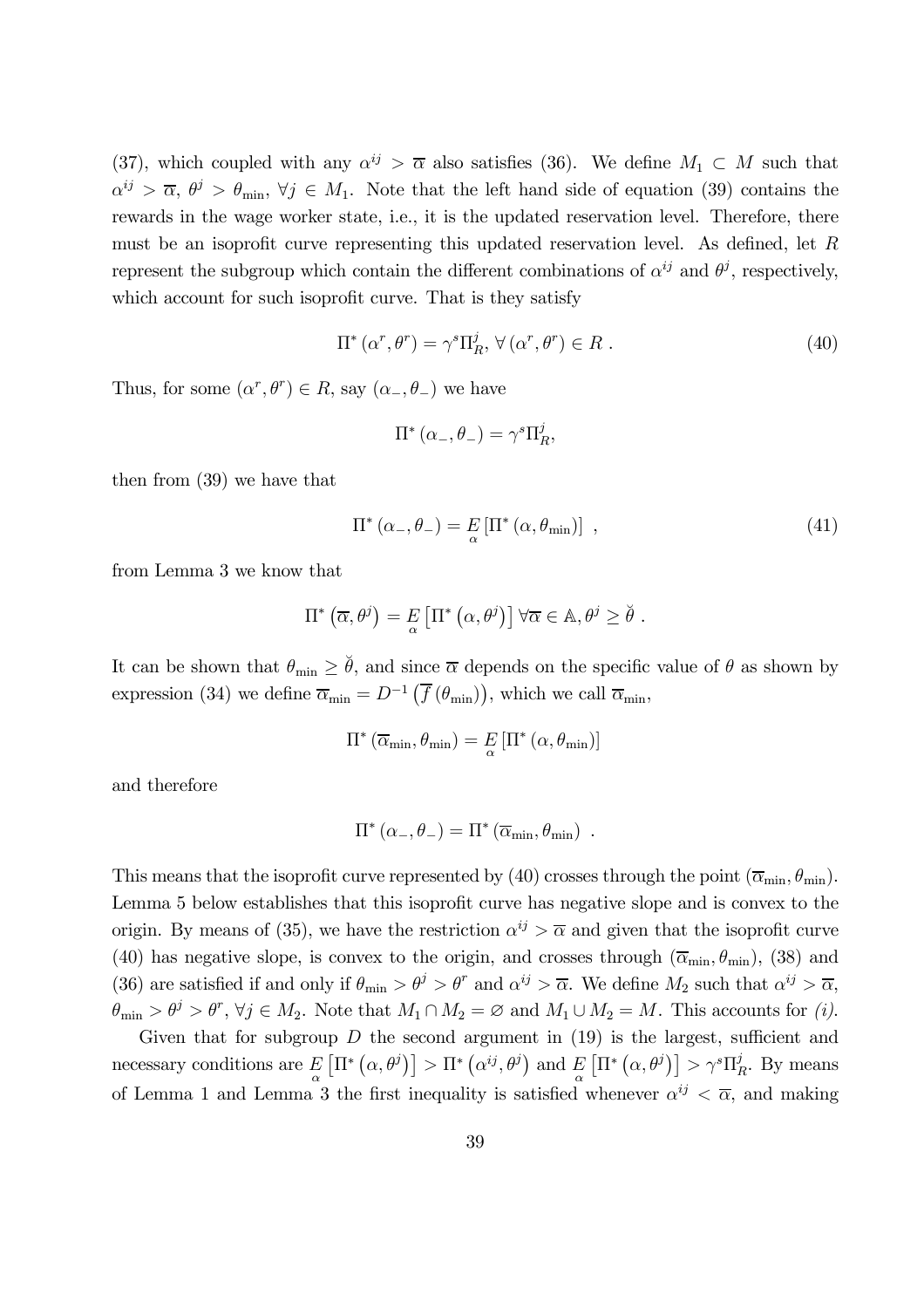use of (39) and Lemma 2 the second inequality is satisfied whenever  $\theta^j > \theta_{\min}$ . Therefore,  $\forall j \in D, \, \alpha^{ij} < \overline{\alpha} \text{ and } \theta^j > \theta_{\min}$ . This accounts for *(ii)*.

For subgroup  $Z$  the third argument is the largest. Thus, the following are sufficient and necessary conditions for such a situation to take place

$$
\Pi^* \left( \alpha^{ij}, \theta^j \right) < \gamma^s \Pi_R^j \tag{42}
$$

and

$$
E_{\alpha} \left[ \Pi^* \left( \alpha, \theta^j \right) \right] < \gamma^s \Pi_R^j \tag{43}
$$

where we can either have

$$
\Pi^* \left( \alpha^{ij}, \theta^j \right) > E \left[ \Pi^* \left( \alpha, \theta^j \right) \right] \tag{44}
$$

**or** 

$$
\Pi^* \left( \alpha^{ij}, \theta^j \right) < E \left[ \Pi^* \left( \alpha, \theta^j \right) \right]. \tag{45}
$$

Using Lemma 2 and equation (39), condition (43) is satisfied whenever  $\theta^j < \theta_{\min}$ . By means of Lemma 1 and Lemma 3 (45) is met for  $\alpha^{ij} < \overline{\alpha}$ , and coupled with  $\theta^j < \theta_{\min}$  implies that condition (42) is also satisfied. We define  $Z_1$  such that  $\forall j \in Z_1$ ,  $\alpha^{ij} < \overline{\alpha}$  and  $\theta^j < \theta_{\min}$ . If both  $(42)$  and  $(44)$  are met, then condition  $(43)$  is satisfied. Thus,  $(44)$  is true whenever  $\alpha^{ij} > \overline{\alpha}$ . Given this restriction and since the left-hand-side term of (42) represent a level of profits equivalent to the isoprofit curve depicted by  $(40)$ , which in turn is characterised by Lemma 5, condition (42) is satisfied if and only if  $\theta^j < \theta^r < \theta_{\min}$ . We define  $Z_2$  such that  $\forall j \in Z_2$ ,  $\alpha^{ij} > \overline{\alpha}$  and  $\theta^j < \theta^r < \theta_{\min}$ . Note that  $Z_1 \cap Z_2 = \emptyset$ , and  $Z_1 \cup Z_2 = Z$ . This  $\alpha$ counts for *(iii)*.

An entrepreneur in subgroup  $M$  will be willing to sell his current firm if and only if the offered price is higher than the profits of his current firm. That is, if the price is larger that the first term in expression (19). Once he has sold his business the problem for entrepreneurs in subgroup  $M$  becomes

$$
V_M = \max\left\{ E\left[\Pi^*\left(\alpha, \theta^j\right)\right], \gamma^s \Pi_R^j \right\} \,,\tag{46}
$$

where the first argument are the expected profits from starting a new firm, and the second the value of going to waged work. The entrepreneur will start another firm if  $E\left[\Pi^*\left(\alpha,\theta^j\right)\right] >$  $\gamma^s \Pi_R^j$ , from which we can obtain equation (39). Thus for  $\theta^j > \theta_{\min}$  the first argument in (46) is the largest and for  $\theta^j < \theta_{\min}$  the second argument in (46) is the largest. Note that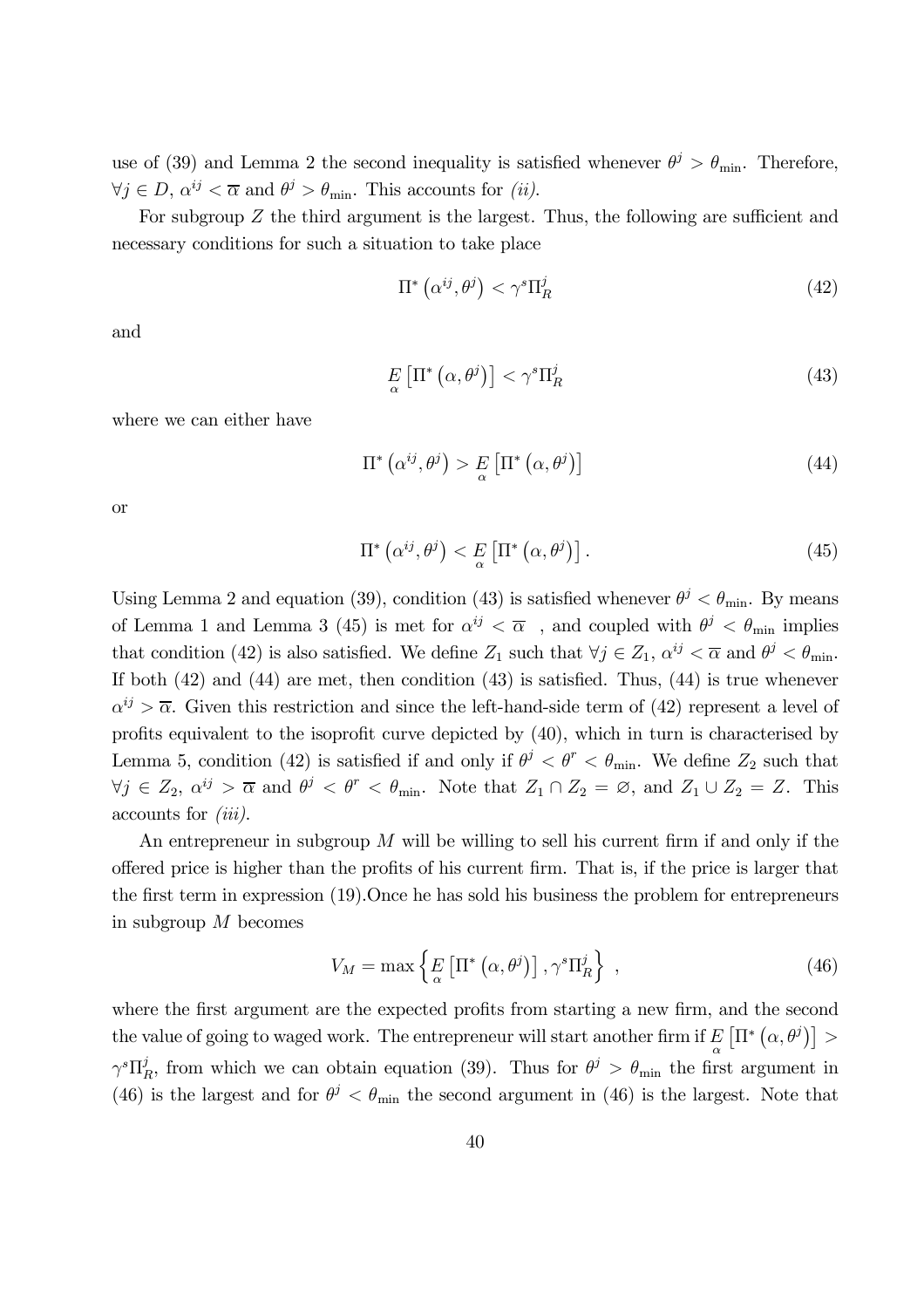$\theta^j > \theta_{\min} \ \forall j \in M_1 \subset M, \ \theta_{\min} > \theta^j > \theta^r \ \forall j \in M_2 \subset M, \ M_1 \cap M_2 = \varnothing \ \text{and} \ M_1 \cup M_2 = M,$ therefore the second argument in expression (19) is now the largest for subgroup  $M_1$ , and the third argument the largest for subgroup  $M_2$ . This accounts for the first part of *(iv)*. Now, assume that  $\alpha$  is subject to unforeseen shocks, that is

$$
\tilde{\alpha}^{ij} = \alpha^{ij} + \epsilon
$$

where the expected value of  $\epsilon$  before starting a new firm is assumed to be zero, but it changes once the entrepreneur's owns the new firm and the entrepreneurs does not know the new expected value nor the distribution of  $\epsilon$ . Substituting  $\tilde{\alpha}^{ij}$  for  $\alpha^{ij}$  in expression (19) and assume there is a shock which makes  $\tilde{\alpha}^{ij} < \overline{\alpha}$ , then condition (35) is no longer met. For subgroup  $M_1$  this situation is equivalent to the one for subgroup D for which the second argument in (19) is the largest, because  $\theta^j > \theta_{\min} \ \forall j \in (M_1 \cup D)$ , and  $\tilde{\alpha}^{ij} < \overline{\alpha} \ \forall j \in D$ . However, for subgroup  $M_2$  the situation is equivalent to the one for subgroup  $Z_1$  for which the third argument in (19) is the largest, because  $\theta^j < \theta_{\min}$   $\forall j \in (M_1 \cup Z_1)$  and  $\tilde{\alpha}^{ij} < \overline{\alpha}$  $\forall j \in Z_1$ . This completes the proof.  $\blacksquare$ 

**Lemma 5.** The isoprofits curves of the (maximum expected) profits function in the space  $(\alpha, \theta)$  have negative slope and are convex to the origin.

**Proof.** For simplicity all superscripts and subscripts are dropped. The slope of the isoprofits is determined by

$$
\frac{\partial \theta}{\partial \alpha} = -\frac{\partial \Pi(\alpha, \theta)/\partial \alpha}{\partial \Pi(\alpha, \theta)/\partial \theta}
$$

From the proof of Lemma 1 and Lemma 2 we obtain,

$$
\frac{\partial \theta}{\partial \alpha} = -\frac{\theta^2}{bc} \cdot \frac{\partial D(\alpha)}{\partial \alpha}
$$

From assumption A.3 we have that  $\frac{\partial D(\alpha)}{\partial \alpha} > 0$ , therefore  $\frac{\partial \theta}{\partial \alpha} < 0$ . The convexity of the curves is established by

$$
\frac{\partial^2 \theta}{\partial \alpha^2} = -\frac{\theta^2}{bc} \cdot \frac{\partial^2 D(\alpha)}{\partial \alpha^2}
$$

From assumption A.3 we have that  $\frac{\partial^2 D(\alpha)}{\partial \alpha^2} < 0$ . Therefore,  $\frac{\partial^2 \theta}{\partial \alpha^2} > 0$  and the isoprofits are convex to the origin.  $\blacksquare$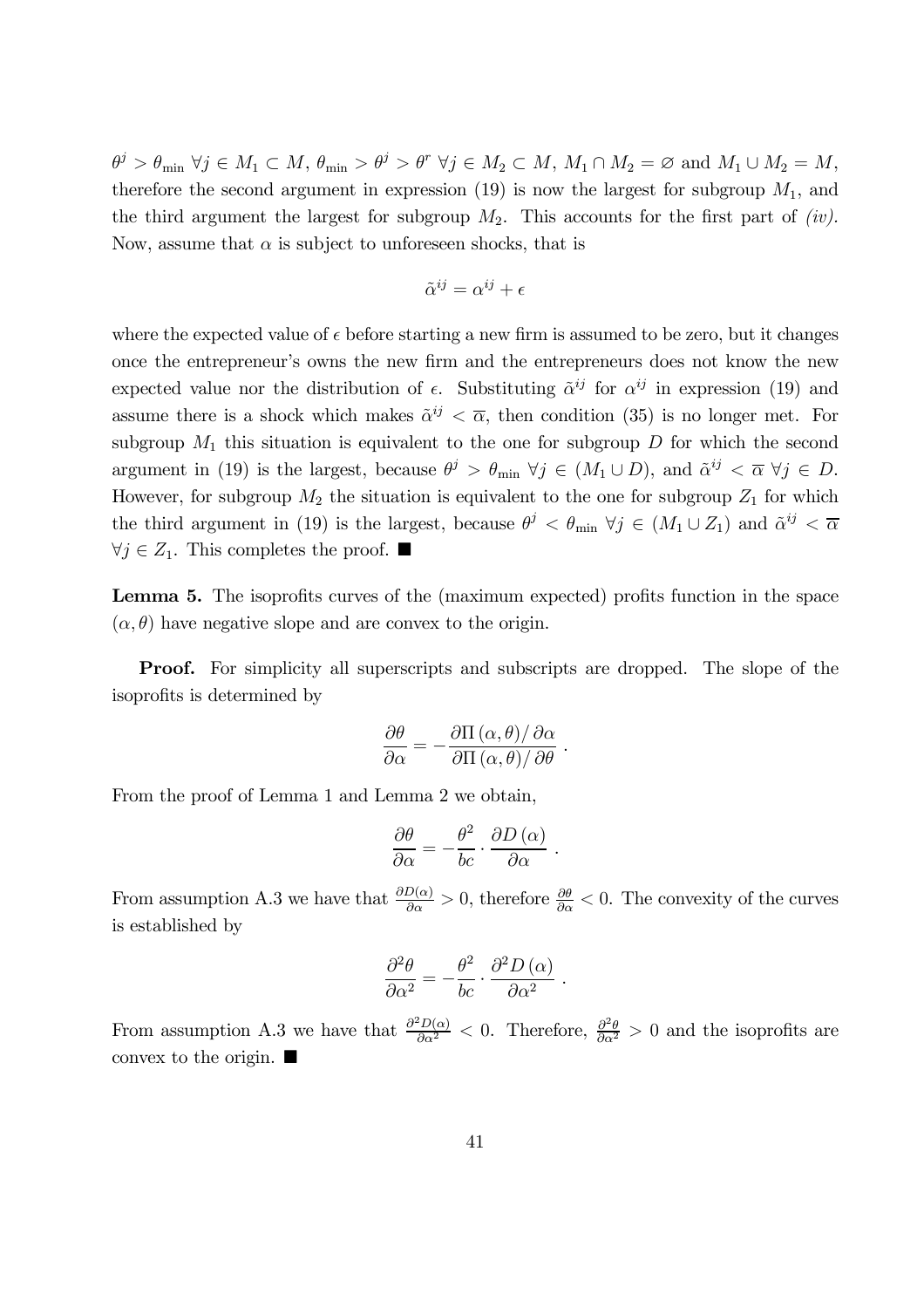## References

- [1] ACS, Z. and D. B. AUDRETSCH (1989) "Small Firms in U.S. Manufacturing: A First Report", *Economics Letters*, vol. 31 (4), pp. 399-402.
- [2] ACS, Z. and D. B. AUDRETSCH (1990) "Small Firms in the 1990s", in Zoltan Acs and David Audretsch (eds.), The Economics of Small Firms: A European Challenge, Dordrecht: Kluwer Academic Publishers.
- [3] ACS, Z. J., P. ARENIUS, M. HAY, and M. MINNITTI (2004) Global Entrepreneurship Monitor: 2004 Executive Report, Babson College and London Business School.
- [4] AGARWAL, R. and D. B. AUDRETSCH (1999) "The Two Views of Small Firms in Industry Dynamics: A Reconciliation", *Economics Letters*, vol. 62 (2), pp. 245-251.
- [5] AGARWAL, R. and D. B. AUDRETSCH (2001) "Does Entry Size Matters? The Impact of the Life Cycle and Technology on Firm Survival", Journal of Industrial Economics, vol. 49 $(1)$ , pp. 21-43.
- [6] AGARWAL, R. and M. GORT (1996) "The Evolution of Markets and Entry, Exit and Survival of Firms", Review of Economics and Statistics, vol. 78 (3), pp. 489-498.
- [7] AUDRETSCH, D. B. (1991) "New-Firm Survival and the Technological Regime", Re*view of Economics and Statistics, vol.* 73 (3), pp. 441-450.
- [8] AUDRETSCH, D. B. (1995) Innovation and Industry Evolution. Cambridge, MA.: The MIT Press.
- [9] AUDRETSCH, D. B., L. KLOMP and R. THURIK (1999) "Does Service Differ from Manufacturing? The Post-entry Performance of Firms in Dutch Services" in Audretsch and Thurik (eds.) Innovation, Industry Evolution and Employment, Cambridge, UK: Cambridge University Press.
- [10] BATES, T. (1990) "Entrepreneur Human Capital Inputs and Small Business Longevity", Review of Economics and Statistics, vol. 72 (4), pp. 551-559.
- [11] BIRLEY, S. and P. WESTHEAD (1993) "A Comparison of New Businesses Established by 'Novice' and 'Habitual' Founders in Great Britain'', International Small Business *Journal*, vol. 12 (1), pp. 38-60.
- [12] BLANCHFLOWER, D. G. and A. J. OSWALD (1998) "What Makes an Entrepreneur?", Journal of Labour Economics, vol. 16  $(1)$ , pp. 26-60.
- [13] BLANCHFLOWER, D. G. and MEYER, B. D. (1994) "A Longitudinal Analysis of the Young Self-Employed in Australia and the United States", Small Business Economics, vol.  $6(1)$ , pp. 1-19.
- [14] BURNS, P. (2001) *Entrepreneurship and Small Business*, Palgrave.
- [15] CHAMBERLIN, E. H. (1933) The Theory of Monopolistic Competition. Cambridge, MA: Harvard University Press.
- [16] COOPER, A. C., C. Y. WOO, and W. C. DUNKELBERG (1988) "Entrepreneurs" Perceived Chances for Success", Journal of Business Venturing, vol. 3 (2), pp. 97-108.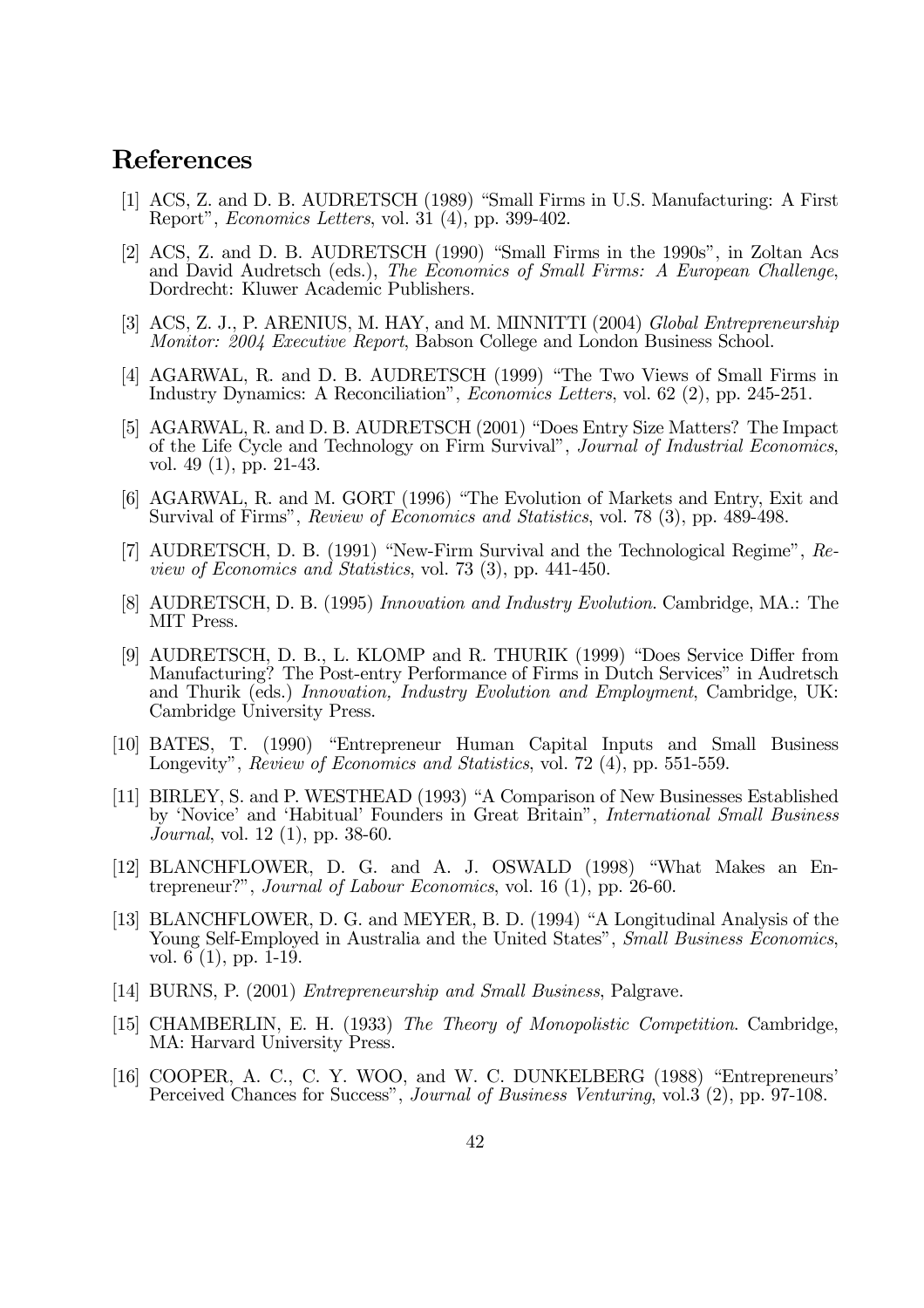- [17] CRESSY, R. (1996) "Are Business Startups Debt-Rationed?", *Economic Journal*, vol.  $106$  (438), pp. 1253-1270.
- [18] DELMAR, F. (2001) "The Phsycology of the Entrepreneur", in Sara Carter and Dylan Jones- Evans (eds), *Enterprise and Small Business*, FT/ Prentice Hall.
- [19] DE MEZA, D. and C. SOUTHEY (1996) "The Borrower's Curse: Optimism, Finance and Entrepreneurship", *Economic Journal*, vol. 106 (435), pp. 375-386.
- [20] EVANS, D. S. and B. JOVANOVIC (1989) "An Estimated Model of Entrepreneurial Choice under Liquidity Constraints", *Journal of Political Economy*, vol. 97 (4), pp. 808-827.
- [21] EVANS, D. S. and L. S. LEIGHTON (1989) "Some Empirical Aspects of Entrepreneurship", American Economic Review, vol. 79  $(3)$ , pp. 519-535.
- [22] FICHMAN, M. and D. LEVINTHAL (1991) "Honeymoons and the Liability of Adolescence: A New Perspective on Duration Dependence in Social and Organizational Relationships", Academy of Management Review, vol.16 (2), pp. 442-468.
- [23] FRANK, M. Z. (1988) "An Intertemporal Model of Industrial Exit", Quarterly Journal of Economics, vol. 103 (2), pp. 333-344.
- [24] GEROSKI, P.A. (1995) "What Do We Know About Entry?", International Journal of *Industrial Organization, vol.* 13 (4), pp. 421-40.
- [25] GIFFORD, S. (1993) "Heterogeneous Ability, Career Choice and Firm Size", Small *Business Economics*, vol. 5 (4), pp. 249-259.
- [26] GIMENO, J., T. B. FOLTA, A. C. COOPER, and C. Y. WOO  $(1997)$  "Survival of the Fittest? Entrepreneurial Human Capital and the Persistence of Underperforming Firms", Administrative Science Quarterly, vol. 42 (4), pp. 750-783.
- [27] GLADSTONE, B. and J. L. LEE (1995) "The Operation of the Insolvency System in the U.K.: Some Implications for Entrepreneurialism", Small Business Economics, vol.  $7(1)$ , pp. 55-66.
- [28] HEADD, B. (2003) "Redefining Business Success: Distinguishing Between Closure and Failure", *Small Business Economics*, vol. 21 (1), pp. 51-61.
- [29] HART, O.D. (1985) "Monopolistic Competition in the Spirit of Chamberlin: A General Model", *Review of Economic Studies*, vol. 52 (4), pp. 529-546.
- [30] HOLMES T. J. and J. A. SCHMITZ (1990) "A Theory of Entrepreneurship and its Application to the Study of Business Transfers", Journal of Political Economy, vol. 98  $(2)$ , pp. 265-294.
- [31] HOLMES T. J. and J. A. SCHMITZ (1995) "On the Turnover of Business Firms and Business Managers", *Journal of Political Economy*, vol. 103 (5), pp. 1005-1038.
- [32] HOLMES T. J. and J. A. SCHMITZ (1996) "Managerial Tenure, Business Age, and Small Business Turnover", *Journal of Labour Economics*, vol. 14 (1), pp. 79-99.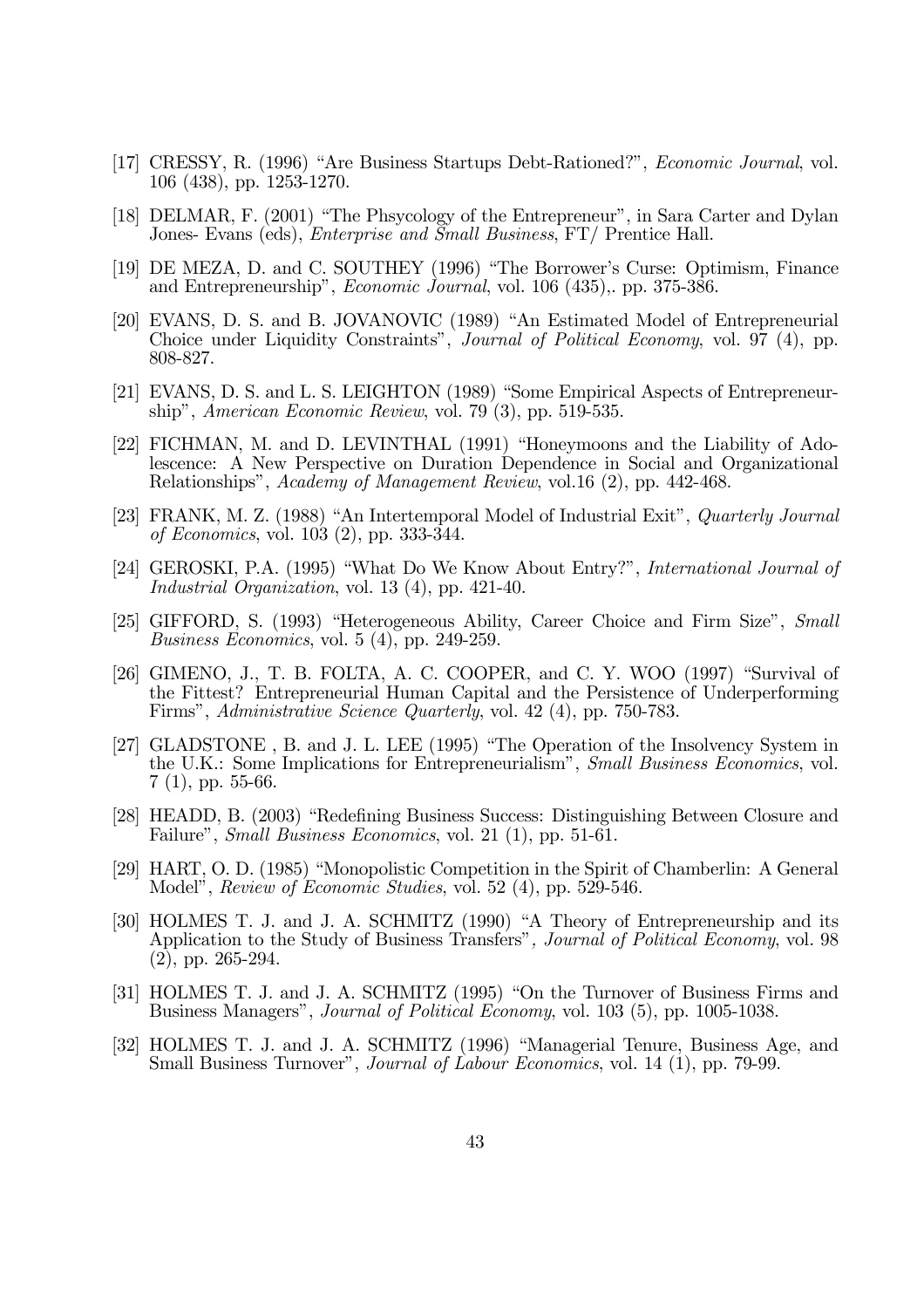- [33] HOLTZ-EAKIN, D., D. JOULFAIAN, and H. S. ROSEN (1994) "Sticking it Out: Entrepreneurial Survival and Liquidity Constraints", Journal of Political Economy, vol.  $102(1)$ , pp. 53-75.
- [34] JEHLE, G. A. and P. J. RENY (2001) Advanced Microeconomic Theory. Boston: Addison Wesley.
- [35] JENNINGS, P. and G. BEAVER (1997) "The Performance and Competitive Advantage of Small Firms: A Management Perspective", International Small Business Journal, vol.  $15(2)$ , pp. 63-75.
- [36] JOVANOVIC, B. (1982) "Selection and the Evolution of Industry", *Econometrica*, vol.  $50(3)$ , pp. 649-670.
- [37] KALLEBERG, A. L. and K. T. LEICHT (1991) "Gender Organizational Performance: Determinants of Small Business Survival and Success", Academy of Management Journal, vol. 34 $(1)$ , pp. 136-161.
- [38] KIHLSTROM R. E. and J. J. LAFFONT (1979) "A General Equilibrium Entrepreneurial Theory of Firm Formation Based on Risk Aversion", Journal of Political *Economy*, vol. 87 (4), pp. 719-748.
- [39] KNIGHT, F. H. (1921) Risk, Uncertainty and Profits. Boston: Houghton Mifflin.
- [40] MACMILLAN, I. C. (1986) "To Really Learn about Entrepreneurship, Let's Study Habitual Entrepreneurs", *Journal of Business Venturing*, vol. 1 (3), pp. 241-243.
- [41] MANOVE, M. (2000) "Entrepreneurs, Optimism and the Competitive Edge", mimeo, Boston University and CEMFI.
- [42] MARSHALL, A. (1930) Principles of Economics. London: Macmillan and Co.
- [43] MATA, J. and J. A. P. PORTUGAL (1994) "Life Duration of New Firms", Journal of Industrial Economics, vol. 42 $(3)$ , pp. 227-245.
- [44] PARKER, S. C. (2004) The Economics of Self-Employment and Entrepreneurship. Cambridge, UK: Cambridge University Press.
- [45] PARKER, S. C. (2006) "New Agendas in the Economics of Entrepreneurship: Optimism, Education, Wealth and Entrepreneurship", American Economics Association Conference.
- [46] ROSA, P. (1998) "Entrepreneurial Process of Business Cluster Formation and Growth by 'Habitual' Entrepreneurs", *Entrepreneurship Theory and Practice*, vol. 22 (4). pp. 43-61.
- [47] SHANE, S. and S. VENKATARAM (2000) "The promise of Entrepreneurship as a Field of Research", Academy of Management Review, vol. 25 (1), pp. 217-226.
- [48] STEVENSON, H. H. and J. C. JARILLO (1990) "A Paradigm of Entrepreneurship: Entrepreneurial Management", Strategic Management Journal, vol. 11 (5), pp. 17-27.
- [49] STOKES, D. and R. BLACKBURN (2001) Opening up Business Closures: a Study of Businesses that Close and Owners' Exit Routes. A Research Report for HSBC, Small Business Research Centre, Kingston University.